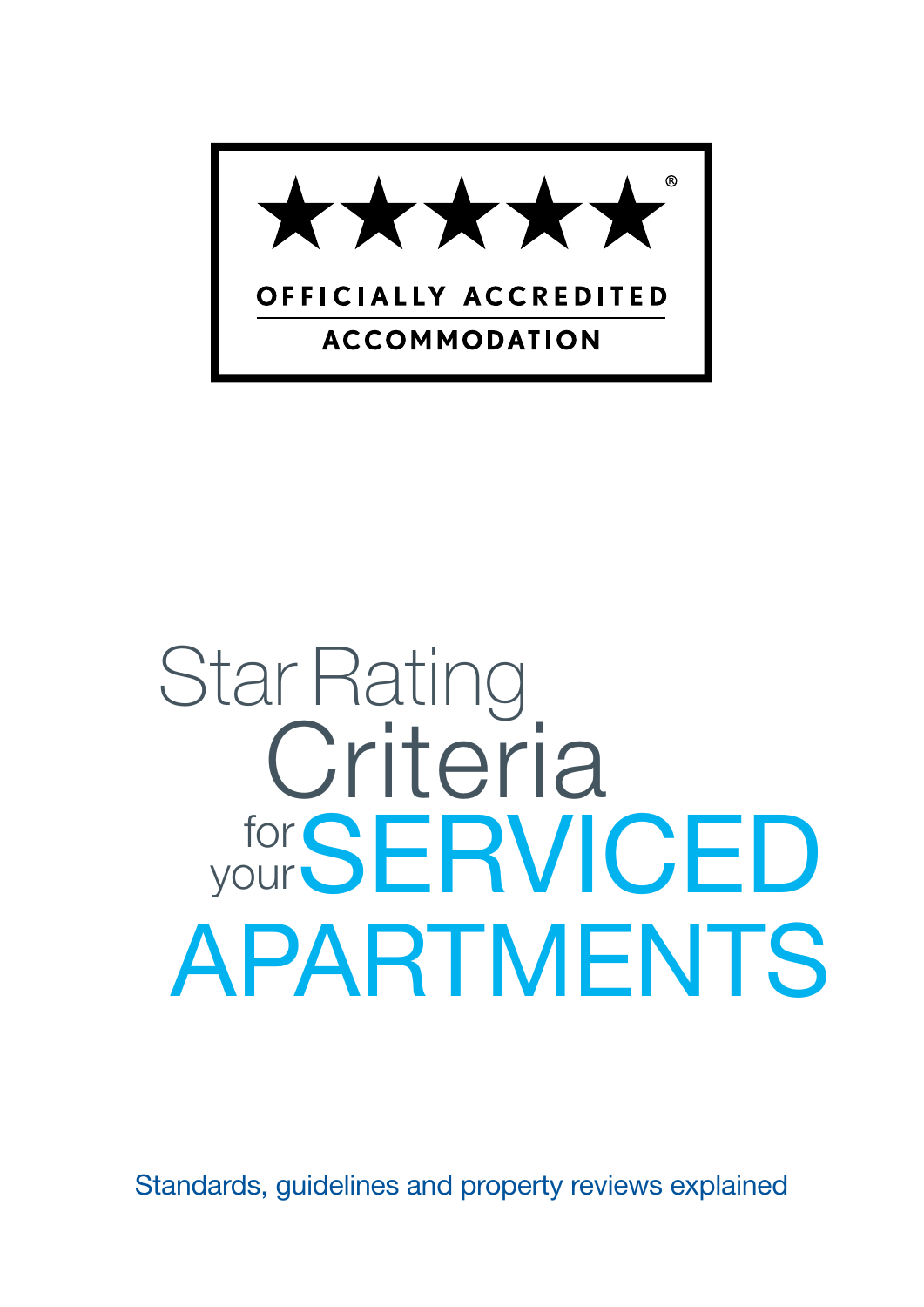## Contents

For more detailed information on the Star Rating scheme in Australia, visit starratings.com.au or contact:

#### \*\*\*\*\*<sup>®</sup> starratingsaustralia

PO BOX 16 Collins St West MELBOURNE VIC 8007



+61 3 9601 3325



minfo@starratings.com.au

#### *Disclaimer*

The information contained in this document or in any property review conducted by Star Ratings Australia made pursuant to these criteria and the standards and guidelines:

- Does not constitute a representation or warranty that your Property complies with applicable laws.
- Should not be relied on as the reason you do or do not do anything, to the full extent permitted by law, Star Ratings Australia, its shareholders, officers, directors, employees and agents will not be under any liability to any person in any respect of any loss or damage (including any consequential loss or damage) which any person may directly or indirectly suffer as a result of using or relying on any information contained in these standards and guidelines or on any property review made pursuant to.
- Where any statute implies any term in relation to any person's use of these standards and guidelines which cannot be excluded then that term is included, and the liability of Star Ratings Australia, its shareholders, directors, officers, employees and agents for breach of that term is limited to the re–supply of the relevant service to which the breach relates.

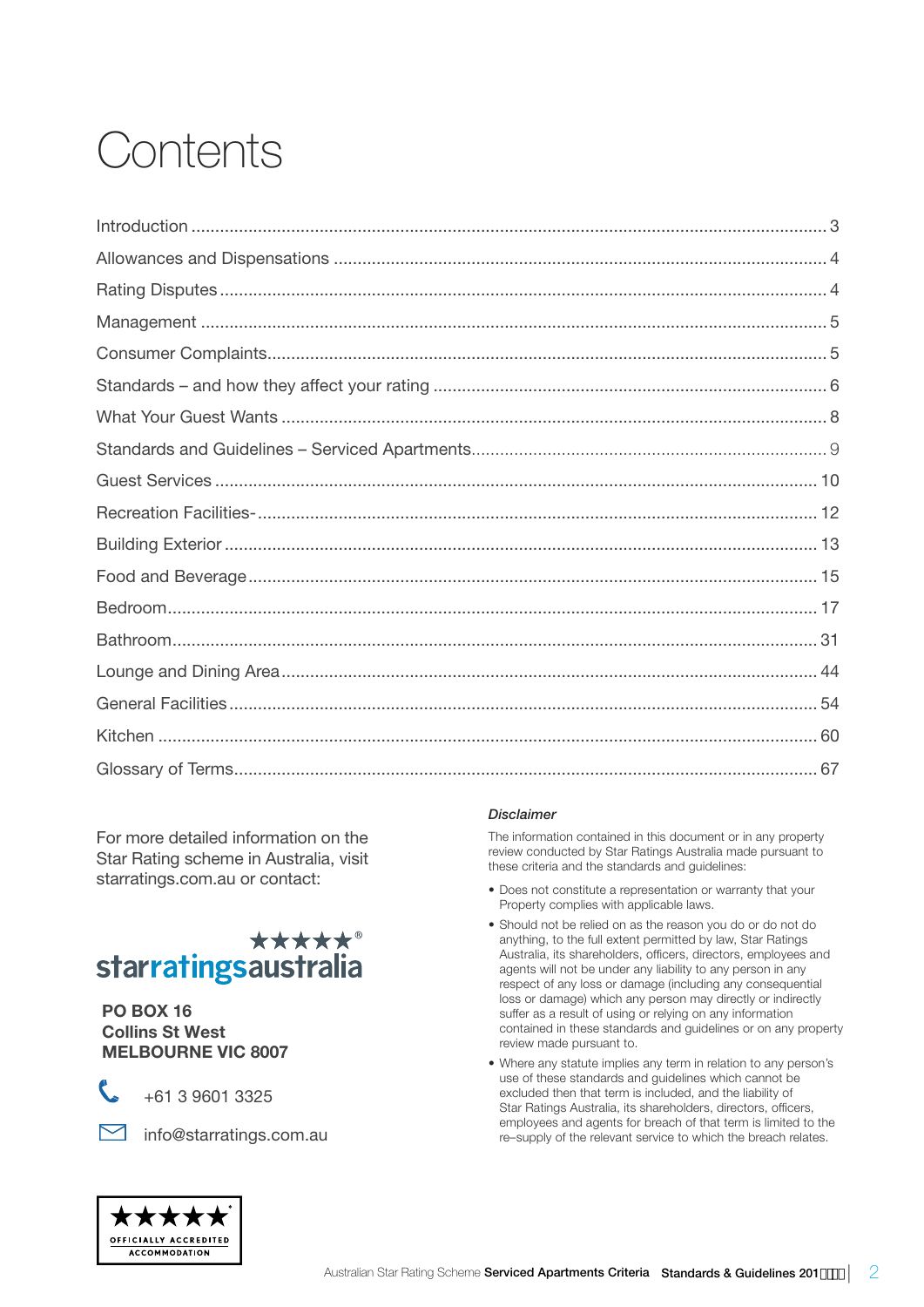## <span id="page-2-0"></span>Introduction

#### Star Ratings are about standards – your standards, our standards and the standards expected by your guests.

They are basically a mark of quality, regardless of the number of Stars you have been awarded.

So, if you have a 1 Star Rating, your customers are assured that you have met the standards expected of a quality 1 Star property. If you have a 5 Star Rating, you have met the standards expected of a quality 5 Star property.

There's never been a better time to have an independent Star Rating.

#### Star Rated properties have never been more trusted

85% of Australian travellers use Stars when choosing accommodation.

#### Star Rated properties have never been more valued

In a time when your guests are deluged with online opinions and consumer reviews, your Star Rating immediately tells your guests that your property has been independently reviewed against quality accommodation standards.

#### Star Rated properties have never been more supported

Alliances with peak industry bodies will help us manage rating disputes as well as to act on consumer complaints with mystery guest services. A new 3 year property review cycle includes special allowances that recognise and reward ongoing refurbishment work.



#### Star Rated properties have never been so connected

93% of travellers say that their booking decision is influenced by online opinions and consumer reviews. That's why we have incorporated consumer ratings and reviews from more than 100 websites and social media platforms around the world. An annual Auto Club member travel survey will also deliver exclusive insights into Australian travel trends and decision making behaviour.

Before making an online hotel reservation, consumers vist approximatey 14 different travelrelated sites with about three visits per site combined with almost nine travel-related searches. Consumers often use hotel classifications as a filter mechanism, with guest reviews used to make a final selection. UNWTO, Online Guest Reviews and Hotel Classification Systems – An Integrated Approach, October 2014

#### Star Rated properties have never been more safeguarded

We are clamping down on 'self-rated' properties displaying or claiming to have 'stars' and will be aggressively protecting and defending our Australian intellectual property rights.

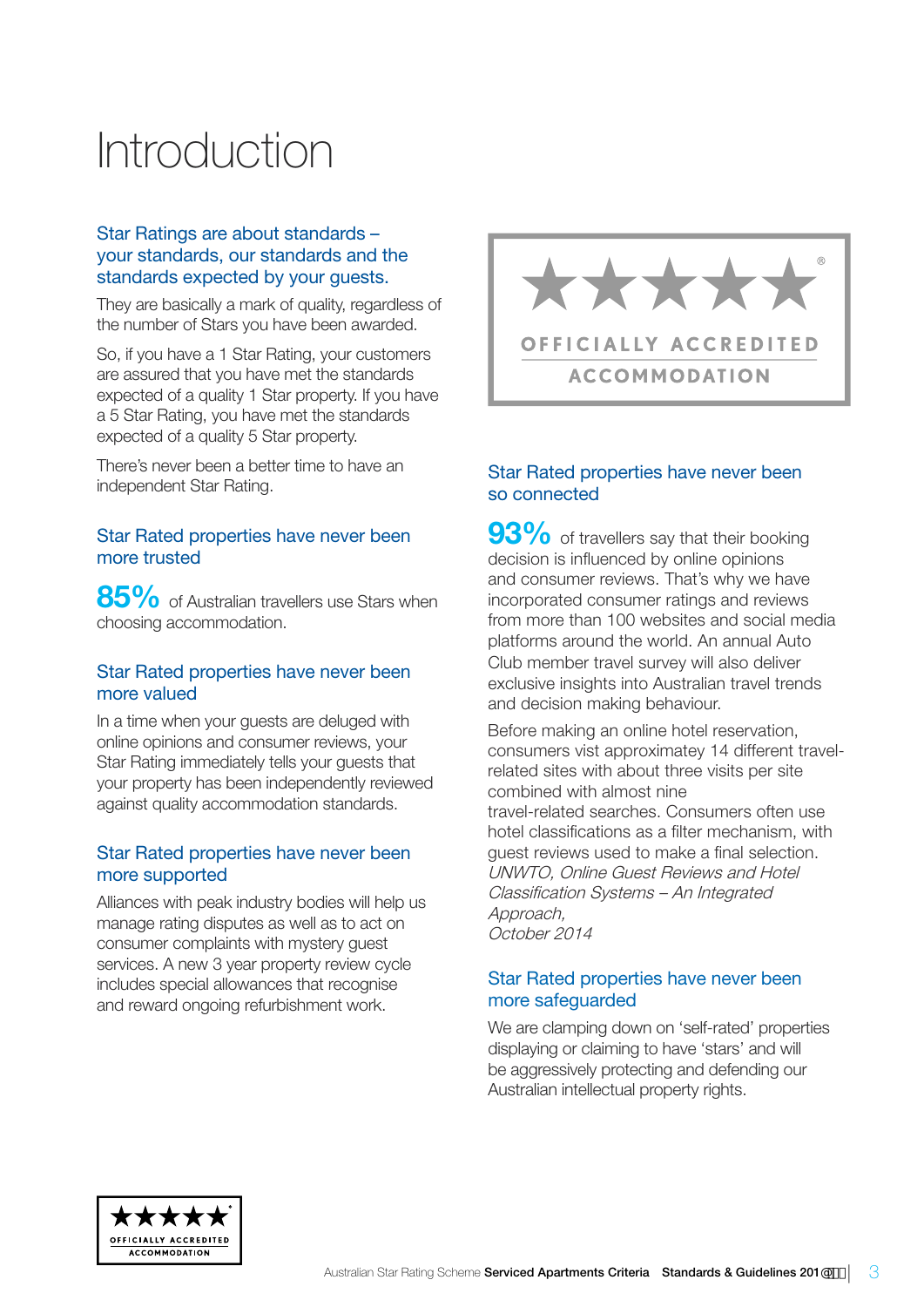## <span id="page-3-0"></span>Allowances and Dispensations

In order to deliver a flexible, relevant and equitable ratings scheme for consumers and accommodation operators alike, a range of allowances have been made to take into account geographical locations, Local, State/Territory or Commonwealth laws, or unique property attributes.

It is the responsibility of the individual operator to produce the relevant documentation to substantiate claims for an allowance or dispensation.

The claim will be assessed and an allowance or dispensation may be extended for but not limited to the following:



- $\sqrt{ }$  For staged property refurbishments and/or upgrades that will extend beyond 12 months.
- $\sqrt{\phantom{a}}$  Where Local, State/Territory and/or Commonwealth laws, including Norfolk Island Government laws, forbid or restrict the provision of certain facilities and/or services.
- $\sqrt{\phantom{a}}$  For properties located in remote, regional and/or rural Australia where broadband-wireless internet, Pay-TV, or Free-to-Air TV services are limited or restricted.
- $\sqrt{ }$  For properties with distinct themes, unique or certified heritage attributes, and/or accredited environmental management practices that may restrict the provision of certain facilities and/or services.
- $\sqrt{\phantom{a}}$  For the availability of basic services such as a reception or service desk and housekeeping services during low season.
- $\sqrt{\phantom{a}}$  For Resort operations where the provision of certain facilities and/or services may not apply, or are not recognised by the relevant Standards and Guidelines.

## Rating Disputes

Following extensive consultation with the Accommodation Association of Australia (AAoA), agreement was reached on a framework that strengthens industry involvement in the independent Star Rating scheme.

In particular, an independent panel of commercial accommodation sector experts will review Star Rating disputes on a quarterly basis to provide a determination of the Star Rating result following considered review of all positions.



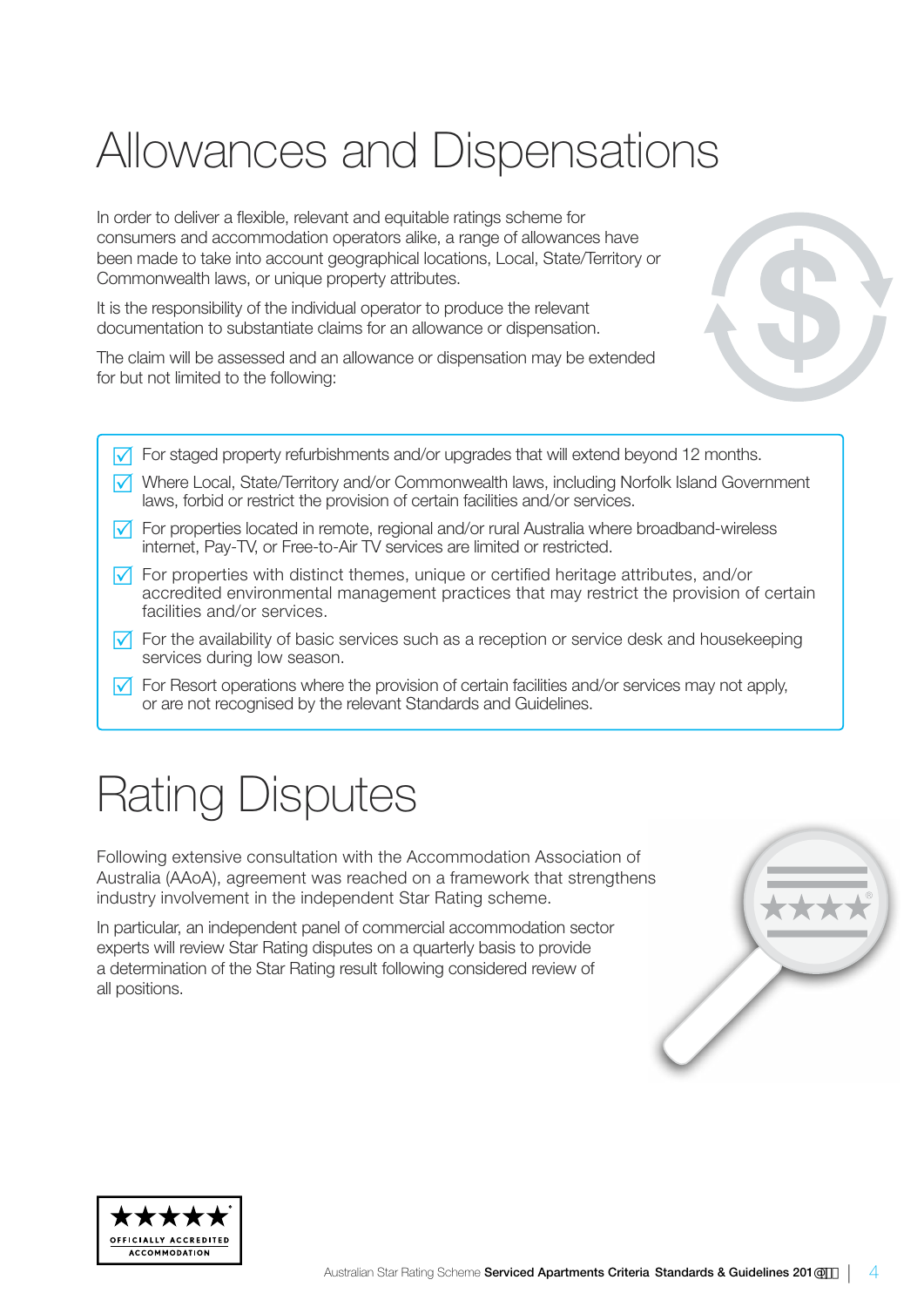## <span id="page-4-0"></span>Management

Today, the Star Ratings scheme is managed by Star Ratings Australia, a stand-alone accreditation business that is focused on producing trusted and reliable rating results for domestic and international visitors.



Star Ratings Australia is a division of The Australian Tourism Industry Council (ATIC).

The Australian Star Rating scheme has been around since the 1950s, steadily developing to offer a national ratings model. In the 1980s and 1990s, the scheme was expanded to offer ratings for different accommodation types, including hosted accommodation, serviced apartments, caravan parks and self-catering properties.

The head office is in Melbourne.

For all Star Rating enquiries:



+61 3 9601 3300

mfo@starratings.com.au

## Consumer Complaints

We take consumer complaints seriously.

If a Star Rated property is found to be in breach of our Code of Conduct, or if a major issue is raised with any aspect of accommodation standards, then we will act immediately.

All complaints are attended to and can result in a property being assessed through 'mystery guest' services provided by the Accommodation Association of Australia (AAoA). This sees qualified specialists visiting the property incognito to substantiate a major complaint.



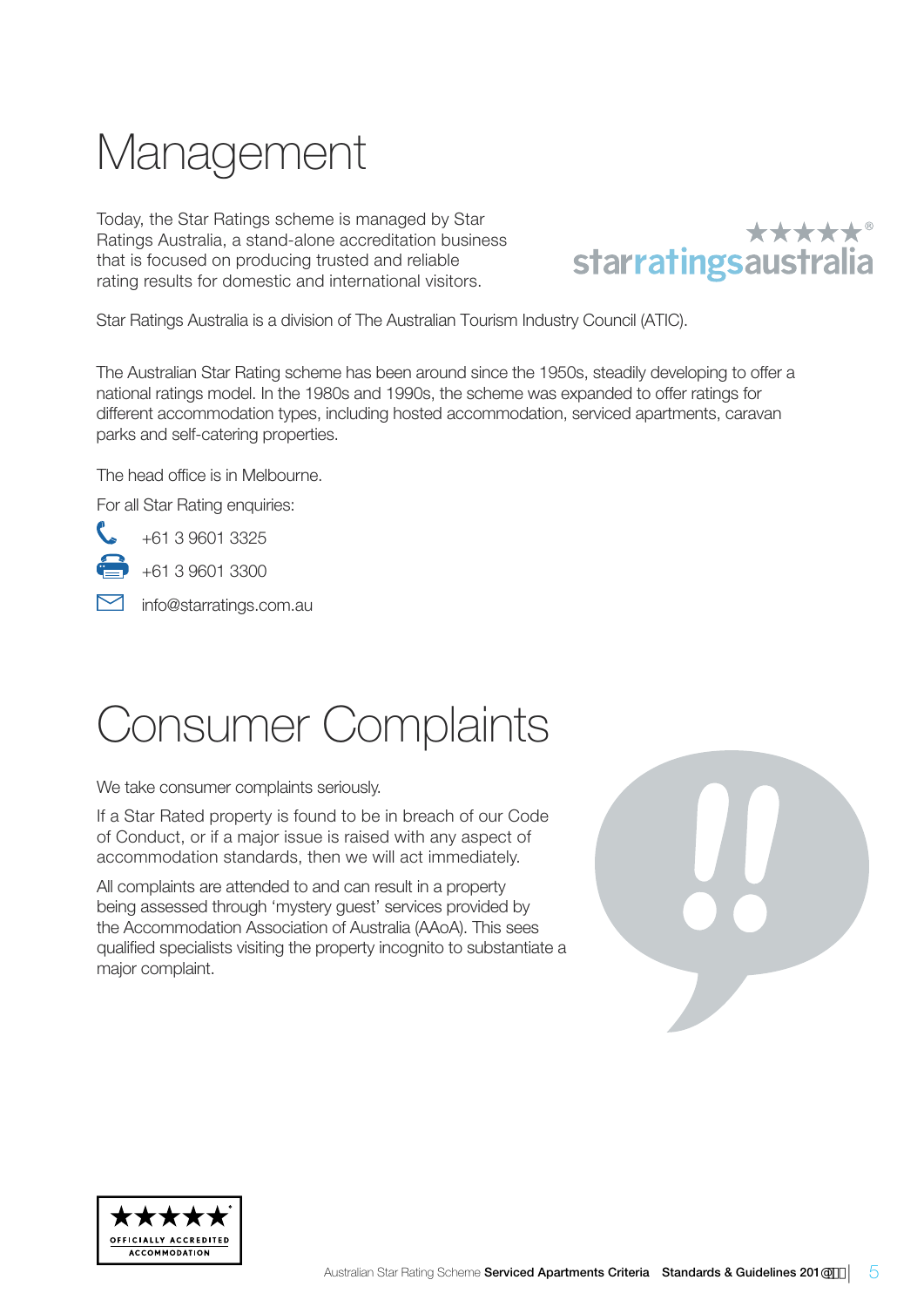## <span id="page-5-0"></span>Standards – and how they affect your rating

Your official Star Rating is awarded according to how highly you score in three key areas of assessment:

- 1. Quality and Condition
- 2. Cleanliness
- 3. Facilities and Services

A percentage score is calculated for each of these three areas:

|            | 1. Quality and Condition: from Acceptable (20%) to Excellent (over 90%) |
|------------|-------------------------------------------------------------------------|
| (20%)      | (over 90%)                                                              |
| Acceptable | Excellent                                                               |

| 2. Cleanliness: from Good (75%) to Excellent (over 95%) |       |            |
|---------------------------------------------------------|-------|------------|
|                                                         | (75%) | (over 95%) |
|                                                         | Good  | Excellent  |

|  |            | 3. Facilities and Services: from Acceptable (20%) to Excellent (over 90%) |  |
|--|------------|---------------------------------------------------------------------------|--|
|  | $(20\%)$   | (over $90\%$ )                                                            |  |
|  | Acceptable | Excellent                                                                 |  |

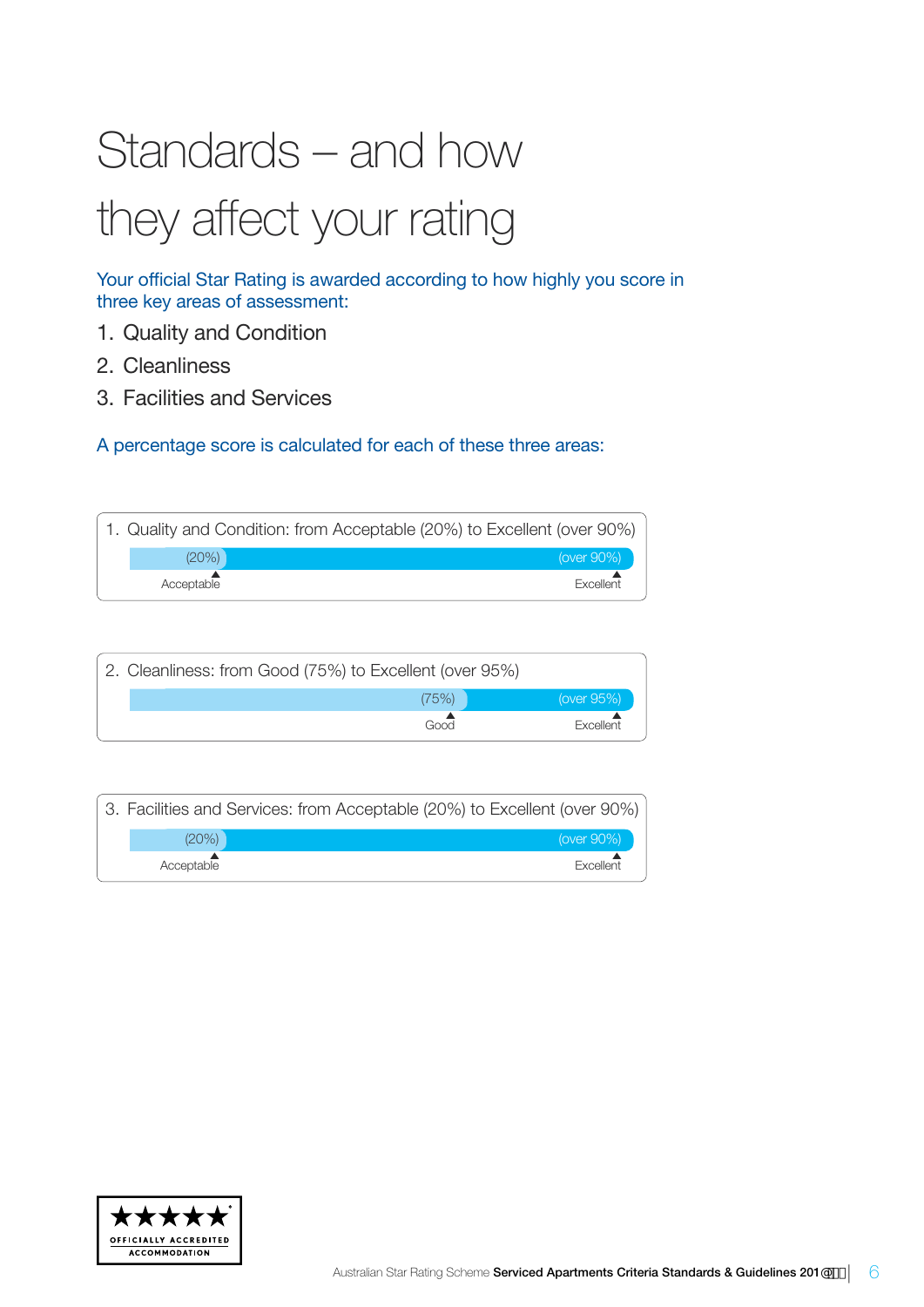### Standards – and how they affect your rating (continued)

Your score in each area will be accorded a Star Rating: the lowest score you earn out of the three areas is the Star Rating you will receive.

The table below shows the results for a 4 Star serviced apartments. Note how it achieves excellence for cleanliness and has a superior range of guest facilities, but is rated according to the lowest result – 4 Stars for the quality and condition of guest facilities.

| <b>Star Rating</b> | <b>Quality &amp; Condition</b> | <b>Cleanliness</b>  | <b>Facilities &amp; Services</b> |
|--------------------|--------------------------------|---------------------|----------------------------------|
|                    | Excellent (90-100%)            | Excellent (95-100%) | Excellent (85-100%)              |
|                    | Superior (75-89%)              |                     | Superior (70-84%)                |
|                    | Very Good (65-74%)             |                     | Very Good (60-69%)               |
| ★                  | Good (55-64%)                  | Very Good (85-94%)  | Good (50-59%)                    |
|                    | Reasonable (45-54%)            |                     |                                  |
| $\bm{\pi}$         | Moderate (35-44%)              |                     |                                  |
|                    | Adequate (30-34%)              |                     | Moderate (30-49%)                |
| ★                  | Satisfactory (25-29%)          | Good (75-84%)       | Acceptable (20-29%)              |
|                    | Acceptable (20-24%)            |                     |                                  |
|                    |                                |                     |                                  |

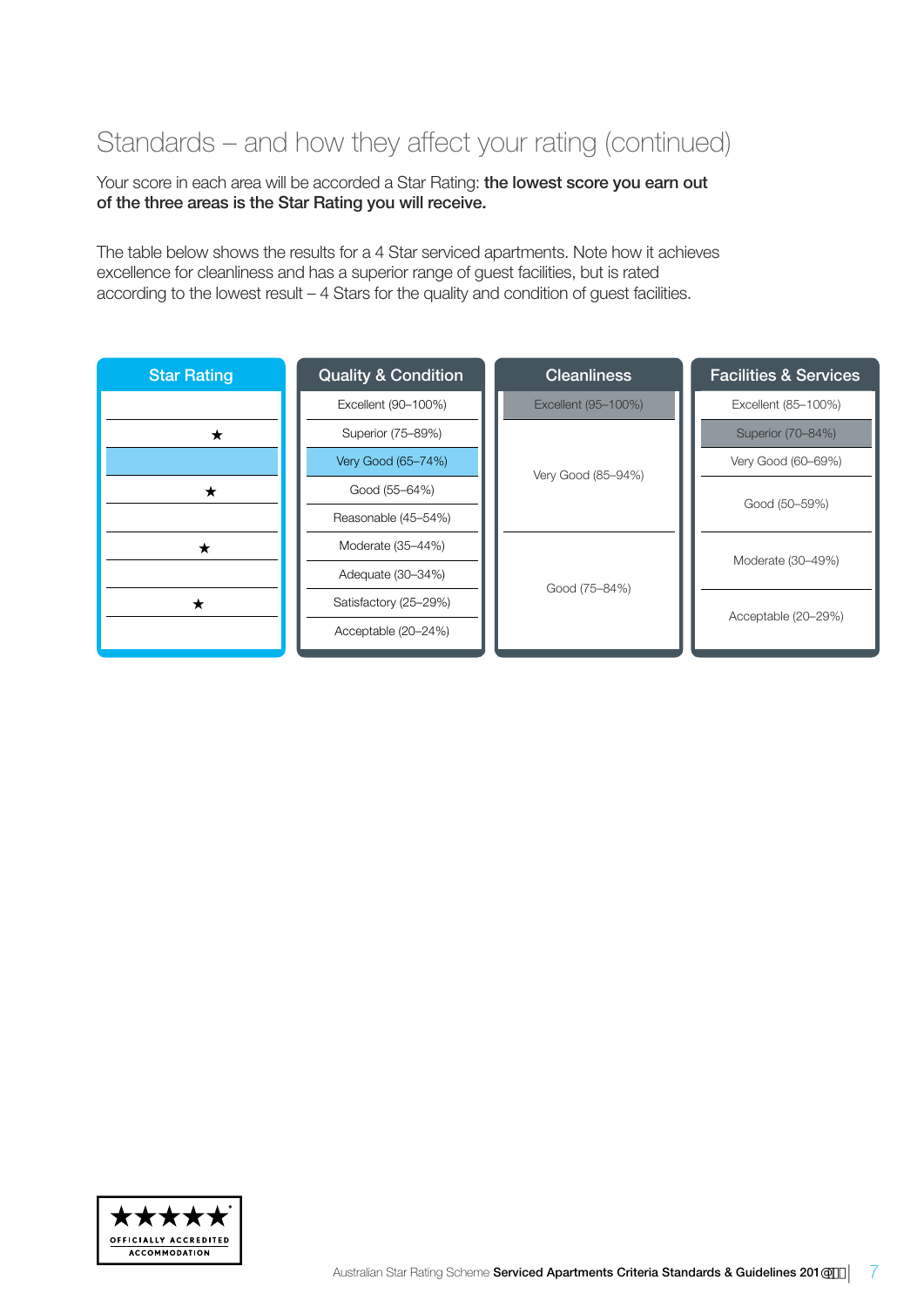## <span id="page-7-0"></span>What Your Guest Wants

More than 200 criteria have been ranked by Australian travellers according to what's important to them. The 'Consumer Importance Weighting Index' is a proven evaluation technique originally developed by the Sustainable Tourism CRC at Victoria University.

Each of the three key assessment areas – Facilities and Services, Cleanliness, and Quality and Condition – are applied to aspects of a property, for instance, bedrooms, bathrooms, recreational facilities, in-room facilities and so on.

Within each of these aspects, guests have similarly placed greater and lesser value on things that make up their experience. So, within the bedroom, guests place most value on the bed/size of the mattress, followed by bedding and window coverings/privacy.

Look carefully at those things that guests value most and compare your standards across the three areas of assessment. They carry more weight in the assessment of your property and this way help you improve your chances of earning the Star Rating you expect.



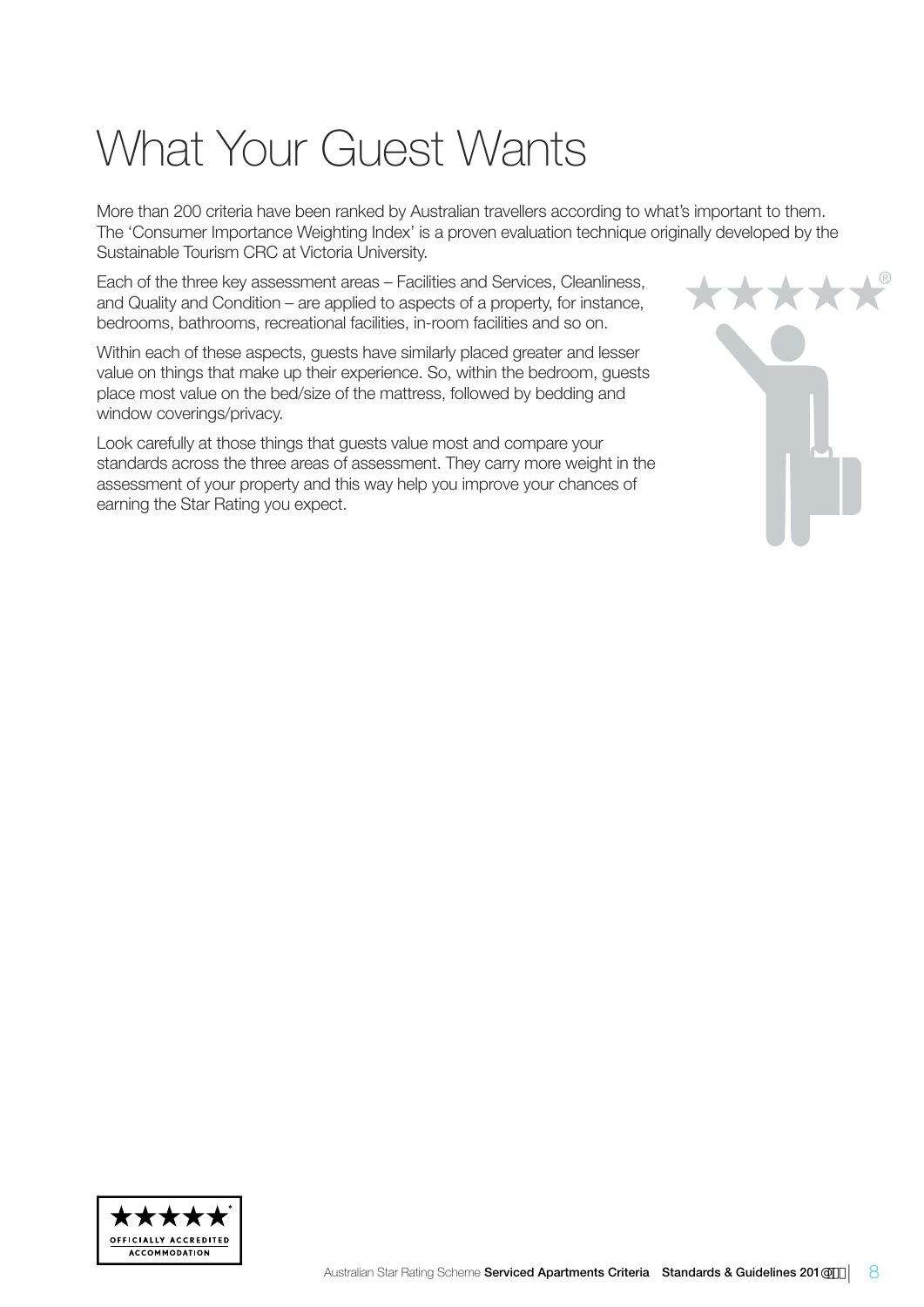## <span id="page-8-0"></span>Standards and Guidelines – Serviced Apartments

Consumer Importance Weighting Index



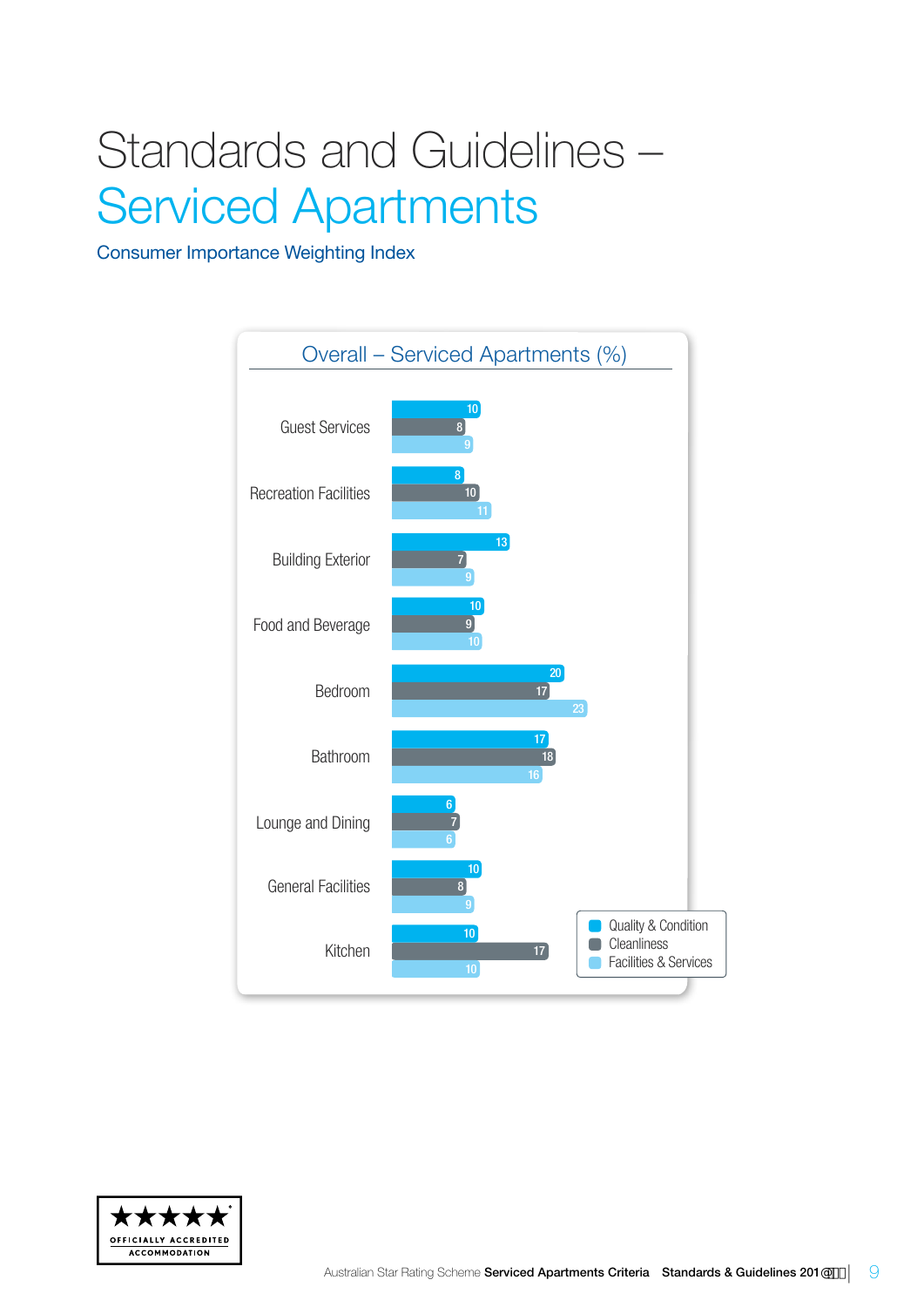## <span id="page-9-0"></span>Guest Services

#### Consumer Importance Weighting Index



### Reception

#### Consumer Importance Weighting Index



Condition scores apply in lieu of Quality Guidelines.

| <b>Standard</b>             | <b>Maximum</b><br>Rank/Value | Guideline                                                                 |
|-----------------------------|------------------------------|---------------------------------------------------------------------------|
| 24 hours                    | 6                            | Reception staffed 24 hours, 7 days a week.                                |
| $Or - Minimum 16$<br>hours  | 5                            | Reception staffed 16 hours plus night bell or direct phone<br>to manager. |
| Or - Minimum 14<br>hours    | 4                            | As above - 14 hours.                                                      |
| Or - Minimum 12<br>hours    | 3                            | As above $-12$ hours.                                                     |
| Or - Minimum 8<br>hours     | $\overline{2}$               | As above $-8$ hours.                                                      |
| $Or - Less than 8$<br>hours |                              | As above – less than 8 hours.                                             |

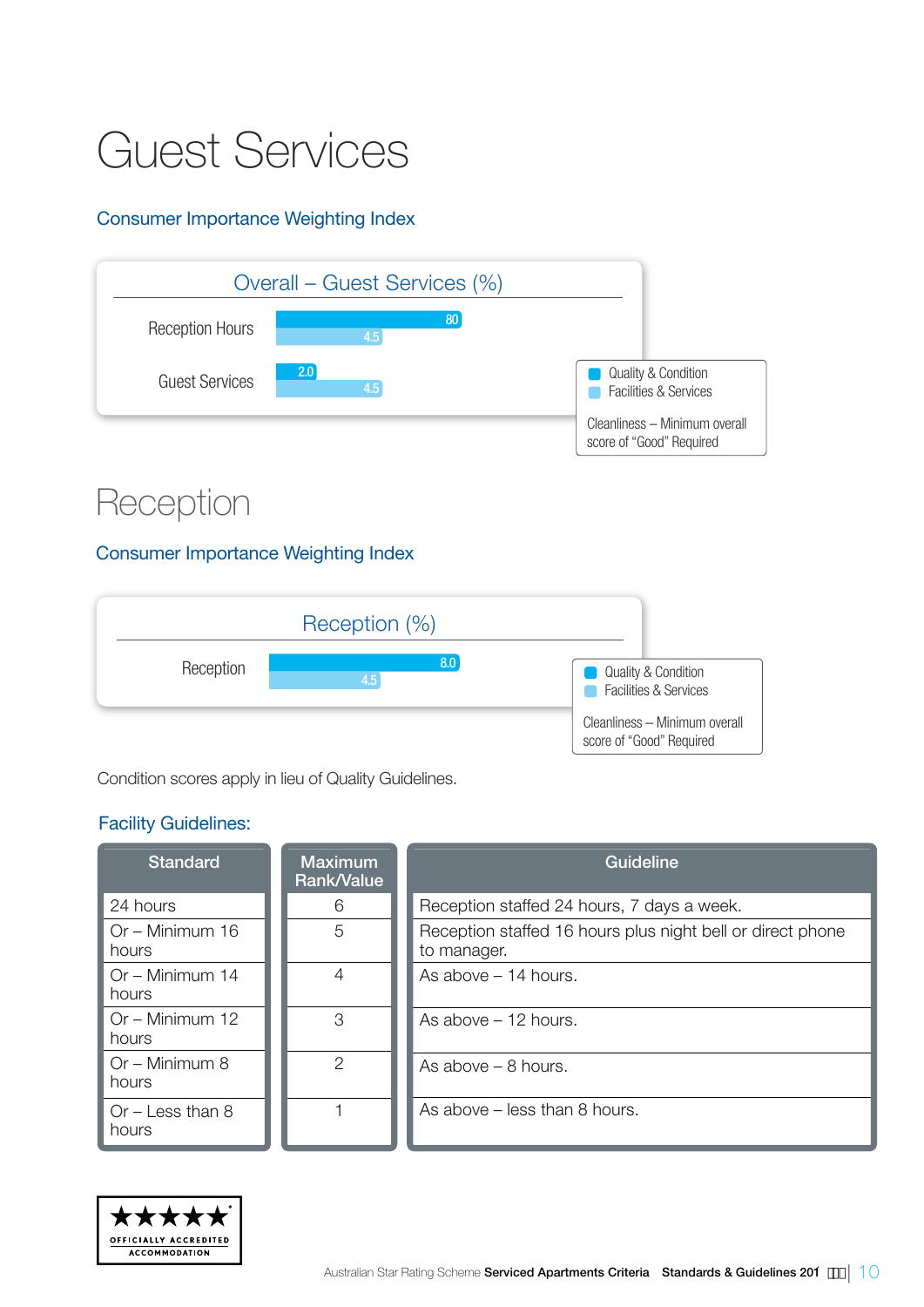### Guest Services

#### Consumer Importance Weighting Index



Condition scores apply in lieu of Quality Guidelines.

| <b>Standard</b>                          | <b>Maximum</b><br><b>Rank/Value</b> | Guideline                                                                                                                                                                                                                                                                                                           |
|------------------------------------------|-------------------------------------|---------------------------------------------------------------------------------------------------------------------------------------------------------------------------------------------------------------------------------------------------------------------------------------------------------------------|
| <b>Guest Feedback</b><br>Practices       | 5                                   | Policies and procedures relevant to individual property,<br>maybe through formal online guest survey or inhouse guest<br>forms. Properties affliated with accommodation franchises<br>will have their procedures and practices recognised.                                                                          |
| Staff Induction &<br>Training            | $\overline{4}$                      | Guest service induction & training relevant to individual<br>property. Participation in recognised or accredited<br>industry programmes or attendance at industry<br>conferences, meetings or events. Properties affliated with<br>accommodation franchises will have their procedures and<br>practices recognised. |
| <b>Business Centre</b>                   | 3                                   | Dedicated onsite business centre including computer,<br>printers, internet access                                                                                                                                                                                                                                   |
| Day Spa                                  | 3                                   | Dedicated onsite spa, professionally staffed offering a<br>variety of treatments.                                                                                                                                                                                                                                   |
| Internet Kiosk                           | 3                                   | Computer with internet access available within the complex.                                                                                                                                                                                                                                                         |
| Secretarial                              | $\overline{2}$                      | Staff available to provide secretarial services.                                                                                                                                                                                                                                                                    |
| Concierge/Porter                         | 3                                   | Dedicated and staffed concierge desk.                                                                                                                                                                                                                                                                               |
| Grocery/Pantry<br>Service                | $\overline{2}$                      | In unit Grocery service, ordered through property and<br>delivered to unit                                                                                                                                                                                                                                          |
| Wireless Internet                        | 3                                   | Wireless internet connection available in public areas of<br>property.                                                                                                                                                                                                                                              |
| Housekeeping 24<br>hours Inclusive       | 5                                   | Housekeeping services available 24 hours, 7 days and<br>included in the rate.                                                                                                                                                                                                                                       |
| Or - Housekeeping<br><24 hours Inclusive | $\overline{4}$                      | Housekeeping services available less than 24 hours for<br>7 days, or less than 7 days and included in the rate.                                                                                                                                                                                                     |
| Or - Housekeeping<br>Fee-Based           | 3                                   | Housekeeping services available upon request and<br>fee-based.                                                                                                                                                                                                                                                      |
| Other                                    | $\overline{2}$                      | Maximum 1 'other' guest service to apply.                                                                                                                                                                                                                                                                           |

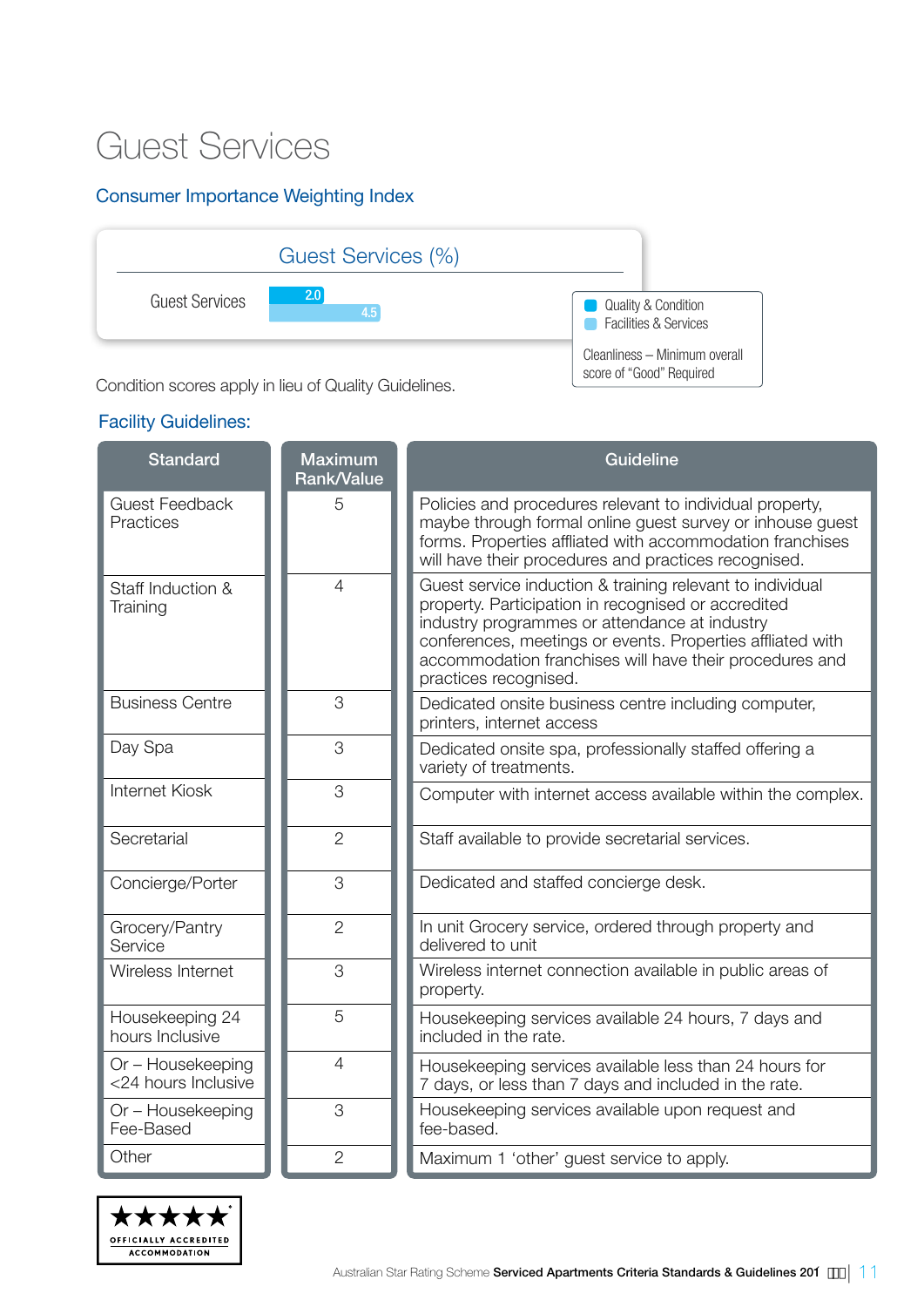## <span id="page-11-0"></span>Recreation Facilities

#### Consumer Importance Weighting Index



Condition scores apply in lieu of Quality Guidelines.

#### Facility Guidelines:

A tolerance may apply for all measurements (under) and will be confirmed upon assessment.

| <b>Standard</b>               | <b>Maximum</b><br><b>Rank/Value</b> | <b>Guideline</b>                                                        |
|-------------------------------|-------------------------------------|-------------------------------------------------------------------------|
| Large Swimming<br>Pool        | $\overline{4}$                      | Minimum size 15m x 5m or 75sqm.                                         |
| Or - Medium<br>Swimming Pool  | 3                                   | Minimum size of 10m x 4m or 40sqm.                                      |
| $Or$ – Small<br>Swimming Pool | $\overline{2}$                      | Less than 10m x 4m or 40sqm but greater than 24sqm.                     |
| Indoor Pool                   | $\overline{2}$                      | Heated indoor pool within the complex.                                  |
| Pool Towels                   |                                     | Pool towels available in unit/pool area/reception.                      |
| Sauna                         | $\overline{2}$                      | Available to guests within the complex.                                 |
| Steam Room                    | $\overline{2}$                      | Available to guests, within the complex.                                |
| Spa/Hot Tub                   | $\overline{2}$                      | Available to guests, within the complex.                                |
| <b>Tennis Court</b>           | $\overline{2}$                      | Available to guests, within the complex.                                |
| Or - Half Court<br>Tennis     |                                     | Available to guests, within the complex.                                |
| Gym                           | $\overline{2}$                      | Minimum of 3 separate pieces of equipment – on site.                    |
| <b>Gym Towels</b>             |                                     | Gym towels available in-room/gym area/reception.                        |
| Playground                    | $\overline{2}$                      | Minimum three (3) separate child play facilities/equipment,<br>on site. |
| <b>BBQ</b>                    | $\overline{2}$                      | BBQ provided at each unit.                                              |
| Or – Communal<br><b>BBQ</b>   |                                     | BBQ available to all guests.                                            |
| Other                         | $\overline{2}$                      | Maximum 1 'other' recreational facility to apply.                       |

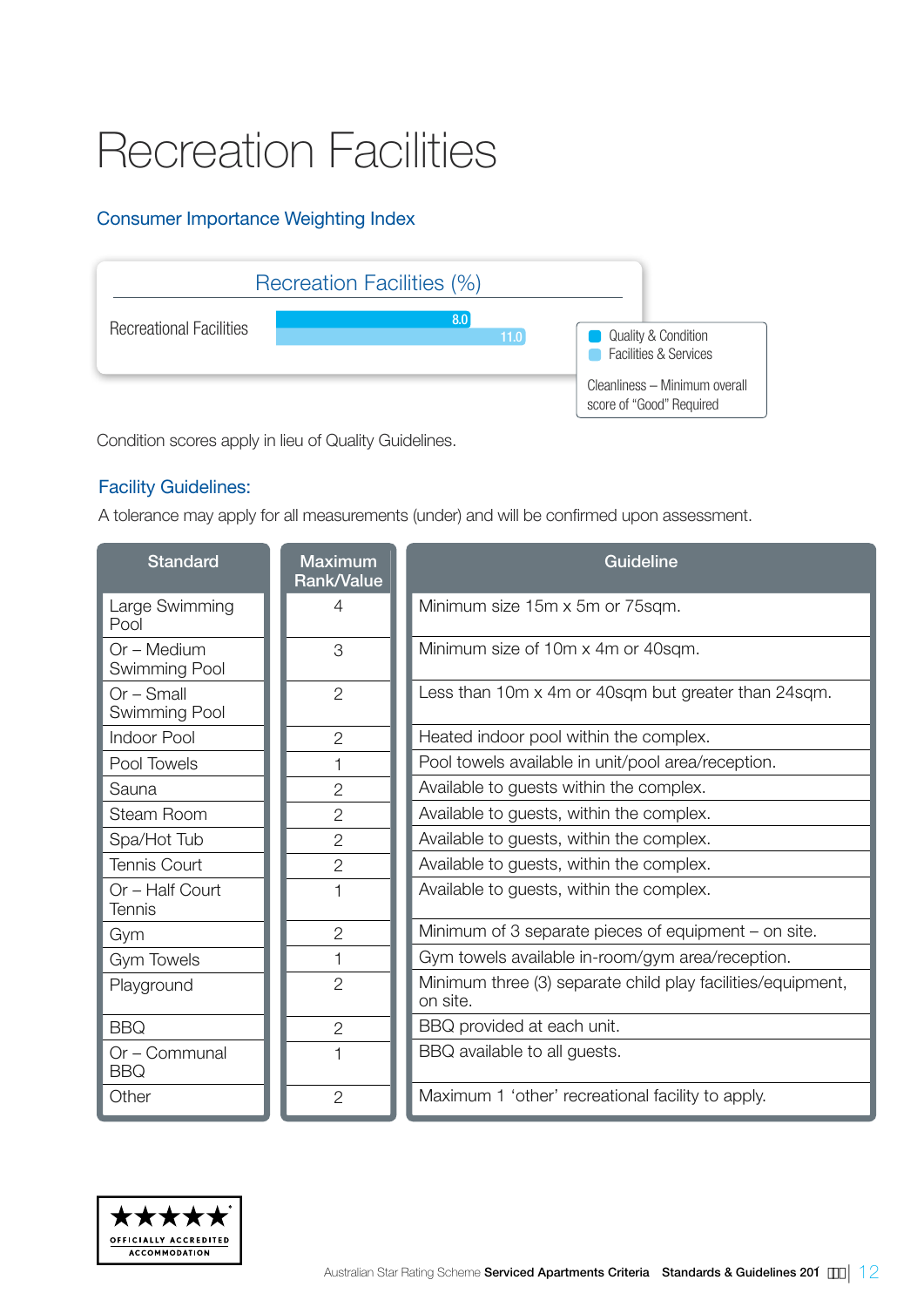## <span id="page-12-0"></span>Building Exterior

#### Consumer Importance Weighting Index



### Parking

#### Consumer Importance Weighting Index



| <b>Standard</b>                      | Maximum<br><b>Rank/Value</b> | Guideline                                                                                                                                                                    |
|--------------------------------------|------------------------------|------------------------------------------------------------------------------------------------------------------------------------------------------------------------------|
| <b>Valet Parking</b>                 | 5                            | Dedicated valet parking.                                                                                                                                                     |
| Or - Sufficient<br>Onsite Parking    | 4                            | Onsite parking to all rooms. Allowance is given for properties<br>located within 5km of city - providing space for 25% of rooms.                                             |
| $Or$ – Dedicated<br>Off-site Parking | 3                            | Conveniently located off-site parking - vouchers provided.                                                                                                                   |
| Secure Car Parking                   | 2                            | Parking accessible via key, intercom, or electronic card<br>provided onsite.                                                                                                 |
| <b>Covered Parking</b>               | З                            | Under cover parking provided on site for all rooms, city<br>allowance applies.                                                                                               |
| <b>Weather Protection</b>            | 2                            | Under cover access to reception providing guests with<br>protection from the weather elements. Access for check in<br>from underground parking acceptable, if lift provided. |
| External Video<br>Surveillance       | 3                            | Video surveillance of car parking area, external common<br>areas.                                                                                                            |

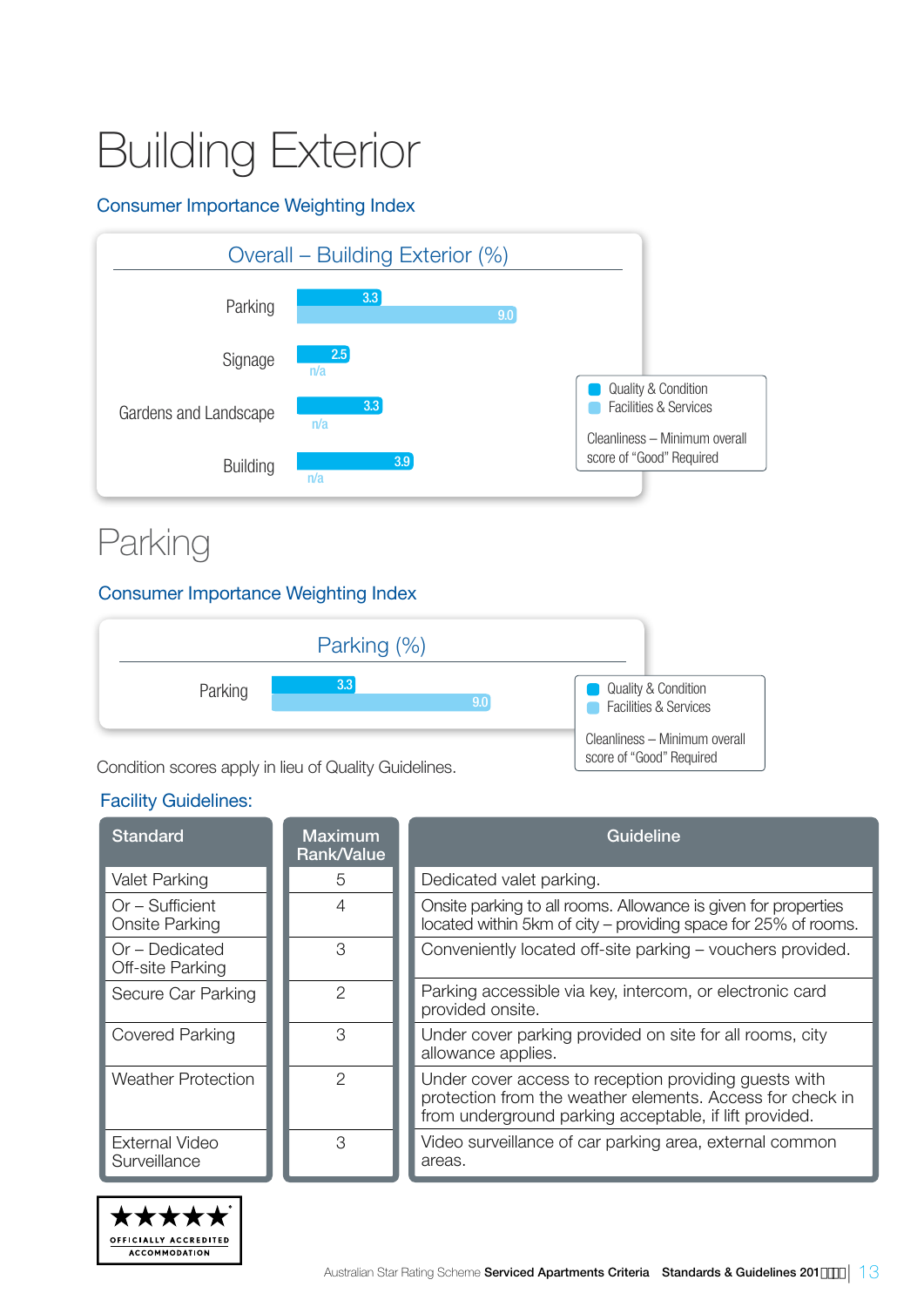### Signage

#### Consumer Importance Weighting Index



Facility Guidelines do not apply.

Condition scores apply in lieu of Quality Guidelines.

### Gardens and Landscape

#### Consumer Importance Weighting Index



Facility Guidelines do not apply. Condition scores apply in lieu of Quality Guidelines.

### **Building**

#### Consumer Importance Weighting Index



Facility Guidelines do not apply. Condition scores apply in lieu of Quality Guidelines.

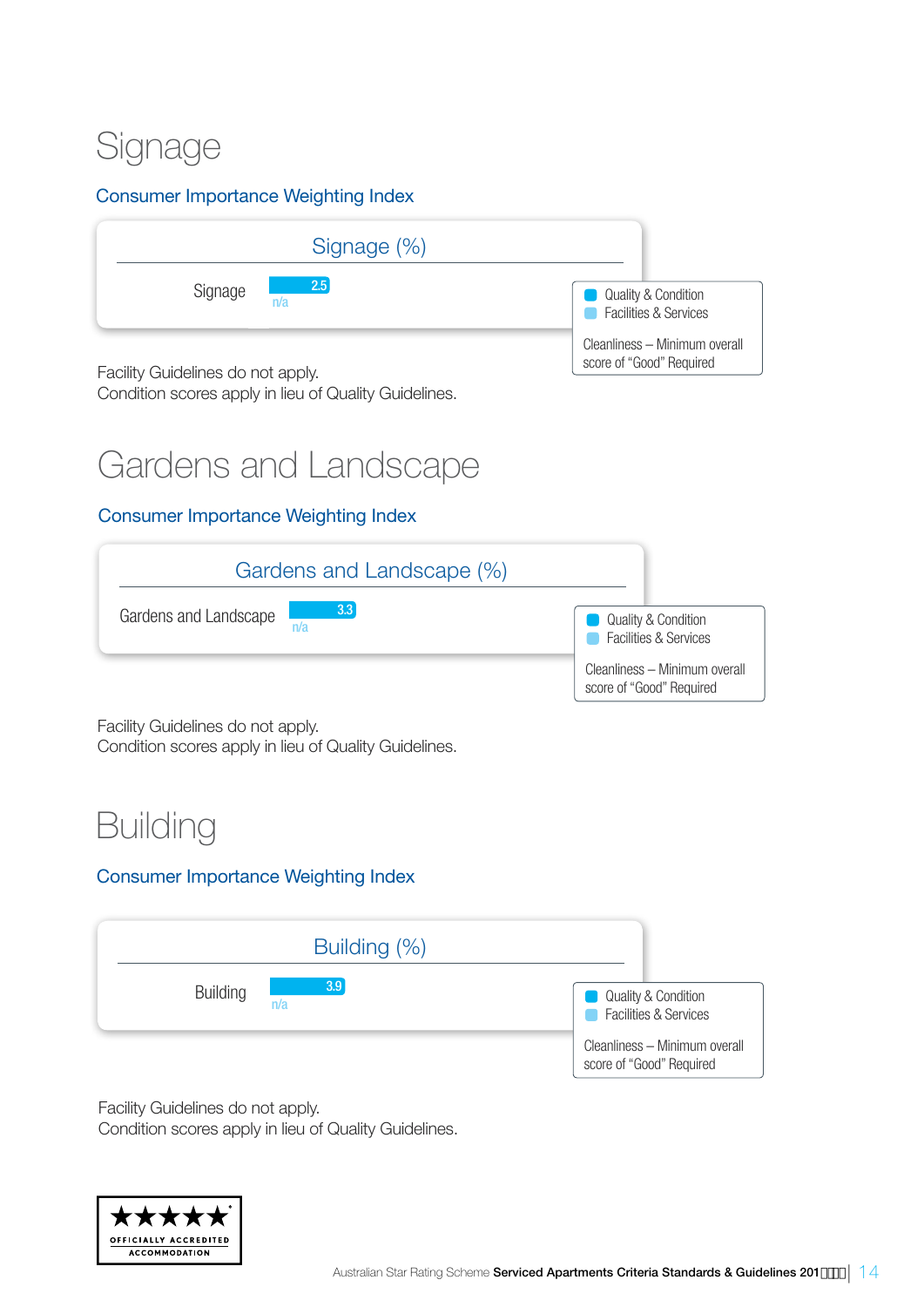## <span id="page-14-0"></span>Food and Beverage

#### Consumer Importance Weighting Index



### **Restaurant**

#### Consumer Importance Weighting Index

|            | Restaurant (%) |      |                                                                    |
|------------|----------------|------|--------------------------------------------------------------------|
| Restaurant | 3.6            | 10.0 | <b>Quality &amp; Condition</b><br><b>Facilities &amp; Services</b> |
|            |                |      | Cleanliness - Minimum overall<br>score of "Good" Required          |

Condition scores apply in lieu of Quality Guidelines.

| <b>Standard</b>                   | <b>Maximum</b><br><b>Rank/Value</b> | Guideline                                                                            |
|-----------------------------------|-------------------------------------|--------------------------------------------------------------------------------------|
| Restaurant/Cafe                   | 5                                   | 7 days – 3 meals. Provided onsite or adjacent to property<br>(charge back to apply). |
| Or - Restaurant/<br>l Cafe        |                                     | As above $7$ days $-2$ meals.                                                        |
| $\Box$ Or – Restaurant/<br>  Cafe | З                                   | As above $7$ days $-1$ meal.                                                         |
| $\Box$ Or – Restaurant/<br>Cafe   | 2                                   | As above $5$ days $-1$ meal.                                                         |

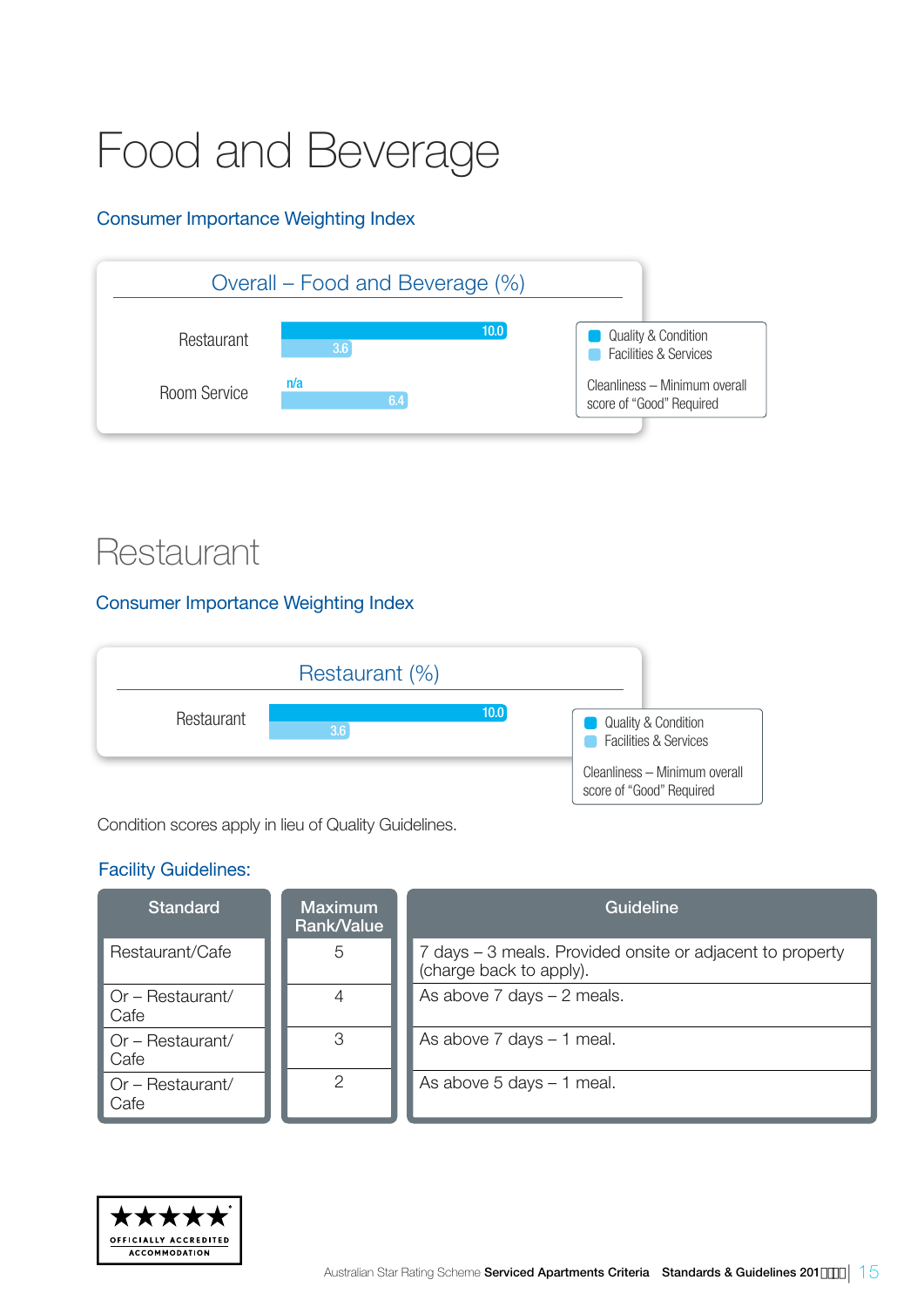### Room Service

#### Consumer Importance Weighting Index



Condition scores and Quality Guidelines do not apply.

| <b>Standard</b>                     | <b>Maximum</b><br><b>Rank/Value</b> | <b>Guideline</b>                                                                                                                             |
|-------------------------------------|-------------------------------------|----------------------------------------------------------------------------------------------------------------------------------------------|
| 3 Meals & 7 days                    | 4                                   | 3 meals provided by property to rooms - 7 days.                                                                                              |
| $Or - 2$ Meals &<br>7 days          | 3                                   | 3 meals provided by property to rooms - 7 days.                                                                                              |
| $Or - 1$ Meal &<br>7 days           | $\overline{2}$                      | 3 meals provided by property to rooms – 7 days.                                                                                              |
| 24hr Room Service                   | 3                                   | 24 hour provision of beverages, snacks and ice.<br>Menu in unit.                                                                             |
| $Or - 12hr$ Room<br>Service         | $\overline{2}$                      | As above – minimum 12 hours.                                                                                                                 |
| Or - In-house Kiosk                 |                                     | Beverages and snacks available from kiosk located within<br>the complex available minimum of 12 hours                                        |
| External Supply of<br>Room Service  | 3                                   | Charge back, voucher and/or payment on delivery $-7$ days<br>and 3 meals from external food outlets.                                         |
| Full Mini Bar                       | 3                                   | Selection of alcoholic and non-alcoholic beverages plus<br>light snacks eg peanuts, chips, chocolates. Mini Bar price<br>list to be in unit. |
| Or - Limited Mini<br>Bar            | $\overline{2}$                      | Selection of non alcoholic and/or alcoholic drinks.                                                                                          |
| $Or - Vending$<br>Machine/Smart Bar |                                     | Vending machine/smart bar available 24 hours.                                                                                                |

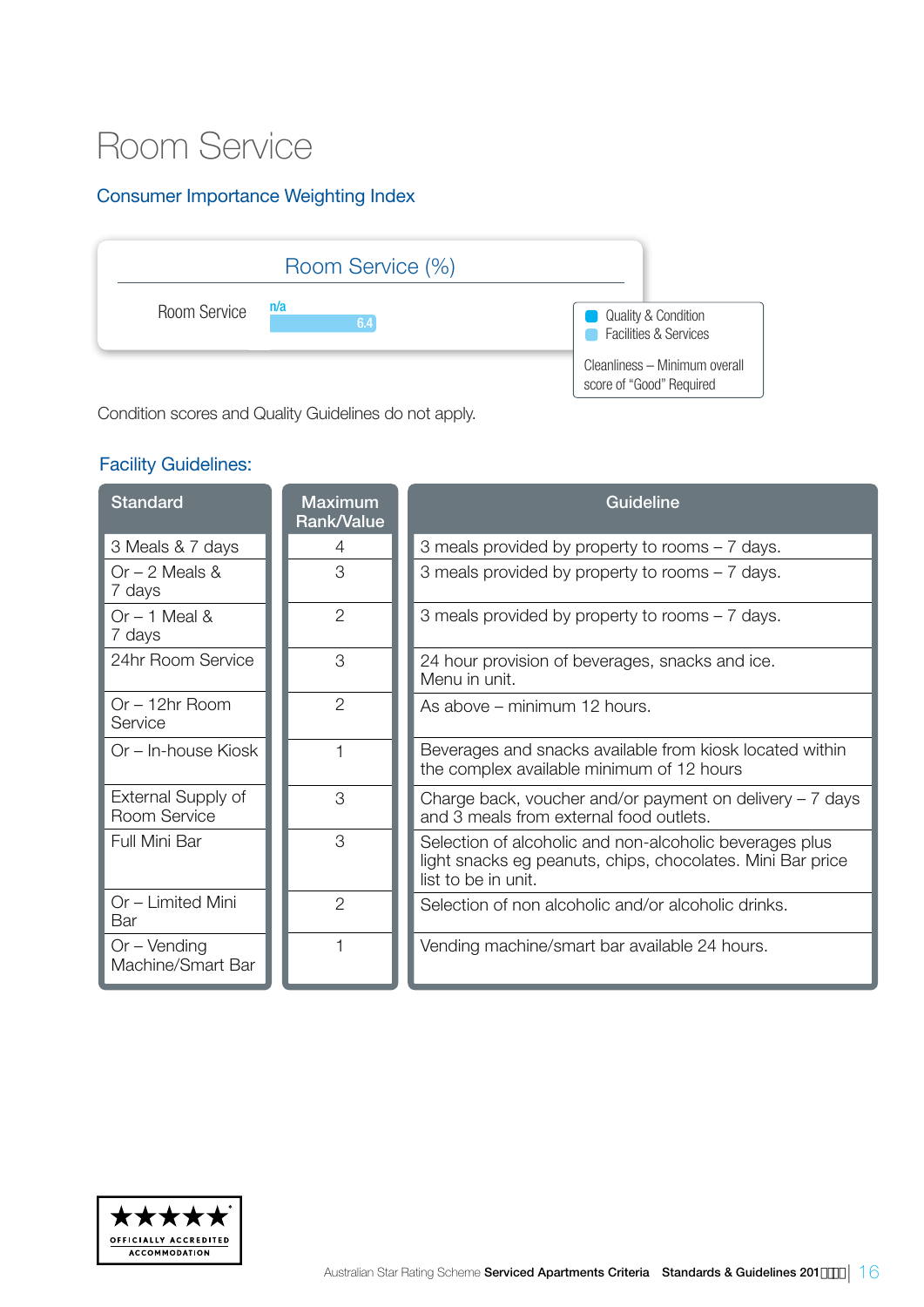## <span id="page-16-0"></span>Bedroom

#### Consumer Importance Weighting Index



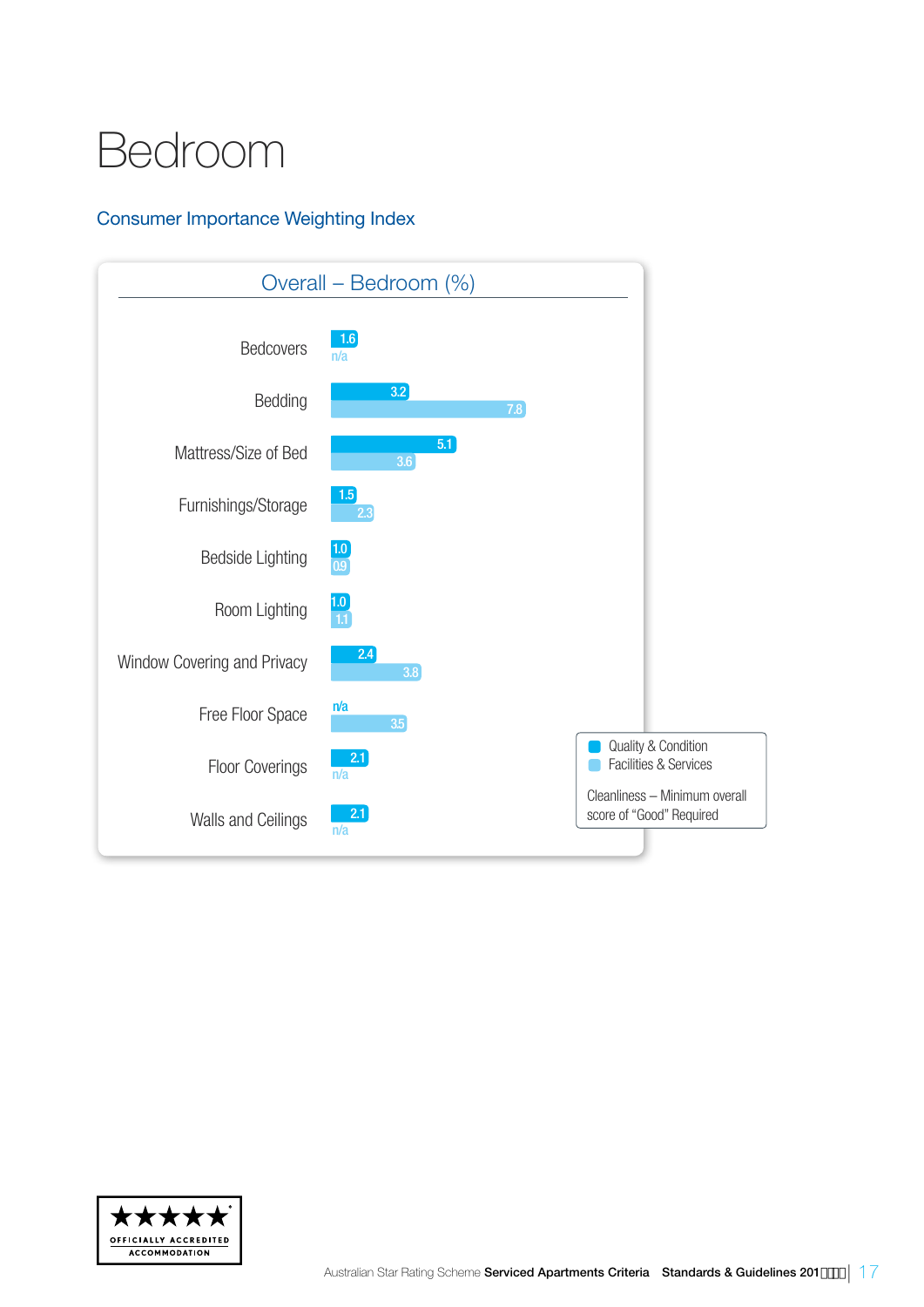### **Bedcovers**

#### Consumer Importance Weighting Index

|                  | Bedcovers (%)     |                                                                                              |
|------------------|-------------------|----------------------------------------------------------------------------------------------|
| <b>Bedcovers</b> | $\frac{1.6}{n/a}$ | <b>Quality &amp; Condition</b><br><b>Facilities &amp; Services</b><br><b>Service Service</b> |
|                  |                   | Cleanliness - Minimum overall<br>score of "Good" Required                                    |

#### Quality Guidelines:

This area includes: the bed cover: bedspread; decorative sheet; quilt cover; decorative pillows/throws; bed base covering (not necessarily required in full bedspread provided). The durability of commercial products is recognised, however these may not always meet guest's expectations for the luxury market eg down quilts.

| <b>Satisfactory</b>                                                                              | <b>Moderate</b>                                                       | Good                                                                                                                     | <b>Very Good</b>                                                                                                                 | <b>Excellent</b>                                                                                        |
|--------------------------------------------------------------------------------------------------|-----------------------------------------------------------------------|--------------------------------------------------------------------------------------------------------------------------|----------------------------------------------------------------------------------------------------------------------------------|---------------------------------------------------------------------------------------------------------|
| <b>Bed Spread</b>                                                                                |                                                                       |                                                                                                                          |                                                                                                                                  |                                                                                                         |
| • basic throw<br>over, single<br>layer of fabric                                                 | • standard<br>quilted<br>reversible<br>throw over                     | • quilted, eg<br>channelled; or<br>throw over eg<br>jacquard                                                             | • quilted tailored-<br>high quality fabric<br>such as silk blend,<br>high thread count<br>poly cotton mix;<br>• or throw over eg | • quilted custom<br>designed, quality<br>luxury fabric such as<br>silk, high thread count<br>fine cotto |
|                                                                                                  |                                                                       |                                                                                                                          | Matelassé                                                                                                                        |                                                                                                         |
|                                                                                                  | Top Sheet or Doona Cover and Display Pillow                           |                                                                                                                          |                                                                                                                                  |                                                                                                         |
| • fabric:<br>polyester;<br>polyester/<br>cotton mix<br>with cotton<br>component<br>less than 50% | • fabric: poly<br>cotton with<br>cotton<br>component<br>less than 50% | • fabric: polyester/<br>cotton with cotton<br>component equal<br>to or greater than<br>50%, may have<br>jacquard pattern | • fabric: polyester/<br>cotton with cotton<br>component equal<br>to or greater than<br>75%; may have<br>jacquard pattern         | • fabric: high quality<br>luxury fabric such as<br>100% cotton. May<br>have jacquard pattern            |
| • thread count:<br>120-180<br>• weight: approx.<br>110gsm                                        | • thread count:<br>120-180<br>• weight: approx.<br>$125$ gsm          | • thread count:<br>180-240<br>• weight: approx.<br>165 gsm<br>• professionally<br>pressed                                | • thread count: 250<br>plus<br>• weight: approx<br>170gsm<br>• professionally<br>pressed                                         | • thread count: 330<br>plus<br>• weight: 175-190 gsm<br>• professionally<br>pressed                     |
| Valance                                                                                          |                                                                       |                                                                                                                          |                                                                                                                                  |                                                                                                         |
| • uncovered<br>base or basic<br>synthetic<br>'gathered' style                                    | • poly cotton                                                         | · fitted tailored;<br>factory<br>upholstered                                                                             | • fitted of quality<br>heavy fabric or<br>lined, maybe<br>quilted                                                                | • custom designed -<br>high quality luxury<br>fabric such as silk,<br>maybe quilted                     |
| $\bullet$ no co-<br>ordination of<br>style or design                                             | · limited co-<br>ordination of<br>style or design                     | • co-ordinated<br>style and design<br>elements                                                                           | • custom designed<br>and co-ordinated<br>with room style                                                                         | · custom designed<br>with obvious use<br>of elements and<br>principles of design                        |

Facility Guidelines do not apply.

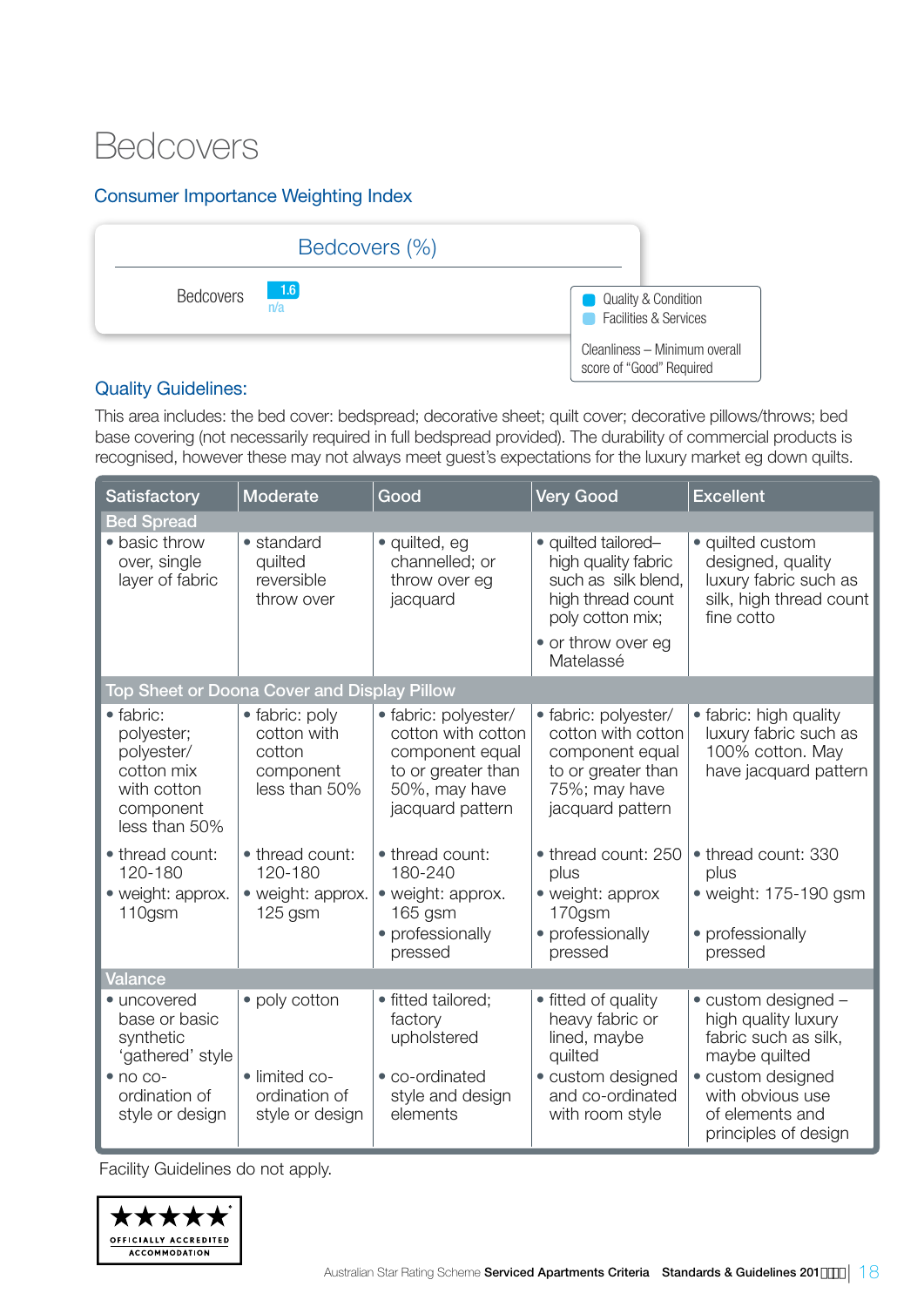### Bedding

#### Consumer Importance Weighting Index



#### Quality Guidelines:

This area includes the quilt/blankets, sheets, pillowcases, mattress & pillow protectors & pillows. The durability of commercial products is recognised, however these may not always meet guest's expectations for the luxury market eg down quilts.

| Satisfactory                                                                           | <b>Moderate</b>                                                              | Good                                                                                   | <b>Very Good</b>                                                                                                                                                                          | <b>Excellent</b>                                                                                                                                                                         |
|----------------------------------------------------------------------------------------|------------------------------------------------------------------------------|----------------------------------------------------------------------------------------|-------------------------------------------------------------------------------------------------------------------------------------------------------------------------------------------|------------------------------------------------------------------------------------------------------------------------------------------------------------------------------------------|
| Quilt                                                                                  |                                                                              |                                                                                        |                                                                                                                                                                                           |                                                                                                                                                                                          |
| $\bullet$ fill – synthetic                                                             | $\bullet$ fill – synthetic/<br>cotton mix                                    | $\bullet$ fill – microfiber<br>blend; feather                                          | $\bullet$ fill – microfiber<br>blend, minimum<br>350gsm; feather<br>and down                                                                                                              | $\bullet$ fill – goose or duck<br>$down - minimum$<br>90% down; or wool                                                                                                                  |
| <b>Doona Cover</b>                                                                     |                                                                              |                                                                                        |                                                                                                                                                                                           |                                                                                                                                                                                          |
| • outer fabric:<br>spun or non<br>woven fabric                                         | • outer fabric:<br>synthetic/<br>cotton mix<br>woven fabric                  | • outer fabric:<br>cotton/poly                                                         | $\bullet$ outer fabric: $-$<br>japara cotton                                                                                                                                              | outer fabric: down<br>proof japara                                                                                                                                                       |
| or Blankets                                                                            |                                                                              |                                                                                        |                                                                                                                                                                                           |                                                                                                                                                                                          |
| • synthetic<br>eg acrylic,<br>polyester                                                | $\bullet$ cotton mix<br>acrylic, polyester<br>fleece (min<br>370gsm), velour | · cotton blends,<br>wool blends,<br>polyester fleece<br>$(min 400$ gsm $)$             | · cotton, wool                                                                                                                                                                            | • wool; cashmere; fine<br>cotton                                                                                                                                                         |
| <b>Sheets and Pillowcases</b>                                                          |                                                                              |                                                                                        |                                                                                                                                                                                           |                                                                                                                                                                                          |
| · fabrics: polyester;<br>polyester/cotton<br>with cotton<br>component less<br>than 50% | • fabrics:<br>polyester/cotton<br>with cotton<br>component less<br>than 50%  | · fabrics: poly/<br>cotton with cotton<br>component equal<br>to or greater than<br>50% | · fabrics: polyester/<br>cotton with cotton<br>component equal to<br>or greater than 75%                                                                                                  | · fabrics: 100% cotton;<br>100% linen                                                                                                                                                    |
| • thread count:<br>approx. 120-170                                                     | • thread count:<br>120-170                                                   | • thread count:<br>approx. 180                                                         | • thread count:<br>approx. 250                                                                                                                                                            | • thread count: approx.<br>320                                                                                                                                                           |
| • weight: approx.<br>110gsm<br>• creased/<br>pillowcases<br>unpressed                  | • weight: approx.<br>$125$ gsm<br>· creaseless,<br>pressed<br>pillowcases    | • weight: approx.<br>165 gsm<br>• professionally<br>laundered                          | • weight: approx.<br>155gsm<br>• professionally<br>laundered/<br>creaseless<br>pillow case -<br>header, decorative<br>enhancement such<br>as cuffed and twin<br>stitching; or self flange | • weight: approx<br>145 - 155 gsm<br>• professionally<br>laundered/pressed<br>· decorative header<br>such as hem stitched,<br>piping, pillowcases<br>may be finished with<br>self flange |

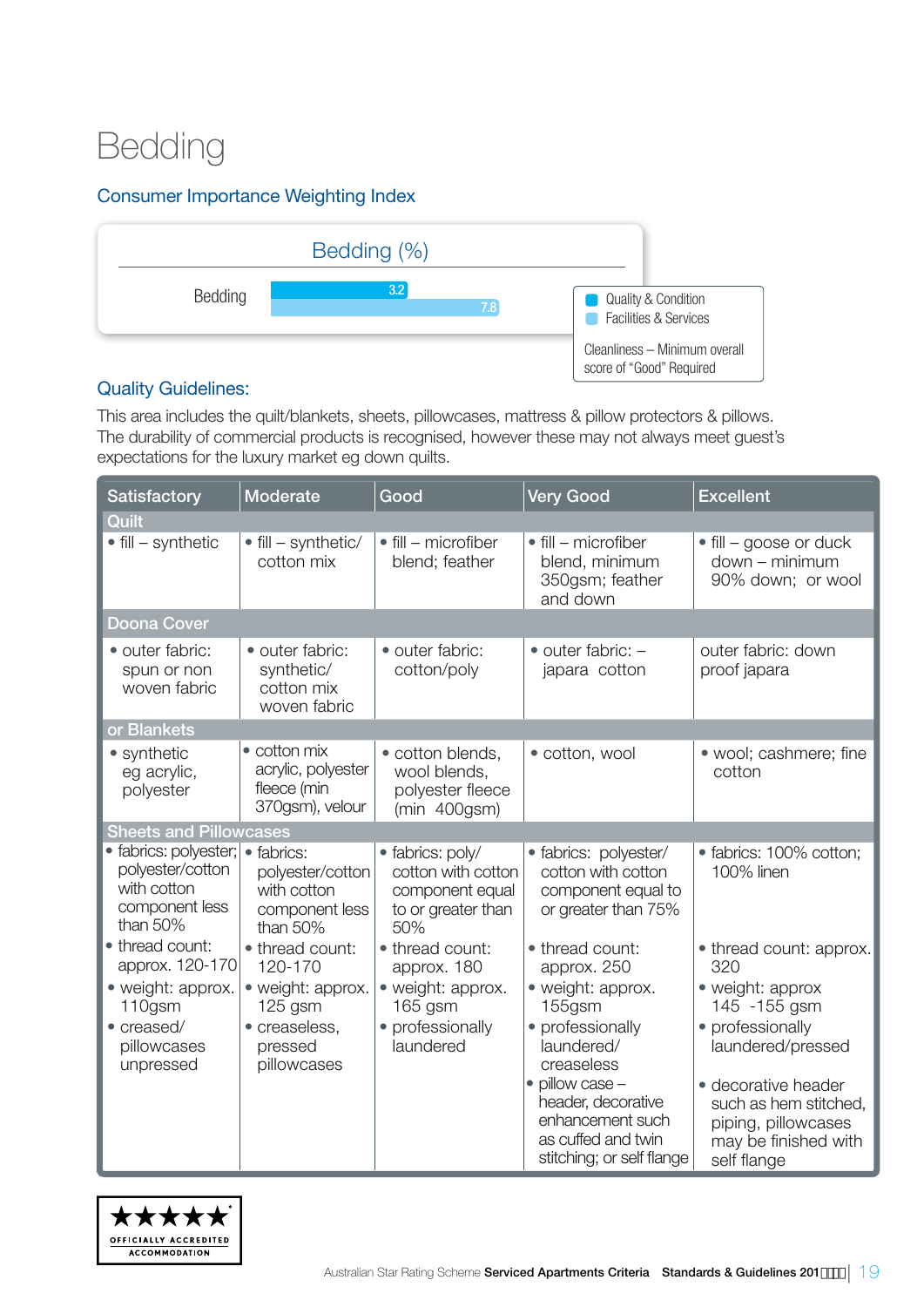### Bedding (continued)

| <b>Satisfactory</b>                                         | <b>Moderate</b>                                            | Good                                                                   | <b>Very Good</b>                                                                                                    | <b>Excellent</b>                                                                                                                              |
|-------------------------------------------------------------|------------------------------------------------------------|------------------------------------------------------------------------|---------------------------------------------------------------------------------------------------------------------|-----------------------------------------------------------------------------------------------------------------------------------------------|
|                                                             |                                                            | Mattress/Pillow Protectors - may have moisture proof backing           |                                                                                                                     |                                                                                                                                               |
| • synthetic<br>or bonded<br>fabric eg<br>polypropylene      | • synthetic fabric                                         | · quilted cotton/<br>poly cotton<br>protectors                         | · quilted cotton/ poly<br>cotton protectors                                                                         | • mattress protectors<br>thickly quilted, cotton                                                                                              |
| • mattress<br>protector with<br>elastic anchor<br>straps    | • mattress<br>protector with<br>elastic anchor<br>straps   | • mattress<br>protector with<br>elastic straps                         | • mattress protector<br>with elastic straps/<br>fitted sheet style                                                  | • mattress protector<br>fitted sheet style or<br>elastic straps                                                                               |
| · pillow protector<br>envelope style<br>or zip closure      | • pillow<br>protector,<br>envelope style<br>or zip closure | · pillow protector<br>quilted cotton/<br>blend, envelope<br>slip cover | · pillow protector<br>quilted cotton<br>envelope slip cover                                                         | · pillow protector<br>quilted tightly woven<br>cotton, may have<br>zipped closure                                                             |
| <b>Pillows</b>                                              |                                                            |                                                                        |                                                                                                                     |                                                                                                                                               |
| $\bullet$ fill – polyester                                  | • fill - polyester/<br>microfibre mix                      | $\bullet$ fill – microfibre<br>blend, feather                          | $\bullet$ fill – microfiber fill<br>• weight: $\gt$ /=<br>900grams<br>(standard size<br>pillow), feather &<br>down; | • fill - down; feather<br>& down-min 85%<br>down, may have core<br>weight: equal to<br>or greater than<br>900grams (standard<br>size pillow); |
| $\bullet$ cover $-$<br>bonded<br>fabric eg<br>polypropylene | • cover woven<br>synthetic fabric<br>eg polyester          | • cover - woven<br>fabric eg cotton<br>or cotton/<br>synthetic mix     | • cover - woven<br>fabric japara cotton                                                                             | • cover – down proof<br>100% japara cotton                                                                                                    |
|                                                             |                                                            |                                                                        | • memory foam                                                                                                       | $\bullet$ latex                                                                                                                               |
|                                                             |                                                            |                                                                        |                                                                                                                     | $\bullet$ king size pillow -<br>approx. 50x90cm,<br>min weight: 1200<br>grams of microfiber<br>blend (min of 80%<br>microfiber)               |

| <b>Standard</b>           | <b>Maximum</b><br>Rank/Value | Guideline                                                                                           |
|---------------------------|------------------------------|-----------------------------------------------------------------------------------------------------|
| <b>Mattress Protector</b> | 3                            | All mattresses to have protective cover - may/may not have<br>stain/waterproof barrier.             |
| <b>Pillow Protector</b>   |                              | All pillows have protective cover.                                                                  |
| Spare Blankets/<br>Quilts |                              | Additional blanket/quilt provided for each bed - available in<br>room or from 24 hour housekeeping. |

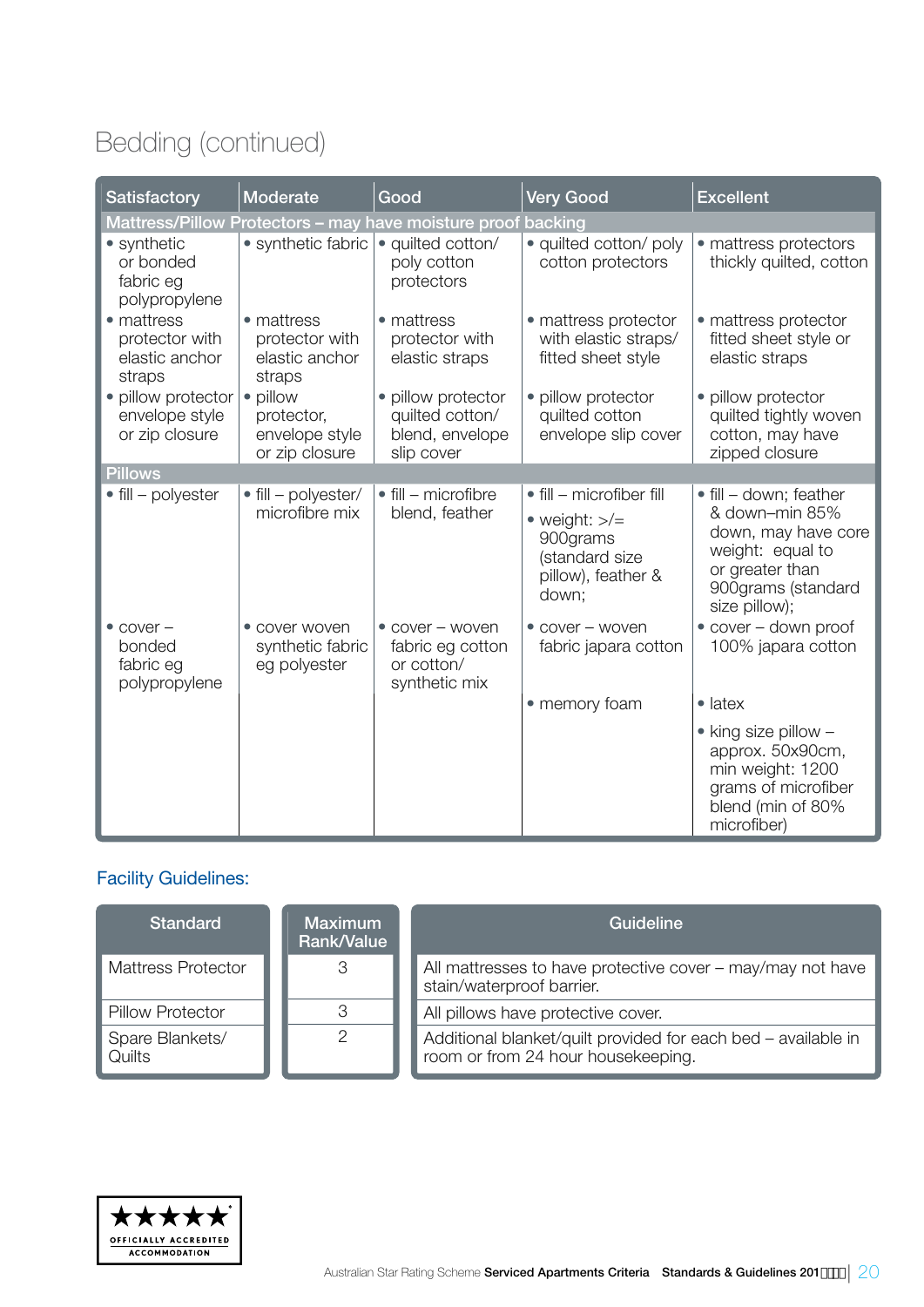### **Mattress**

#### Consumer Importance Weighting Index



#### Quality Guidelines:

This area includes the mattress (and topper if provided).

| <b>Satisfactory</b>                                     | Moderate                                                                  | Good                                                              | <b>Very Good</b>                                                                     | <b>Excellent</b>                                                                                                        |
|---------------------------------------------------------|---------------------------------------------------------------------------|-------------------------------------------------------------------|--------------------------------------------------------------------------------------|-------------------------------------------------------------------------------------------------------------------------|
| <b>Mattress</b>                                         |                                                                           |                                                                   |                                                                                      |                                                                                                                         |
| •100mm<br>(approx) foam<br><b>block</b>                 | •200mm<br>(approx) high<br>density foam<br>block                          | • standard bonnell<br>coil with minimum<br>of 3 comfort<br>layers | • coil innerspring<br>with minimum<br>4 comfort layers                               | • high technology<br>pocket spring, with<br>deep comfort layers<br>(min 5)                                              |
| <b>or</b>                                               | <b>or</b>                                                                 | <b>or</b>                                                         | <b>or</b>                                                                            | <b>or</b>                                                                                                               |
| • standard<br>bonnell coil<br>with no comfort<br>layers | $\bullet$ standard<br>bonnell<br>coil with<br>minimum 2<br>comfort layers | • standard pocket<br>coil with minimum<br>of 3 comfort<br>layers  | • pocket spring,<br>with minimum<br>4 comfort layers                                 | • high technology coil<br>innerspring with deep<br>comfort layers (min 5)<br><b>or</b><br>• latex with gel top<br>layer |
| • ticking (fabric)<br>cotton                            | • ticking (fabric)<br>- cotton twill.                                     | $\bullet$ ticking (fabric) –<br>cotton chintz                     | $\bullet$ ticking (fabric) –<br>damask                                               | $\bullet$ ticking (fabric) – knit                                                                                       |
| Topper                                                  |                                                                           |                                                                   |                                                                                      |                                                                                                                         |
| • no topper                                             | • separate<br>mattress<br>topper<br>-polyester fill.                      | • separate<br>mattress topper<br>- microfibre/<br>polyester fill. | • separate<br>mattress topper -<br>microfibre blend<br>fill, minimum 950<br>gsm fill | • separate mattress<br>topper – down/feather<br>$-$ (minimum 40%<br>down) fill                                          |
|                                                         |                                                                           |                                                                   | • or feather and<br>down fill - less<br>than 40% down                                | • or latex                                                                                                              |

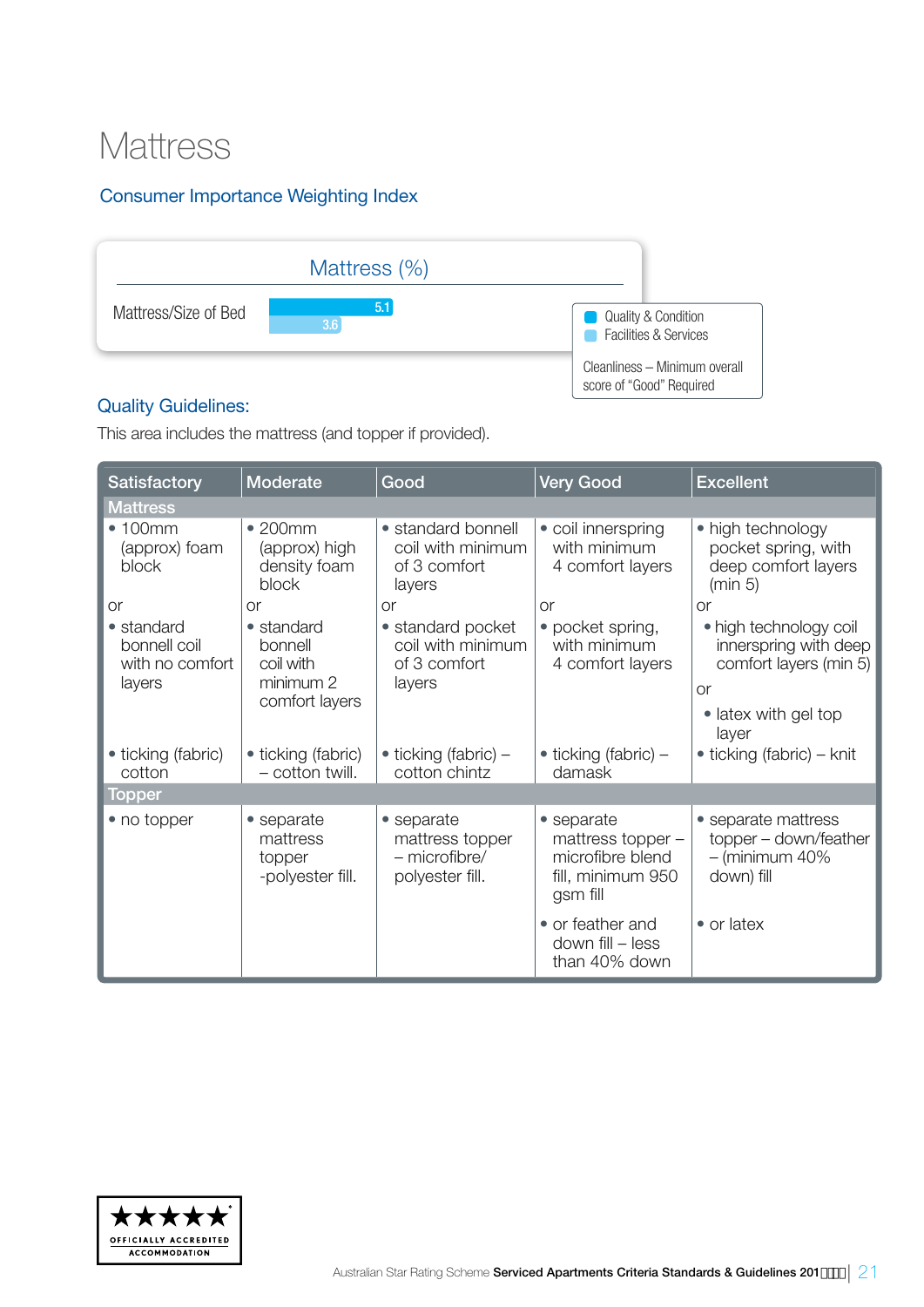### Mattress (continued)

#### Facility Guidelines:

A tolerance may apply for all measurements (under) and will be confirmed upon assessment.

| <b>Standard</b>                | <b>Maximum</b><br><b>Rank/Value</b> | Guideline                                                                         |
|--------------------------------|-------------------------------------|-----------------------------------------------------------------------------------|
| <b>King Size</b>               | 6                                   | A King Size Bed will measure 2030mm x 1830mm or split<br>king or 2 x king singles |
| Or - Queen Size                | 5                                   | Minimum 2030mm x 1530mm                                                           |
| Or - Standard<br>Double        | 3                                   | Minimum 1900mm x 1370mm                                                           |
| $Or - Standard$<br>Single/Twin | 3                                   | Minimum 1800mm x 920mm                                                            |
| <b>King Size</b>               | 6                                   | As above.                                                                         |
| Or - Queen Size                | 5                                   | As above.                                                                         |
| Or - Standard<br>Double/Single | 3                                   | As above or 2 x full size single beds.                                            |
| Or Bunk                        | 3                                   | Purpose designed ladder and safety barrier.                                       |

### Furnishings/Storage

#### Consumer Importance Weighting Index



#### Quality Guidelines:

This area includes the clothes storage i.e. wardrobe(s), drawers, shelving, dressing table, handles/ knobs, bedside tables/shelves, bedheads and mirrors. These Guidelines are typical indicators that may include, but not limited to the following:

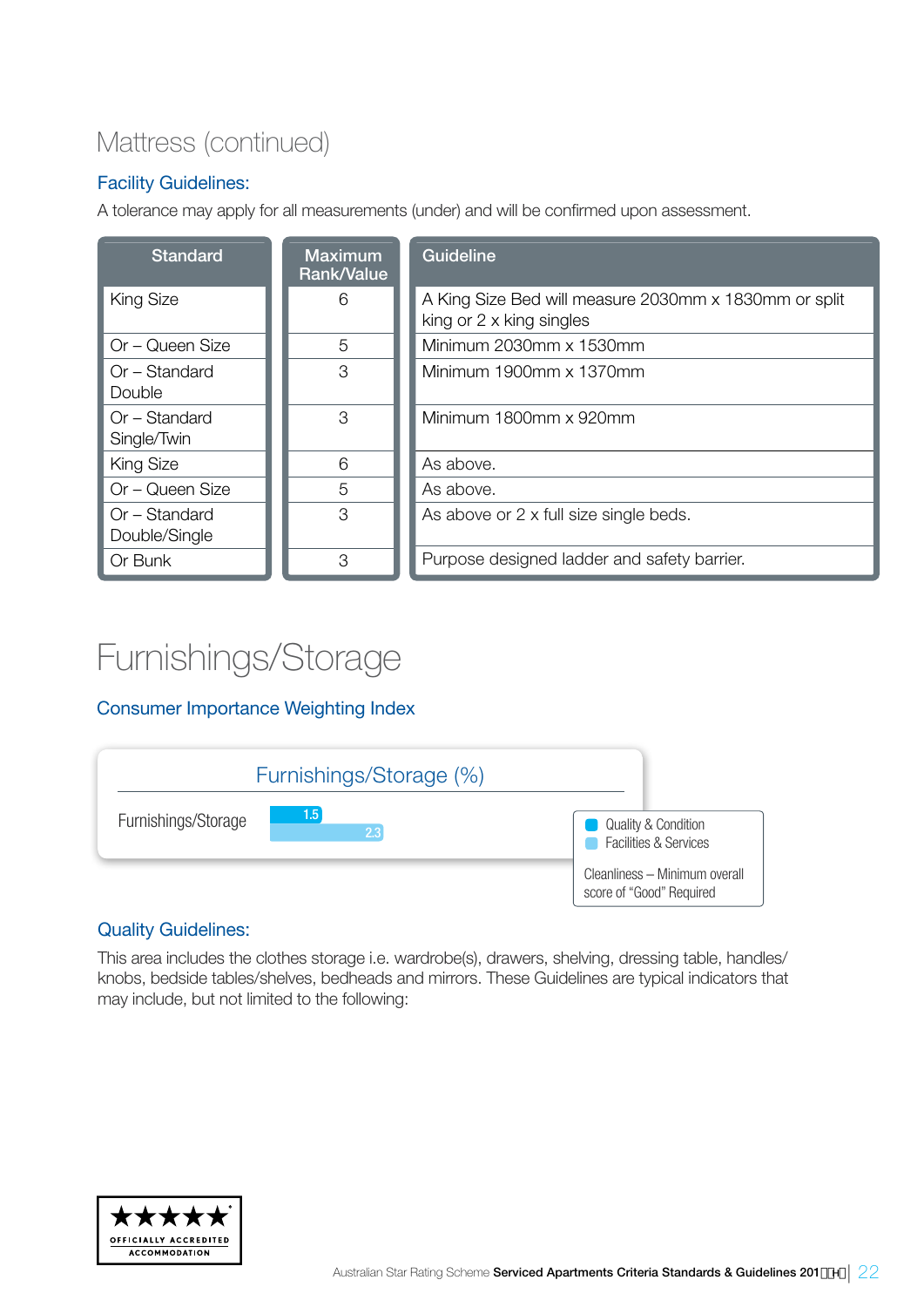### Furnishings/Storage (continued)

| Satisfactory                                                                       | <b>Moderate</b>                                                                            | Good                                                                                       | <b>Very Good</b>                                                                                              | <b>Excellent</b>                                                                                                  |
|------------------------------------------------------------------------------------|--------------------------------------------------------------------------------------------|--------------------------------------------------------------------------------------------|---------------------------------------------------------------------------------------------------------------|-------------------------------------------------------------------------------------------------------------------|
| <b>Furnishings/Storage</b>                                                         |                                                                                            |                                                                                            |                                                                                                               |                                                                                                                   |
| • material eg<br>aged/ dated<br>melamine/<br>laminates/timber<br>MDF, PVC          | • materials eg<br>melamine,<br>imitation timber<br>veneers,<br>laminates                   | · materials eg<br>timber plywood,<br>melamine,<br>timber veneers,<br>laminates             | • materials eg<br>designer timber<br>veneers                                                                  | · materials eg solid<br>timbers                                                                                   |
| • aged laminate<br>tops                                                            | · basic laminate<br>tops                                                                   | • glass tops eg with<br>unpolished edges,<br>laminates                                     | • glass tops eg with<br>polished edges<br>reconstituted<br>stone, timber                                      | • marble, stone top,<br>solid timber                                                                              |
| $\bullet$ mirror $-$<br>unframed,<br>unpolished edge                               | $\bullet$ mirror – basic<br>plastic frame                                                  | $\bullet$ mirror – powder<br>coated framew                                                 | • mirror – bevelled,<br>polished edge                                                                         | $\bullet$ mirror – custom<br>designed                                                                             |
| · basic wardrobe<br>doors, painted<br>chipboard                                    | • wardrobe<br>doors aged/<br>dated<br>melamine/<br>laminates                               | · aluminium/ powder<br>coated framed,<br>mirrored wardrobe<br>doors, melamine/<br>laminate | • frameless<br>mirrored<br>wardrobe doors,<br>timber/timber<br>veneer                                         | · wardrobe doors:<br>bevelled edge<br>frameless mirrored<br>door; solid timber                                    |
| • no backing,<br>no runners,<br>staples                                            | • drawer<br>runners, glued<br>joins                                                        | • backed, drawer<br>runners, screws                                                        | • concealed<br>hardware, interior<br>illumination                                                             | • concealed hardware,<br>automated interior<br>illumination.                                                      |
| • aged plastic<br>handles                                                          | • plastic handles                                                                          | • metal, timber<br>handles                                                                 | • brass, stainless<br>steel handles                                                                           | • custom designed<br>handles/openers                                                                              |
| • clothes storage<br>and furnishings<br>no co-<br>ordination of<br>style or design | • clothes<br>storage and<br>furnishings<br>limited co-<br>ordination of<br>style or design | • clothes storage<br>and furnishings<br>co-ordinated<br>style/design<br>elements           | • clothes storage<br>and furnishings<br>custom design<br>and co-ordinated<br>with overall room<br>style/theme | • clothes storage<br>and furnishings co-<br>ordinated with obvious<br>use of elements and<br>principles of design |

#### Facility Guidelines:

All measurements will be taken from within any frames and a tolerance of 20mm may apply for all measurements (under) and will be confirmed upon assessment.

| <b>Standard</b>                                      | <b>Maximum</b><br>Rank/Value | <b>Guideline</b>                                                                                  |
|------------------------------------------------------|------------------------------|---------------------------------------------------------------------------------------------------|
| Bedside Table/Shelf<br>$-$ All                       | З                            | Bedside table/shelf provided adjacent to all permanent<br>sleeping positions (except upper bunk). |
| Or - Less Than All                                   | 2                            | As above $-$ to minimum of 50%.                                                                   |
| Bedside Table/Shelf<br>- Adequate Size               | 2                            | Minimum space 900sqmm for each permanent sleeping<br>position.                                    |
| Clock Radio/Alarm/<br>Docking Station -<br>All       | З                            | Provided in all bedrooms (may be part of television)                                              |
| Or - Clock Radio/<br>Alarm/Docking<br>Station - Some | 2                            | As above – 50% or more bedrooms.                                                                  |

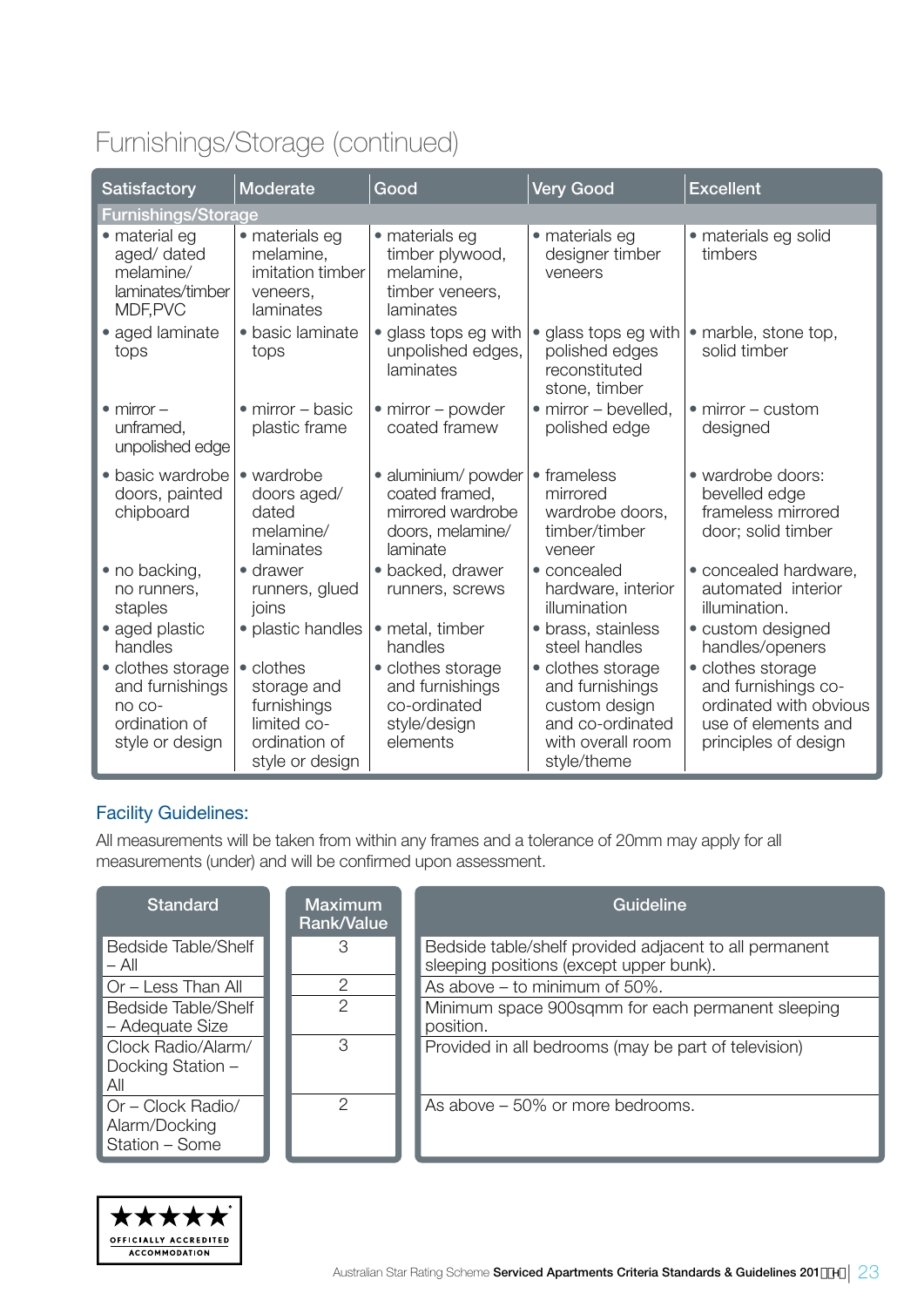### Furnishings/Storage (continued)

| <b>Standard</b>                                         | <b>Maximum</b><br><b>Rank/Value</b> | Guideline                                                                                         |
|---------------------------------------------------------|-------------------------------------|---------------------------------------------------------------------------------------------------|
| <b>Bedside Table/Shelf</b><br>$-$ All                   | 3                                   | Bedside table/shelf provided adjacent to all permanent<br>sleeping positions (except upper bunk). |
| Or - Less Than All                                      | $\overline{2}$                      | As above - to minimum of 50%.                                                                     |
| <b>Bedside Table/Shelf</b><br>- Adequate Size           | $\overline{2}$                      | Minimum space 900sqmm for each permanent sleeping<br>position.                                    |
| Clock Radio/Alarm/<br>Docking Station -<br>All          | 3                                   | Provided in all bedrooms (may be part of television)                                              |
| Or - Clock Radio/<br>Alarm/Docking<br>Station - Some    | $\overline{2}$                      | As above - 50% or more bedrooms.                                                                  |
| Full Length Mirror                                      | 3                                   | Minimum 1200mm(H) x 400mm(W) (minimum height of<br>1800mm from floor to upper edge of mirror).    |
| Or - Medium Mirror                                      | $\mathbf{2}$                        | Minimum 600mm(H) x 350mm(W).                                                                      |
| Or - Small Mirror                                       | $\mathbf{1}$                        | Less than $600mm(H) \times 350mm(W)$ .                                                            |
| Mirror $-$ All                                          | $\overline{2}$                      | Mirror provided in all bedrooms.                                                                  |
| Wardrobe/Purpose<br><b>Built Hanging</b><br>Space - All | $\overline{3}$                      | Wardrobe or purpose built hanging space in each bedroom.                                          |
| Or - Less Than All                                      | $\mathbf{2}$                        | As above - to less than all bedrooms.                                                             |
| <b>Screened From</b><br>Room                            | $\overline{2}$                      | Doors or walk in robe.                                                                            |
| Spacious Wardrobe                                       | $\overline{2}$                      | Minimum of free hanging space $-1550$ mm(H) x 750mm(W)<br>x 550mm(D).                             |
| Or - Adequate<br>Wardrobe                               | $\mathbf{1}$                        | Minimum of free hanging space $-1400$ mm(H) x 450mm(W)<br>x 450mm(D).                             |
| <b>Sufficient Clothes</b><br>Hangers                    | $\overline{2}$                      | Minimum 3 clothes hangers per sleeping position.                                                  |
| Clamp Hanger<br>Provided                                | $\overline{2}$                      | Minimum 1 clamp hanger per wardrobe.                                                              |
| <b>Sufficient Drawers</b><br>or Enclosed Shelf<br>Space | $\mathbf{2}$                        | Minimum 400mm(W) x 300mm(D) x 100mm(H) for each<br>permanent sleeping position.                   |
| Or - Sufficient Shelf<br>Space                          | 1                                   | As above - shelf space not enclosed.                                                              |
| Defined Luggage<br>Rack - All                           | $\mathbf{2}$                        | Fixed or portable luggage rack in each bedroom.                                                   |
| Or - Less Than All                                      | $\mathbf{1}$                        | As above - less than all bedrooms.                                                                |

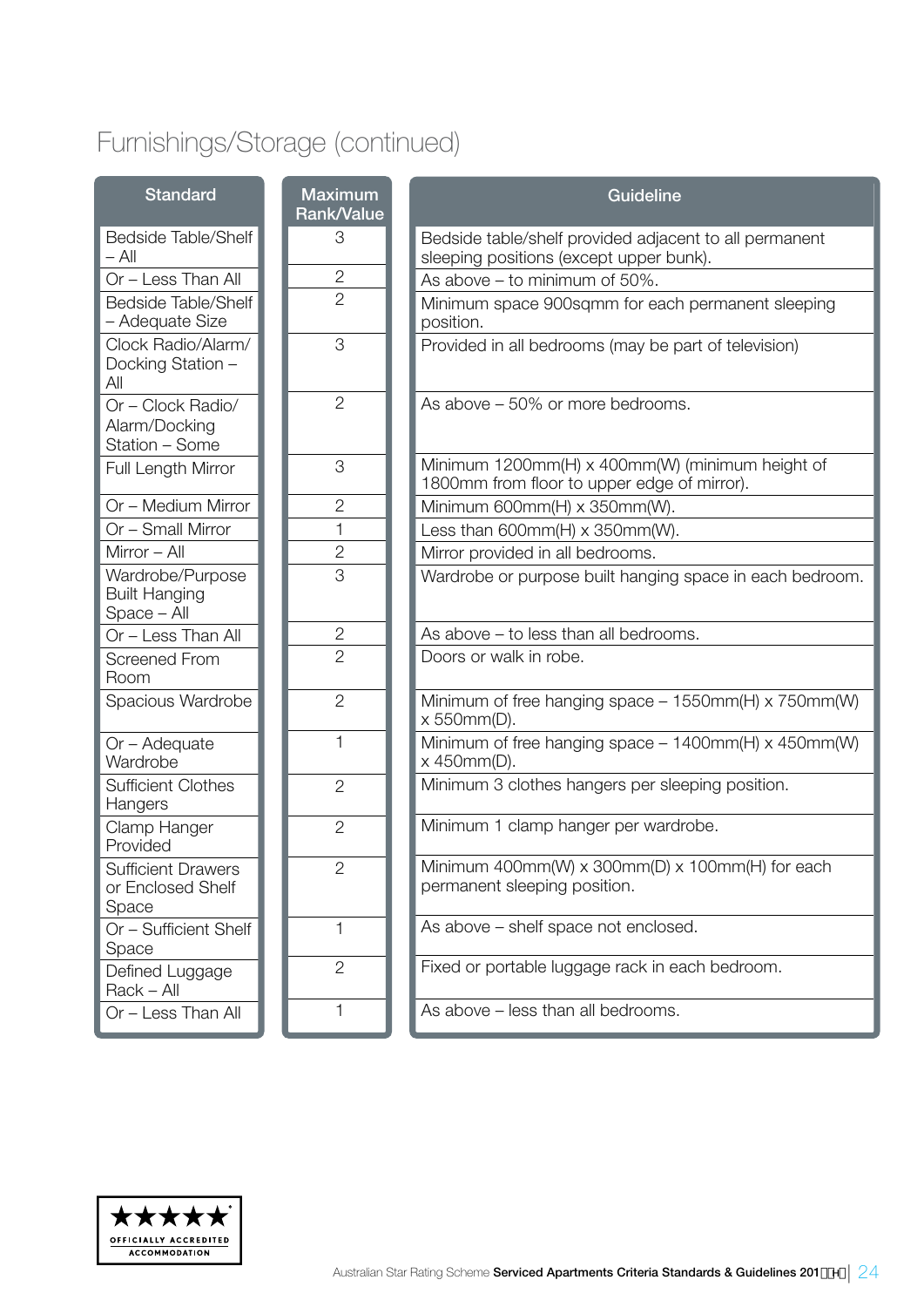### Bedside Lighting

#### Consumer Importance Weighting Index

|                  | Bedside Lighting (%) |                                                                                              |
|------------------|----------------------|----------------------------------------------------------------------------------------------|
| Bedside Lighting | $\frac{1.0}{0.9}$    | <b>Quality &amp; Condition</b><br><b>Facilities &amp; Services</b><br><b>Service Service</b> |
|                  |                      | Cleanliness - Minimum overall<br>score of "Good" Required                                    |

#### Quality Guidelines:

This area includes bedside light fittings which may be wall hung, ceiling or lamps. This does not include the illumination as this is a standard. These Guidelines are typical indicators that may include, but are not limited to, the following:

| Satisfactory                                            | <b>Moderate</b>                                 | Good                                                                   | <b>Very Good</b>                                                                               | <b>Excellent</b>                                                                                                                                       |
|---------------------------------------------------------|-------------------------------------------------|------------------------------------------------------------------------|------------------------------------------------------------------------------------------------|--------------------------------------------------------------------------------------------------------------------------------------------------------|
| <b>Bedside Lighting</b>                                 |                                                 |                                                                        |                                                                                                |                                                                                                                                                        |
| • dated pelmet,<br>fluorescent<br>lighting              | • fluorescent<br>lighting                       | • standard down-<br>painted white<br>fitting or wall<br>mounted lights | • custom design<br>down lights $-$ one<br>piece recessed<br>downlight, round<br>chrome fitting | • architectural design<br>down lights – one<br>piece unit down light<br>specifically designed<br>and manufactured<br>for the purpose or<br>application |
| • small ineffective<br>bedside lamps                    | basic light-<br>$\bullet$<br>weight lamp        | • weighted bedside<br>lamp, may have                                   | • custom made<br>bedside lamps,                                                                | • optional lighting<br>illumination                                                                                                                    |
|                                                         | base with<br>basic shade,<br>touch lights       | directional head                                                       | weighted base                                                                                  | • designer bedside<br>lamps with solid<br>construction                                                                                                 |
| • power cords<br>exposed                                | power cords<br>exposed                          | • attempts to<br>conceal power<br>leads                                | • power cords<br>concealed                                                                     | • power cords<br>concealed                                                                                                                             |
| $\bullet$ lack of<br>coordination of<br>style or design | • limited<br>coordination of<br>style or design | • co-ordinated<br>style/design<br>elements                             | • custom design<br>and co-ordinated<br>with overall room<br>style/theme                        | • co-ordinated with<br>obvious use of<br>elements and<br>principles of design                                                                          |

| Standard                          | <b>Maximum</b><br>Rank/Value | Guideline                                                                                      |
|-----------------------------------|------------------------------|------------------------------------------------------------------------------------------------|
| Bedside Lighting - All            |                              | Bedside lighting to all permanent sleeping positions.                                          |
| $\blacksquare$ Or – Less Than All |                              | As above to minimum 50% of permanent sleeping positions.                                       |
| <b>Individual Switches</b>        |                              | Separate switches that operate individual lights/lamps to all<br>permanent sleeping positions. |

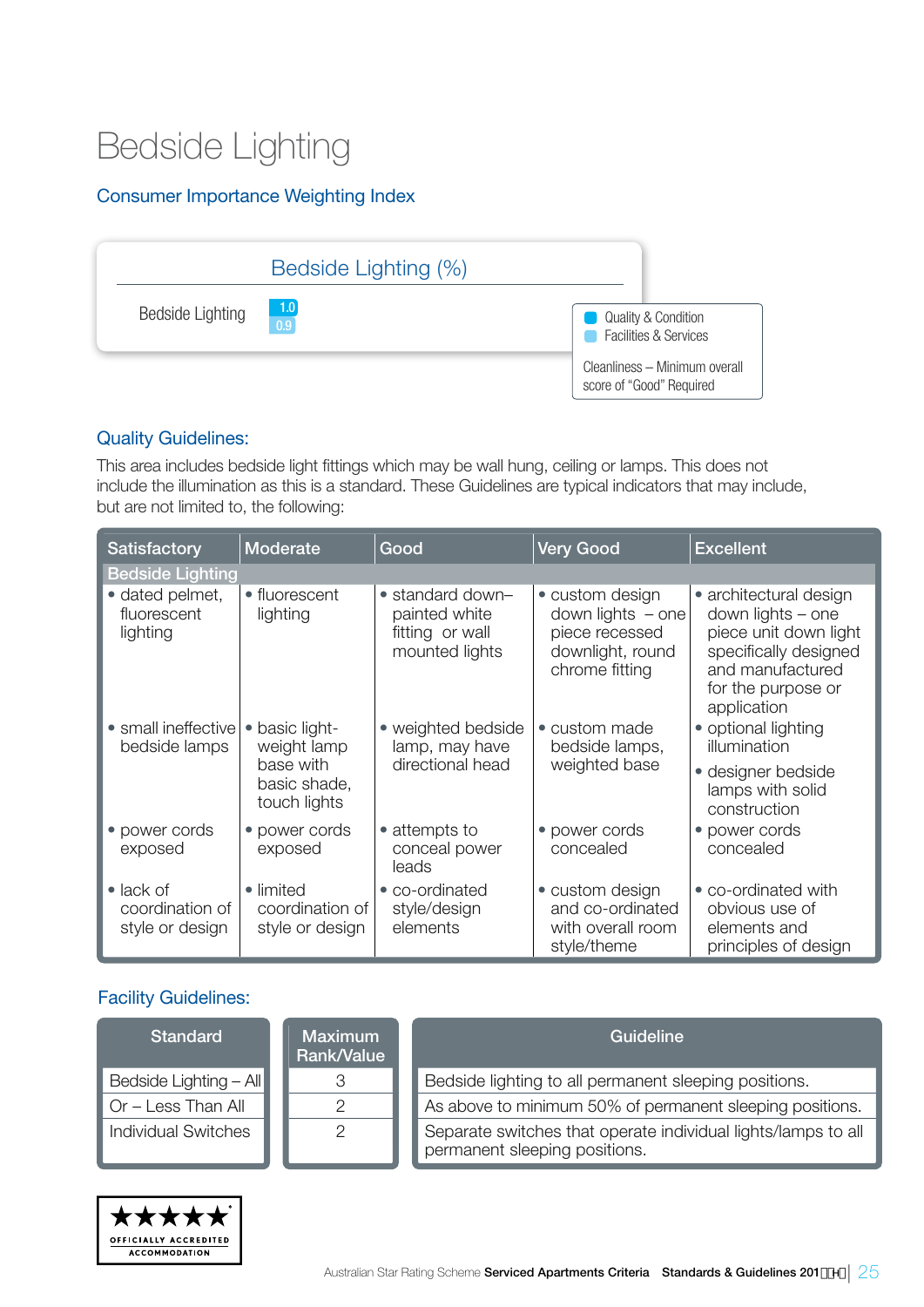### Room Lighting

#### Consumer Importance Weighting Index



#### Quality Guidelines:

This area includes all bedroom (except bedside) light fittings and switches. This does not include the illumination, as this is a standard. These Guidelines are typical indicators that may include, but are not limited to, the following:

| Satisfactory                                            | <b>Moderate</b>                                 | Good                                                 | <b>Very Good</b>                                                                               | <b>Excellent</b>                                                                                                                                       |
|---------------------------------------------------------|-------------------------------------------------|------------------------------------------------------|------------------------------------------------------------------------------------------------|--------------------------------------------------------------------------------------------------------------------------------------------------------|
| <b>Room Lighting</b>                                    |                                                 |                                                      |                                                                                                |                                                                                                                                                        |
| • exposed<br>globes or<br>fluorescent<br>tubes          | • fluorescent<br>lighting diffuser<br>panels    | • standard down<br>lights - painted<br>white fitting | • custom design<br>down lights $-$ one<br>piece recessed<br>downlight, round<br>chrome fitting | • architectural design<br>down lights – one<br>piece unit down light<br>specifically designed<br>and manufactured<br>for the purpose or<br>application |
| • dated light<br>fixtures and<br>fittings               | • basic oyster<br>lighting                      | • oyster fittings                                    | • optional lighting<br>illumination                                                            | • optional lighting<br>illumination                                                                                                                    |
|                                                         |                                                 |                                                      | • custom light<br>shades may be<br>sensor lighting<br>with manual over-<br>ride                | • designer light fittings,<br>may have electronic<br>control management<br>system, digital touch<br>pads                                               |
| $\bullet$ lack of<br>coordination of<br>style or design | • limited<br>coordination of<br>style or design | • coordinated style/<br>design elements              | • coordinated with<br>overall room style/<br>theme                                             | • coordinated with<br>obvious use of<br>elements and<br>principles of design                                                                           |

| <b>Standard</b>                | <b>Maximum</b><br><b>Rank/Value</b> | Guideline                                                                                                                            |
|--------------------------------|-------------------------------------|--------------------------------------------------------------------------------------------------------------------------------------|
| Sufficient Lighting            | R                                   | Effective lighting to all functional areas of bedroom.                                                                               |
| Spare Power<br>$\mid$ Point(s) |                                     | Spare power point/s provided in each room - double<br>adaptors and power boards (without individual switches)<br>are not acceptable. |

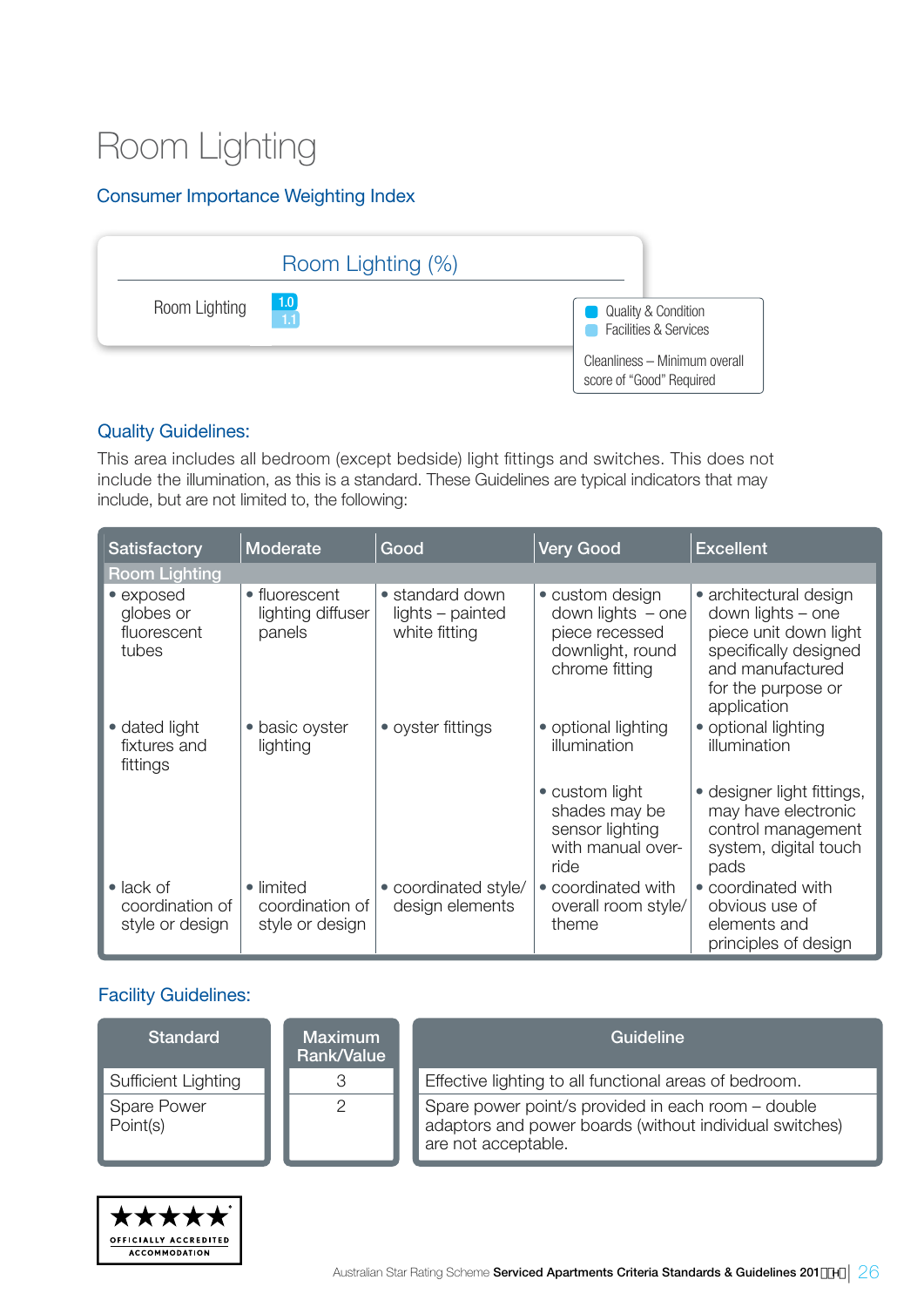### Window Coverings and Privacy

#### Consumer Importance Weighting Index



#### Quality Guidelines:

Area includes blinds, curtains, drapes, window trims (including pelmets). These Guidelines are typical indicators that may include, but are not limited to, the following:

| <b>Satisfactory</b>                                            | <b>Moderate</b>                                     | Good                                                          | <b>Very Good</b>                                                        | <b>Excellent</b>                                                                                                                    |
|----------------------------------------------------------------|-----------------------------------------------------|---------------------------------------------------------------|-------------------------------------------------------------------------|-------------------------------------------------------------------------------------------------------------------------------------|
| <b>Window Coverings</b>                                        |                                                     |                                                               |                                                                         |                                                                                                                                     |
| • curtain fabric<br>unlined or<br>without<br>bonded<br>backing | • curtain fabric<br>with bonded<br>backing          | • curtains fabric self<br>lined with bonded<br>rubber backing | • thick quality<br>drapes with<br>separate<br>insulated lining          | • thick quality drapes<br>with generous fullness<br>with separate lining<br>and separate insulated<br>backing - may be<br>motorised |
| • no sheers                                                    | • sheer curtains<br>with little or no<br>'fullness' | • standard sheer<br>curtains                                  | • sheers with<br>generous<br>'fullness'                                 | • quality sheers with<br>generous 'fullness'<br>may be motorised                                                                    |
| $\bullet$ aged<br>venetians                                    | • plastic<br>venetians                              | • imitation timber<br>venetians/<br>shutters                  | • contemporary<br>timber venetians/<br>shutters                         | • quality timber<br>venetians/shutters                                                                                              |
| • aged roller<br>blinds                                        | • plastic roller<br>blinds, vertical<br>blinds      | • 'woven' plastic<br>roller blinds                            | · woven fibreglass,<br>channelled roller<br>blinds                      | · custom designed/<br>made roman blinds -<br>motorised                                                                              |
|                                                                | • budget roman<br>or budget<br>fabric panels        | • standard roman<br>blinds or standard<br>fabric panels       | • roman blinds or<br>designer fabric<br>panels                          |                                                                                                                                     |
| • exposed<br>tracking/<br>conduit rod                          | • exposed<br>tracking                               | • tracking exposed,<br>designer rods                          | · bulkheads,<br>pelmets<br>concealed<br>tracking                        | • bulkheads, pelmets<br>and/or other design<br>elements concealing<br>tracking/hardware                                             |
| $\bullet$ lack of<br>coordination of<br>style or design        | • limited<br>coordination<br>of style or<br>design  | • coordinated<br>style/design<br>elements                     | • custom design<br>and coordinated<br>with overall room<br>style/ theme | • coordinated with<br>obvious use of<br>elements and<br>principles of design                                                        |

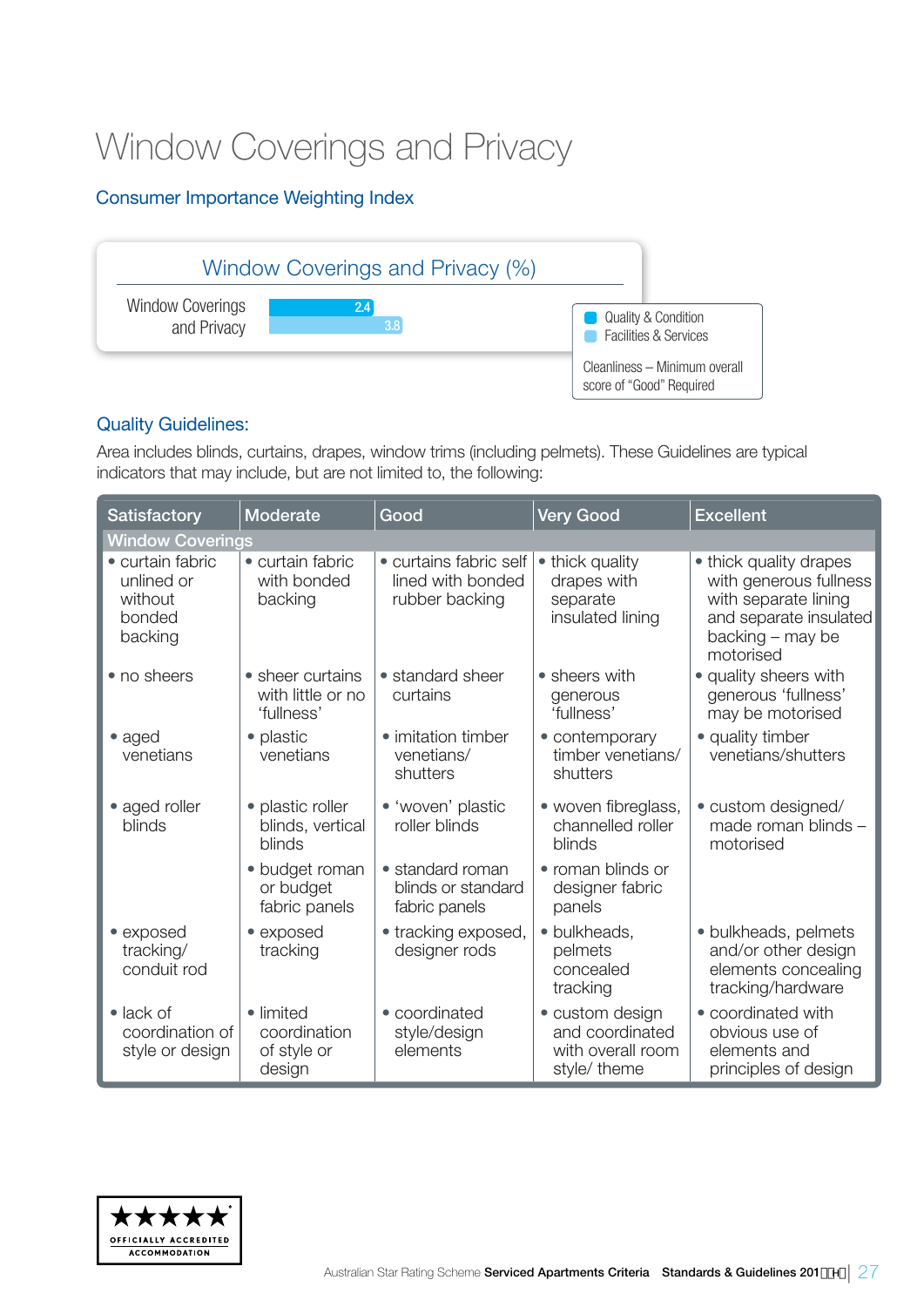### Window Coverings and Privacy (continued)

#### Facility Guidelines:

| <b>Standard</b>           | <b>Maximum</b><br>Rank/Value | Guideline                                                                                                                                      |
|---------------------------|------------------------------|------------------------------------------------------------------------------------------------------------------------------------------------|
| Adequate Day<br>Privacy   | 6                            | Bedroom window screening – (eg sheer curtain, blinds,<br>window tinting) allows in-room guest to see 'out' and gives<br>privacy from external. |
| Adequate Night<br>Privacy | 6                            | All windows/glass sliding doors fitted with covering for total<br>privacy.                                                                     |
| <b>Insect Screens</b>     |                              | Fine mesh screening on all windows/sliding doors.                                                                                              |

### Free Floor Space

#### Consumer Importance Weighting Index



Condition scores and Quality Guidelines do not apply for these Standards.

#### Facility Guidelines:

Areas within the bedroom that are less than 500mm will not be considered as part of the overall floor space. Entrances will be included as part of overall floor space. A tolerance may apply for all measurements (under) and will be confirmed upon assessment.

| <b>Standard</b>              | <b>Maximum</b><br>Rank/Value | Guideline                                               |
|------------------------------|------------------------------|---------------------------------------------------------|
| Spacious Area                |                              | Minimum 12sqm or greater of free floor space.           |
| $\Box$ Or – Adequate Area    | 3                            | Minimum 9sqm or greater of free floor space.            |
| Or - Small Area              |                              | Minimum of 6sqm or greater of free floor space.         |
| Separate Bedrooms<br>$-$ All | 3                            | All bedrooms separate to lounge/dining area with doors. |

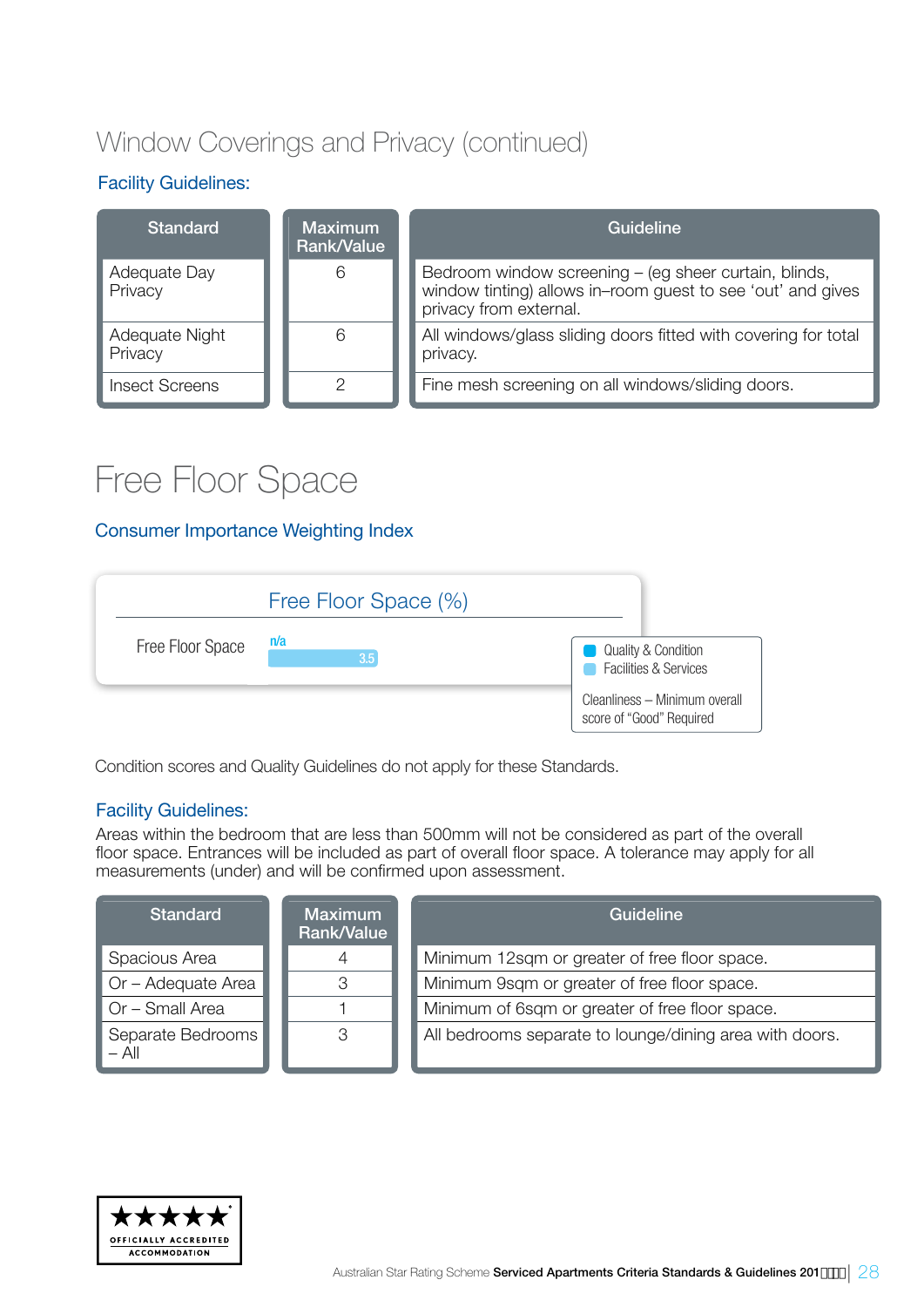### Floor Coverings

#### Consumer Importance Weighting Index



#### Quality Guidelines:

These Guidelines are typical indicators that may include, but are not limited to, the following:

| <b>Satisfactory</b>                                     | Moderate                                        | Good                                                                                                                                   | <b>Very Good</b>                                                                 | <b>Excellent</b>                                                        |  |  |
|---------------------------------------------------------|-------------------------------------------------|----------------------------------------------------------------------------------------------------------------------------------------|----------------------------------------------------------------------------------|-------------------------------------------------------------------------|--|--|
| <b>Floor Coverings</b>                                  |                                                 |                                                                                                                                        |                                                                                  |                                                                         |  |  |
| • poly propylene<br>carpet, low<br>density              | • nylon carpet,<br>low density                  | • medium density<br>synthetic/mix<br>carpet                                                                                            | • high density wool<br>mix carpet eg<br>80/20                                    | • high density pure<br>wool carpet,<br>thickness of pile                |  |  |
| • dated vinyl<br>sheeting                               | • basic vinyl                                   | • standard solution<br>dyed nylon carpet                                                                                               | • high density<br>solution dyed<br>nylon carpet                                  | • polished solid<br>hardwood quality<br>timber floors eg jarrah         |  |  |
| • dated tiles, low<br>grade carpet<br>tiles             | • basic tiles                                   | • laminated timber<br>floor/plank vinyl,<br>carpet tiles,<br>polished timber<br>floors eg cypress<br>pine, bamboo<br>• standard vinyls | • polished solid<br>hardwood<br>timber floors eg<br>brushbox<br>• designer vinyl | • tiles eg natural stone,<br>marble, limestone,<br>reconstituted stone  |  |  |
|                                                         |                                                 |                                                                                                                                        |                                                                                  |                                                                         |  |  |
|                                                         |                                                 | • standard tiles                                                                                                                       | • contemporary tiles                                                             |                                                                         |  |  |
| $\bullet$ lack of<br>coordination of<br>style or design | • limited<br>coordination of<br>style or design | • coordinated style/<br>design elements                                                                                                | • coordinated with<br>obvious use of<br>elements and<br>principles of<br>design  | • custom design and<br>coordinated with<br>overall room style/<br>theme |  |  |

Facility Guidelines do not apply.

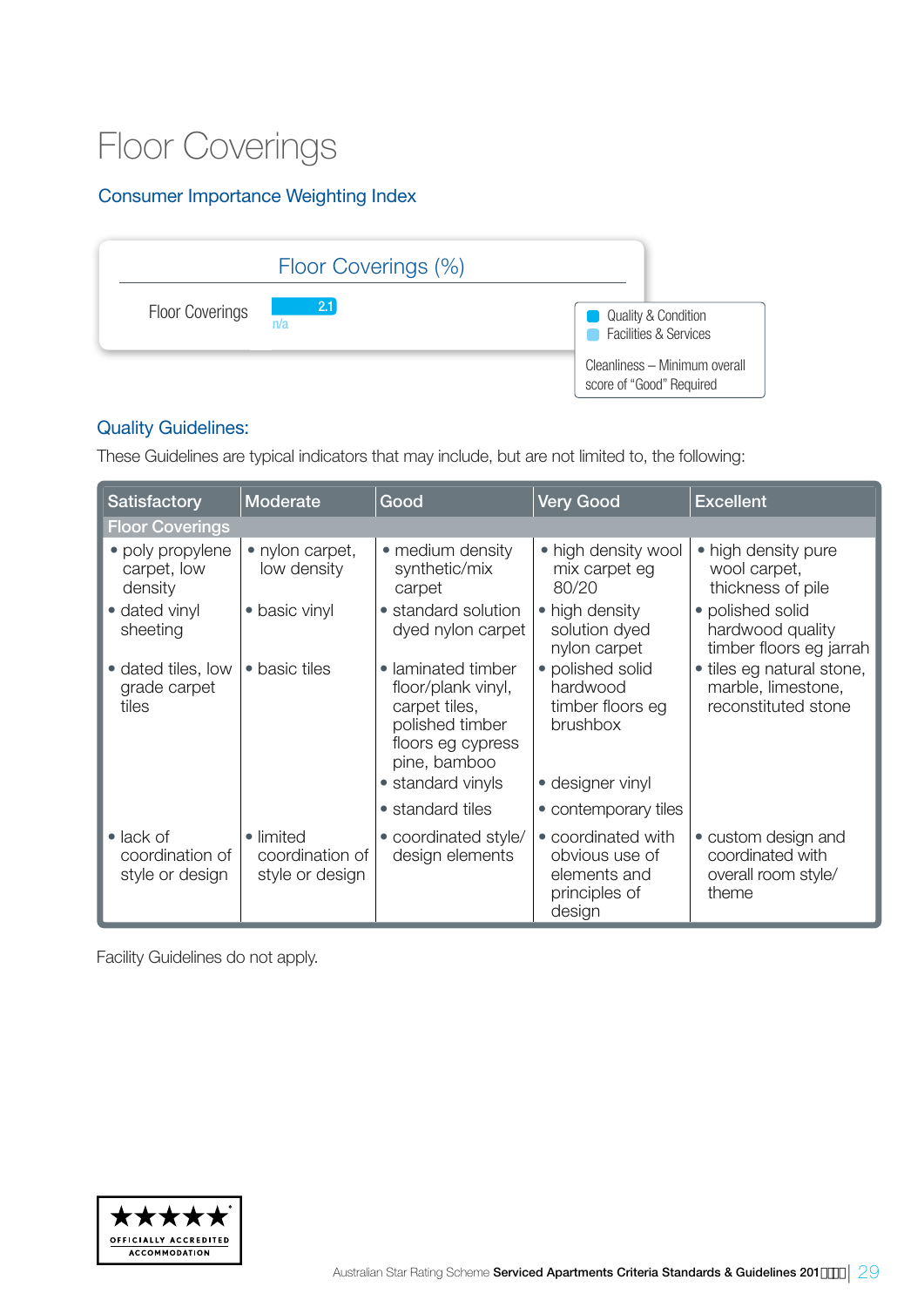### Walls and Ceilings

#### Consumer Importance Weighting Index



#### Quality Guidelines:

Areas considered in this assessment include wall/ceiling finish, skirting, doors, architraves and door handles. These Guidelines are typical indicators that may include, but are not limited to, the following:

| <b>Satisfactory</b>                                  | Moderate                                                 | Good                                                              | <b>Very Good</b>                                                    | <b>Excellent</b>                                                                  |
|------------------------------------------------------|----------------------------------------------------------|-------------------------------------------------------------------|---------------------------------------------------------------------|-----------------------------------------------------------------------------------|
| <b>Walls and Ceilings</b>                            |                                                          |                                                                   |                                                                     |                                                                                   |
| • dated plain<br>brick or<br>concrete block<br>walls | • exposed<br>plain brick or<br>concrete block<br>walls   | • painted brick<br>walls                                          | • feature brick walls                                               | plaster walls/ceilings,<br>$\bullet$<br>architecturally<br>designed               |
| · panelled walls/<br>ceilings with<br>visible joins  | · panelled walls/<br>ceilings with<br>visible joins      | • plaster walls/<br>ceilings                                      | • plaster walls/<br>ceilings                                        | • polished plaster walls                                                          |
| • quad trim<br>used for<br>skirtings/<br>cornice     | • basic narrow<br>skirting/<br>cornice                   | • plain skirting/<br>cornice with<br>no decorative<br>enhancement | • decorative<br>skirting/cornice,<br>square set<br>corners          | • decorative skirting/<br>cornice of generous<br>proportions                      |
| • no use of<br>colour to<br>create theme/<br>harmony | • little use of<br>colour to<br>create theme/<br>harmony | • colour has been<br>used to create a<br>theme/harmony            | • colour has been<br>used to create<br>coordinated<br>theme/harmony | • fully coordinated<br>and/or customised<br>design to match<br>overall room style |
| $\bullet$ lack of<br>decorative<br>enhancements      | • basic<br>decorative<br>enhancements                    | • use of decorative<br>enhancements                               | • use of decorative<br>enhancements                                 | • decorative<br>enhancements such<br>as commissioned<br>artwork                   |

Facility guidelines do not apply.

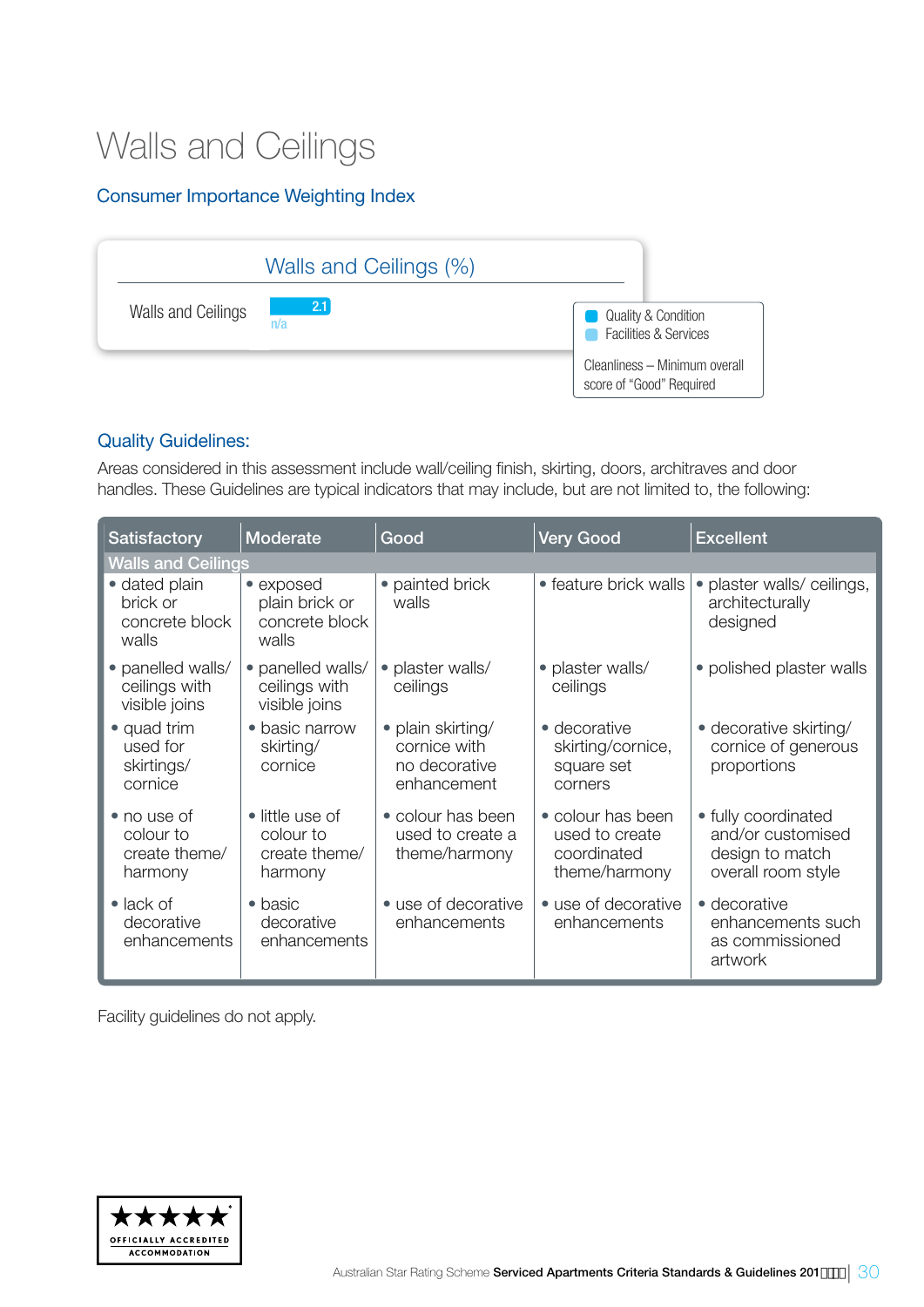## <span id="page-30-0"></span>Bathroom

#### Consumer Importance Weighting Index



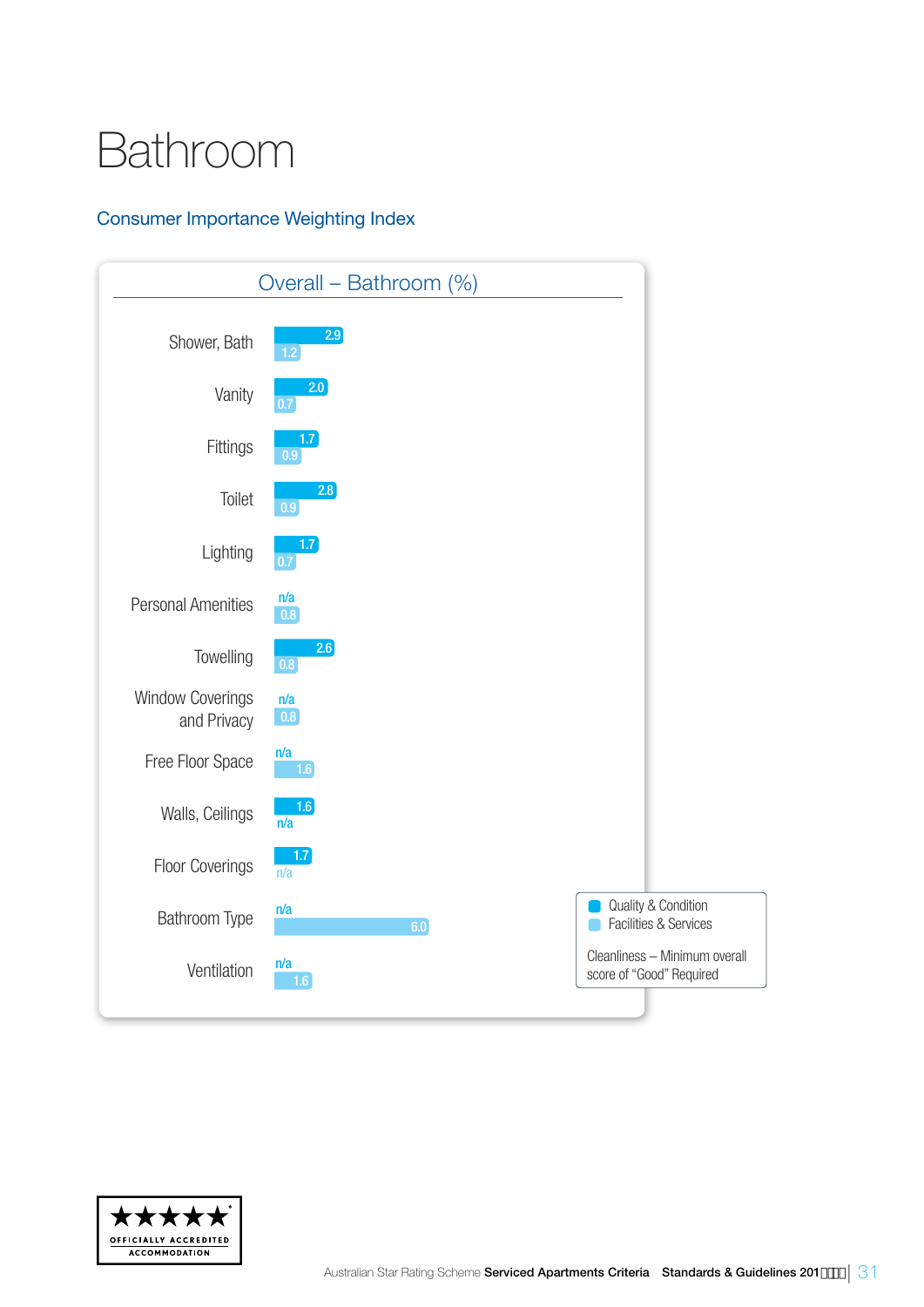### Shower and Bath

#### Consumer Importance Weighting Index



#### Quality Guidelines:

This area includes the bath (does not include bath surrounds), shower floor/grate, shower walls, shower screen. Quality Guidelines are typical indicators that may include, but are not limited to, the following:

| <b>Satisfactory</b>                                                                                      | Moderate                                                                            | Good                                                                                             | <b>Very Good</b>                                                                            | <b>Excellent</b>                                                             |
|----------------------------------------------------------------------------------------------------------|-------------------------------------------------------------------------------------|--------------------------------------------------------------------------------------------------|---------------------------------------------------------------------------------------------|------------------------------------------------------------------------------|
| Bath                                                                                                     |                                                                                     |                                                                                                  |                                                                                             |                                                                              |
| • plastic bath                                                                                           | • basic acrylic<br>bath                                                             | • standard design<br>acrylic, enamel<br>bath                                                     | • contemporary<br>baths - acrylic,<br>reconstituted<br>stone                                | $\bullet$ designer baths $-$<br>stone, steel with<br>porcelain finish        |
| <b>Shower</b>                                                                                            |                                                                                     |                                                                                                  |                                                                                             |                                                                              |
| • walls: dated<br>tiles; 'aged'<br>moulded<br>plastic/<br>fibreglass;<br>panelling with<br>visible joins | · walls: budget<br>tiles; moulded<br>fibreglass;<br>panelling with<br>visible joins | • walls: standard<br>tiles, designer<br>moulded<br>fibreglass;<br>panelling, no<br>visible joins | $\bullet$ walls:<br>contemporary<br>tiles;<br>reconstituted<br>stone; fully tiled;          | • walls: stone; fully tiled                                                  |
| • base: dated<br>tiles; 'aged'<br>moulded<br>plastic/<br>fibreglass                                      | · base: budget<br>tiles; moulded<br>fibreglass                                      | • base: standard<br>tiles, moulded<br>fibreglass                                                 | · base: hobless:<br>contemporary<br>tiles; reconstituted<br>stone; designer<br>moulded base | · base: hobless; stone                                                       |
| • screen:<br>lightweight<br>plastic curtain;<br>aged shower<br>screen                                    | • screen: shower<br>curtain,<br>segmented<br>glass sliding<br>doors                 | • screen: framed<br>shower screen or<br>designer curtain                                         | • screen: semi<br>frameless glass<br>shower screen                                          | • screen: frameless<br>glass                                                 |
| • grate: plastic                                                                                         | • grate: plastic/<br>chrome<br>shower                                               | • grate: chrome                                                                                  | • grate: designer<br>steel shower; tile<br>insert grate                                     | · grate: designer steel<br>shower                                            |
| $\bullet$ lack of<br>coordination of<br>style or design                                                  | • limited<br>coordination<br>of style or<br>design                                  | • coordinated<br>style/design<br>elements                                                        | • custom design<br>and coordinated<br>with overall room<br>style/ theme                     | • coordinated with<br>obvious use of<br>elements and<br>principles of design |

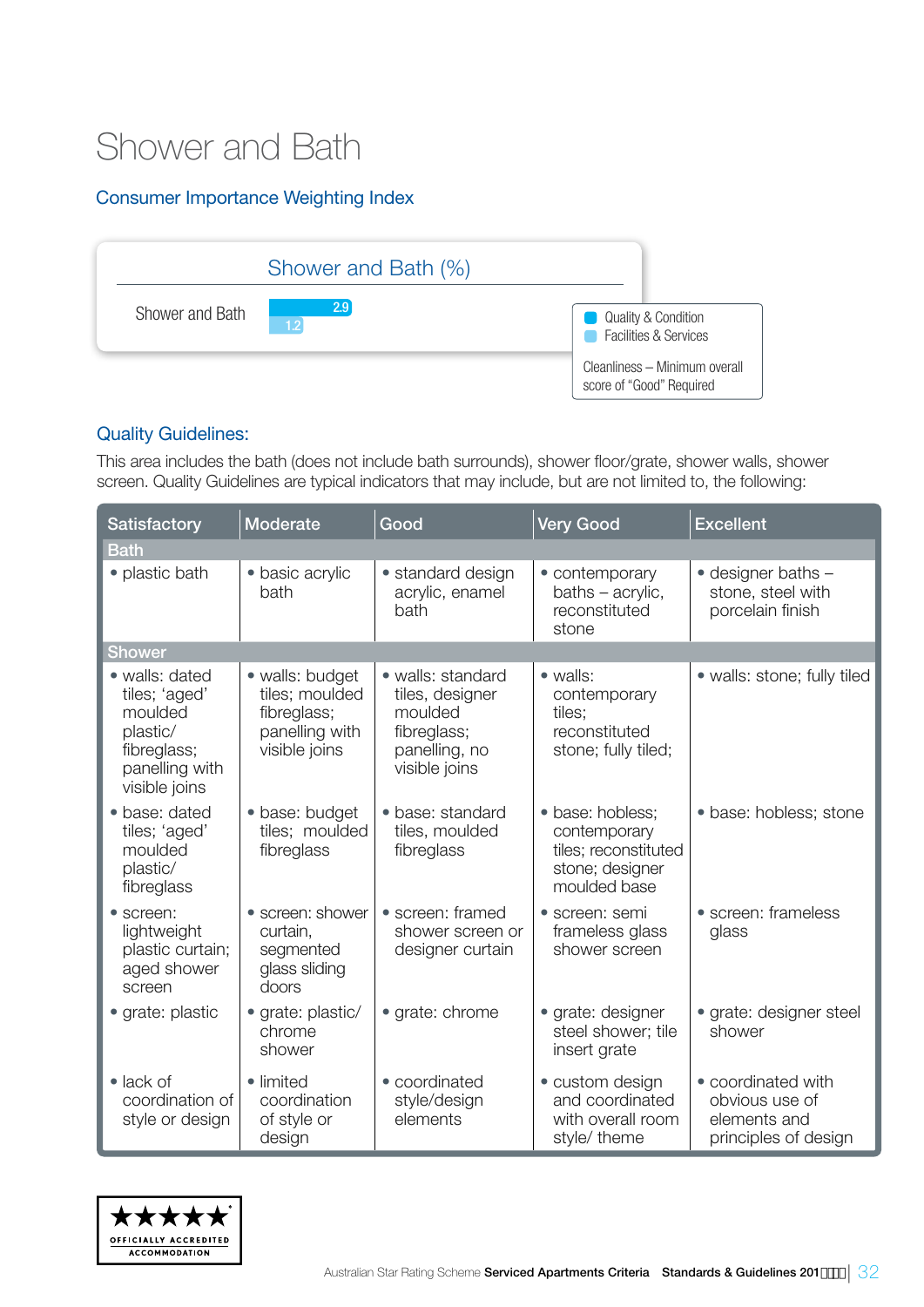### Shower and Bath (continued)

#### Facility Guidelines:

A tolerance may apply for all measurements (under) and will be confirmed upon assessment.

| <b>Standard</b>                       | <b>Maximum</b><br><b>Rank/Value</b> | Guideline                                                                   |
|---------------------------------------|-------------------------------------|-----------------------------------------------------------------------------|
| Separate Shower<br>and Full Size Bath | 5                                   | Separate full size bath (minimum of 1300mm x 600 mm)<br>plus shower recess. |
| Or – Shower Over<br><b>Bath</b>       | 4                                   | Shower over full size bath/spa bath.                                        |
| Or – Shower<br>Recess                 | 3                                   | Shower recess only.                                                         |
| Large Shower                          | 5                                   | Minimum 1800mm (length plus width).                                         |
| $Or - Adequate$<br>Shower             | 4                                   | Minimum 1500mm (length plus width).                                         |
| Spa Bath or Plunge<br><b>Bath</b>     | $\overline{2}$                      | Spa bath or plunge bath.                                                    |
| Height of Shower<br>Head/Rose         | $\overline{2}$                      | Minimum 1900mm – adjustable arm acceptable to meet<br>dimension.            |
| Soap Holder                           | $\overline{2}$                      | Dedicated soap holder or mounted soap dispenser.                            |
| <b>Toiletries Holder</b>              | 2                                   | Dedicated shelf/space for guest toiletries.                                 |

### Vanity

#### Consumer Importance Weighting Index



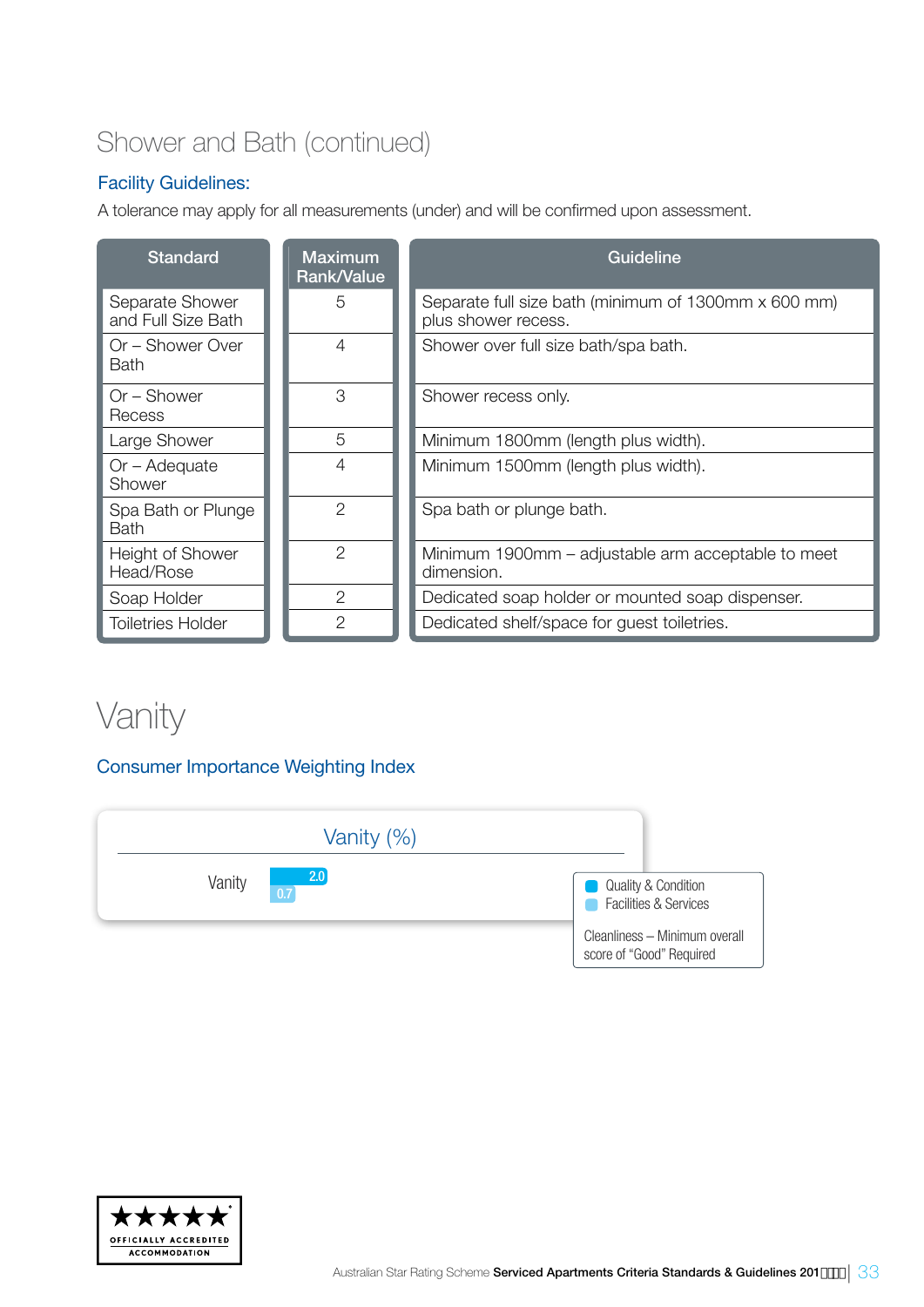### Vanity (continued)

#### Quality Guidelines:

Area includes: the hand basin, plugs, bench/shelf space, drawers including handles. These Guidelines are typical indicators that may include, but are not limited to, the following:

| <b>Satisfactory</b>                                       | Moderate                                            | Good                                        | <b>Very Good</b>                                                        | <b>Excellent</b>                                                             |
|-----------------------------------------------------------|-----------------------------------------------------|---------------------------------------------|-------------------------------------------------------------------------|------------------------------------------------------------------------------|
| <b>Handbasin</b>                                          |                                                     |                                             |                                                                         |                                                                              |
| • dated design                                            | • basic design                                      | • standard design                           | • contemporary<br>design                                                | • customised design<br>and style/theme                                       |
| · plastic, aged<br>polymarble                             | $\bullet$ moulded<br>acrylic                        | • polymarble,<br>acrylic                    | • quality finish<br>eg ceramic,<br>reconstituted<br>stone               | • high quality finish eg<br>stone, glass, ceramic                            |
| <b>Bench Space</b>                                        |                                                     |                                             |                                                                         |                                                                              |
| • dated laminate<br>sheeting,<br>dated moulded<br>acrylic | • basic laminate<br>sheeting,<br>moulded<br>acrylic | • standard laminate.<br>polymarble          | • reconstituted<br>stone, designer<br>laminate                          | · stone, glass                                                               |
| <b>Splashback</b>                                         |                                                     |                                             |                                                                         |                                                                              |
| • exposed pvc<br>plumbing                                 | • exposed PVC<br>plumbing                           | • plumbing<br>chrome finish or<br>concealed | • concealed or<br>decorative<br>plumbing                                | • all plumbing is<br>concealed or<br>decorative                              |
| $\bullet$ lack of<br>coordination of<br>style or design   | • limited<br>coordination of<br>style or design     | • coordinated style/<br>design elements     | • custom design<br>and coordinated<br>with overall room<br>style/ theme | • coordinated with<br>obvious use of<br>elements and<br>principles of design |

#### Facility Guidelines:

A tolerance may apply for all measurements (under) and will be confirmed upon assessment.

| <b>Standard</b>                             | <b>Maximum</b><br>Rank/Value | Guideline                                                                    |
|---------------------------------------------|------------------------------|------------------------------------------------------------------------------|
| <b>Bench/Shelf Space</b>                    | 3                            | Minimum dimensions of 300mm x 200mm.                                         |
| $Or - Adequate$<br><b>Bench Shelf Space</b> | 2                            | Bench/shelf space is less than 300mm x 200mm.<br>Minimum dimension of 150mm. |
| Hand Basin                                  | 3                            | Minimum size of 400mm x 250mm.                                               |
| $Or - Adequate$<br>Hand Basin               | 2                            | Less than 400mm x 250mm.                                                     |
| Shelving/Storage<br>Space                   | っ                            | Separate shelving, Minimum measurement of 150mm.                             |

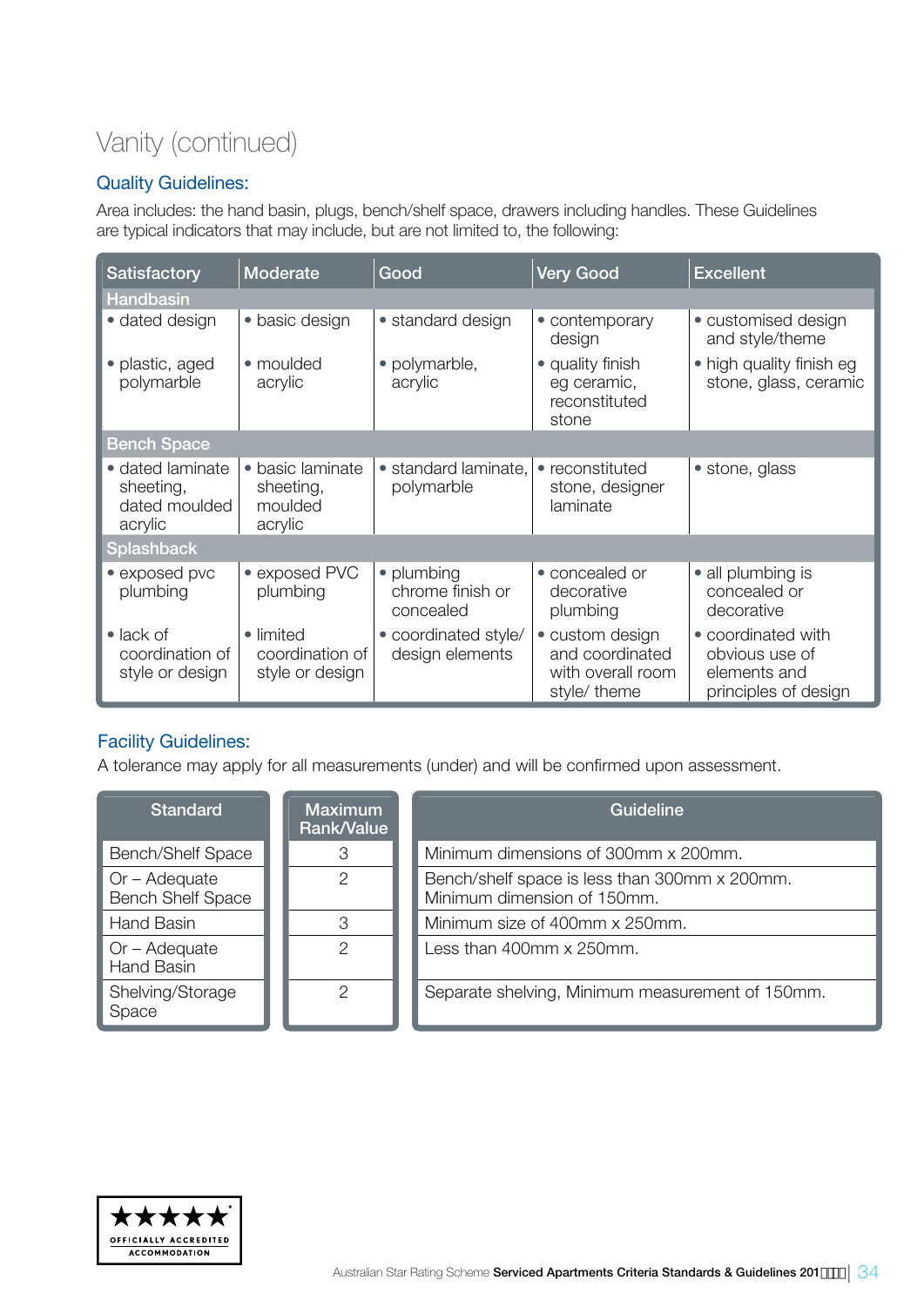### **Fittings**

#### Consumer Importance Weighting Index

| Fittings (%)                                       |                                                                                              |
|----------------------------------------------------|----------------------------------------------------------------------------------------------|
| $\sqrt{17}$<br><b>Fittings</b><br>$\overline{0.9}$ | <b>Quality &amp; Condition</b><br><b>Facilities &amp; Services</b><br><b>Service Service</b> |
|                                                    | Cleanliness - Minimum overall<br>score of "Good" Required                                    |

#### Quality Guidelines:

Areas includes taps, spout, hooks, towel rails, mirror lighting, towel racks, shower head/rose, soap holders & shampoo holder, hooks, toilet roll holder and toilet brush.

| Satisfactory                                                   | Moderate                                               | Good                                                    | <b>Very Good</b>                                                         | <b>Excellent</b>                                                                                |
|----------------------------------------------------------------|--------------------------------------------------------|---------------------------------------------------------|--------------------------------------------------------------------------|-------------------------------------------------------------------------------------------------|
| <b>Fittings</b>                                                |                                                        |                                                         |                                                                          |                                                                                                 |
| • dated fittings<br>with plastic<br>finishes                   | • basic fittings<br>with plastic<br>finishes           | • standard<br>range fittings<br>predominately<br>chrome | • custom designed<br>chrome fittings                                     | • custom designed<br>fittings, stainless steel<br>finish                                        |
| • frameless<br>standard mirror<br>- unpolished<br>edge         | • plastic framed<br>mirror                             | • framed mirrors                                        | • large framed<br>bevel edge mirror<br>or mirror recessed<br>into tiling | • large bevel edge<br>designer mirror with<br>quality framing or mirror<br>recessed into tiling |
| $\bullet$ lack of<br>coordination<br>of fittings &<br>fixtures | • limited<br>coordination<br>of fittings &<br>fixtures | • coordination of<br>fittings & fixtures -<br>matching  | • coordinated with<br>overall room style/<br>theme                       | • coordinated with<br>obvious use of<br>elements and<br>principles of design                    |

#### Facility Guidelines:

All measurements will be taken from within any frames and a tolerance of 20mm may apply for all measurements (under) and will be confirmed upon assessment.

| <b>Standard</b>                       | <b>Maximum</b><br><b>Rank/Value</b> | Guideline                                                                                                  |
|---------------------------------------|-------------------------------------|------------------------------------------------------------------------------------------------------------|
| Mixer Taps                            | 2                                   | Flick mixer or separate tap set with common spout.                                                         |
| Large Mirror                          | З                                   | Minimum 600mm(H) x 450mm(W), measured within the frame.                                                    |
| Or - Adequate Mirror                  | 2                                   | Minimum 450mm(H) x 350mm(W), as above.                                                                     |
| Or - Small Mirror                     |                                     | Less than $450mm(H) \times 350mm(W)$ , as above.                                                           |
| Conveniently<br><b>Located Mirror</b> | $\mathcal{P}$                       | Located above hand basin/vanity unit, minimum<br>measurement from floor between 1200mm and 1800mm.         |
| <b>Towel Rails</b>                    | $\mathcal{P}$                       | Purpose designed towel rails.                                                                              |
| Adequate Towel<br>Rails               | $\mathcal{P}$                       | Min 450mm per sleeping position (pull out/portable clothes<br>line acceptable to include in measurements). |
| Adequate Clothes<br>Hooks             | 2                                   | Minimum 2 separate hooks or 1 double hook, small plastic<br>adhesive hooks not sufficient.                 |
| Fittings in Other<br><b>Bathrooms</b> |                                     | Additional Bathrooms provide mirror, towel rails, clothes<br>hooks, bin, toilet brush.                     |

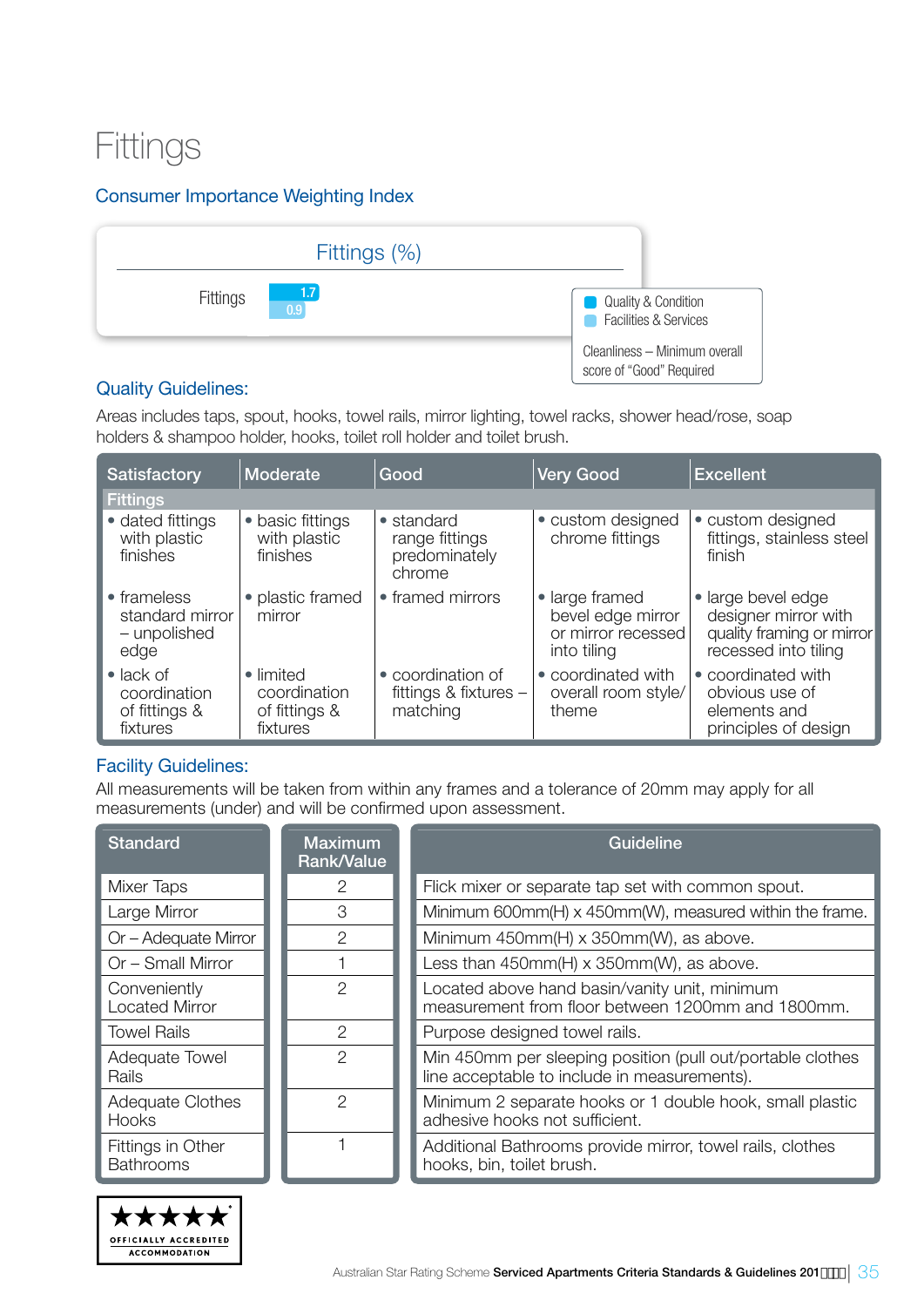### **Toilet**

#### Consumer Importance Weighting Index



#### Quality Guidelines:

This area includes the bath (does not include bath surrounds), shower floor/grate, shower walls, shower screen. Quality Guidelines are typical indicators that may include, but are not limited to, the following:

| <b>Satisfactory</b>                                     | Moderate                                          | Good                                                                                            | <b>Very Good</b>                                                        | <b>Excellent</b>                                                                                                                         |
|---------------------------------------------------------|---------------------------------------------------|-------------------------------------------------------------------------------------------------|-------------------------------------------------------------------------|------------------------------------------------------------------------------------------------------------------------------------------|
| <b>Toilet</b>                                           |                                                   |                                                                                                 |                                                                         |                                                                                                                                          |
| • two piece<br>toilet suite with<br>exposed 'S'<br>trap | • two piece toilet<br>suite, enclosed<br>'S' trap | • close coupled<br>toilet suite                                                                 | • wall faced/wall<br>hung toilet suite                                  | • high quality porcelain/<br>ceramic finishwall<br>faced/wall hung pan,<br>may have concealed<br>cistern; high quality<br>chrome buttons |
| • aged plastic<br>cistern                               | • basic plastic<br>cistern                        | $\bullet$ mid range $-$<br>combination of<br>ceramic bowl &<br>designer hard<br>plastic cistern | • porcelain/ceramic<br>finish                                           | high quality porcelain/<br>ceramic finish, all<br>plumbing concealed                                                                     |
| $\bullet$ lack of<br>coordination of<br>style or design | • limited<br>coordination of<br>style or design   | • coordinated style/<br>design elements                                                         | • custom design<br>and coordinated<br>with overall room<br>style/ theme | • coordinated with<br>obvious use of<br>elements and<br>principles of design                                                             |

| <b>Standard</b>           | <b>Maximum</b><br>Rank/Value | Guideline                                                             |
|---------------------------|------------------------------|-----------------------------------------------------------------------|
| Rubbish Bin               |                              | Minimum 1 rubbish bin for bathroom.                                   |
| <b>Extra Toilet Rolls</b> |                              | One or more additional toilet rolls.                                  |
| Toilet Brush &<br>Holder  | $\mathcal{P}$                | Toilet brush and holder provided. Allowance for 24hr<br>housekeeping. |

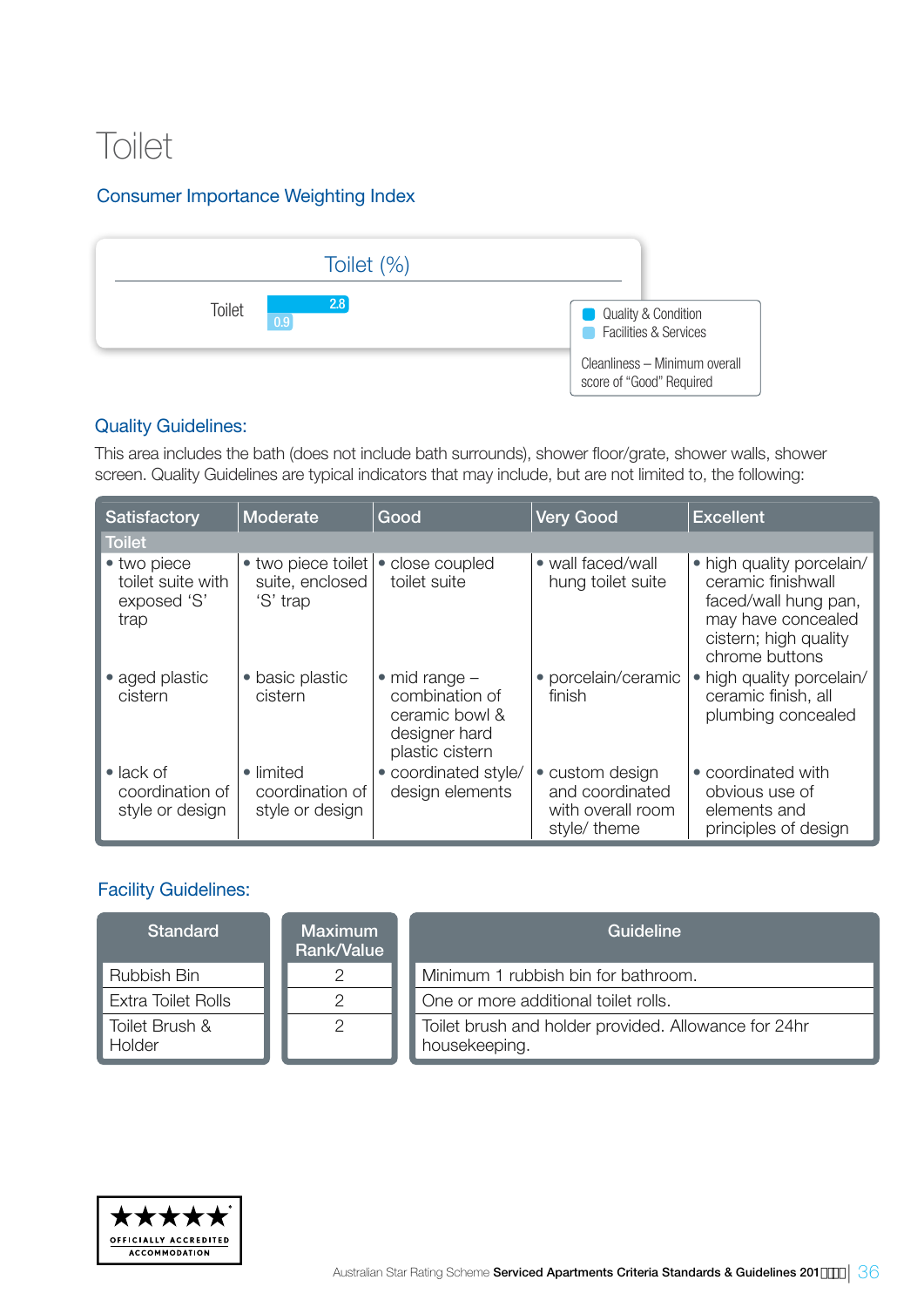### Lighting

#### Consumer Importance Weighting Index



#### Quality Guidelines:

Areas considered in this assessment include lighting, light shades, diffusers, power points, switches and heat lamps. These Guidelines are typical indicators that may include, but are not limited to, the following:

| <b>Satisfactory</b>                                     | Moderate                                        | Good                                                 | <b>Very Good</b>                                                                             | <b>Excellent</b>                                                                  |
|---------------------------------------------------------|-------------------------------------------------|------------------------------------------------------|----------------------------------------------------------------------------------------------|-----------------------------------------------------------------------------------|
| Lighting                                                |                                                 |                                                      |                                                                                              |                                                                                   |
| • exposed<br>globes or<br>fluorescent<br>tubes          | • fluorescent<br>lighting diffuser<br>panels    | • standard down<br>lights - painted<br>white fitting | • custom design<br>down lights - one<br>piece recessed<br>downlight, round<br>chrome fitting | • architectural design<br>down lights - one<br>piece unit down light              |
| • dated light<br>fixtures and                           | • basic oyster<br>lighting                      | • oyster fittings with<br>design element             | • optional lighting<br>illumination                                                          | • optional lighting<br>illumination                                               |
| fittings                                                |                                                 |                                                      | • custom light<br>shades may be<br>sensor lighting<br>with manual over-<br>ride              | • designer light fittings,<br>may have electronic<br>control management<br>system |
| $\bullet$ lack of<br>coordination of<br>style or design | • limited<br>coordination of<br>style or design | • coordinated style/<br>design elements              | • custom design<br>and coordinated<br>with overall room<br>style/ theme                      | • coordinated with<br>obvious use of<br>elements and<br>principles of design      |

| <b>Standard</b>     | <b>Maximum</b><br>Rank/Value | Guideline                                                                                                                                 |
|---------------------|------------------------------|-------------------------------------------------------------------------------------------------------------------------------------------|
| Sufficient Lighting | 3                            | Positioned so no area of the bathroom lacks light – it must<br>effectively cover all areas (shower, bath, vanity, toilet,<br>and mirror). |
| Spare Power Points  |                              | Spare power point/s provided.                                                                                                             |

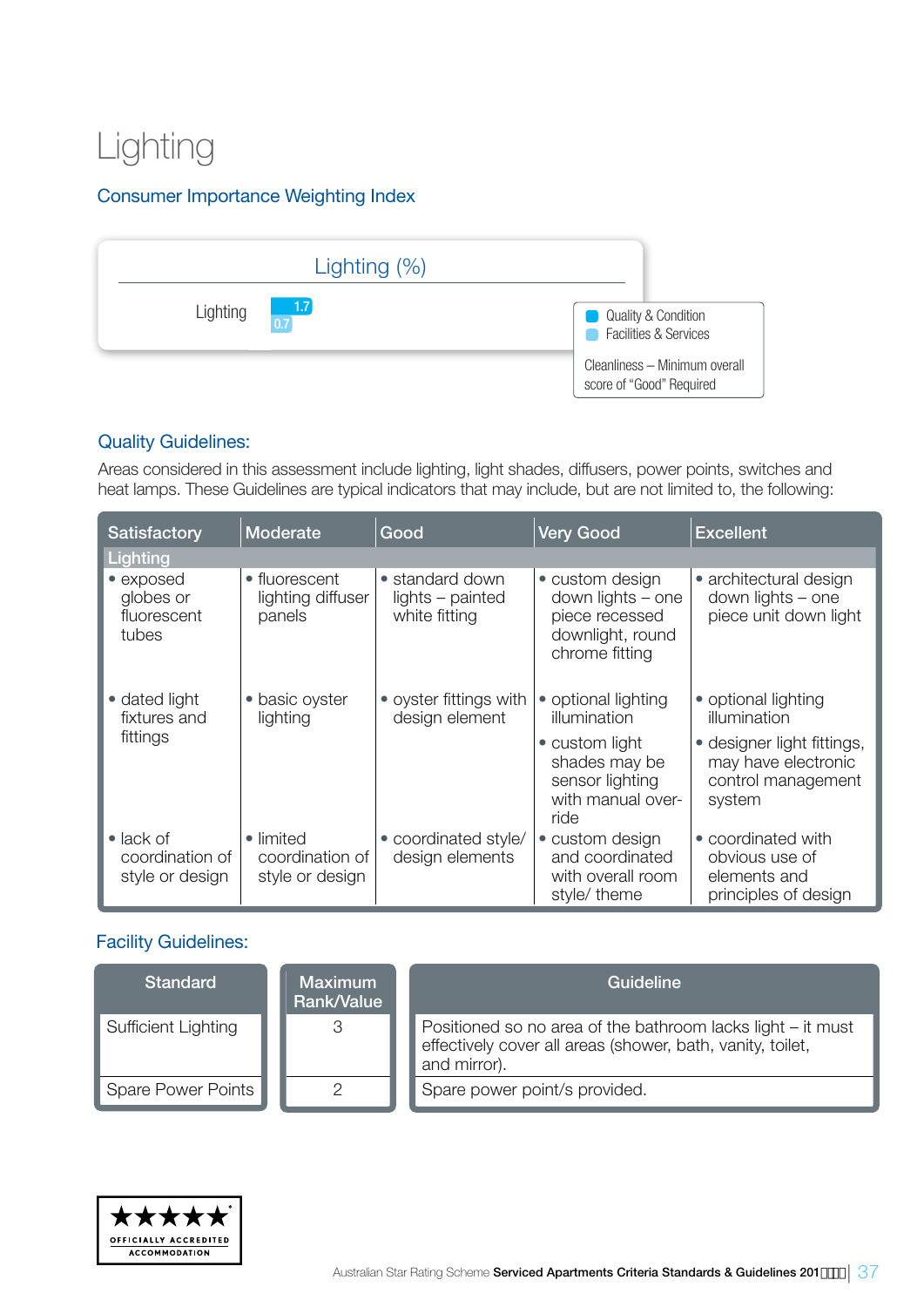### Personal Amenities

#### Consumer Importance Weighting Index



Condition scores and Quality Guidelines do not apply.

#### Facility Guidelines:

| <b>Standard</b>                                   | Maximum<br><b>Rank/Value</b> | Guideline                                                                                                                                                                                          |
|---------------------------------------------------|------------------------------|----------------------------------------------------------------------------------------------------------------------------------------------------------------------------------------------------|
| <b>Personal Amenities</b>                         | 3                            | Minimum 5 items, including separate shampoo, separate<br>conditioner, tissues plus 2 other items such as moisturiser,<br>shower cap - liquid dispensers for shampoo-conditioner<br>are acceptable. |
| $\Box$ Or – Adequate<br><b>Personal Amenities</b> |                              | Minimum 3 items – shampoo, tissues plus one additional item.                                                                                                                                       |
| Hairdryer                                         |                              | Provided for each bathroom.                                                                                                                                                                        |

### **Towelling**

#### Consumer Importance Weighting Index



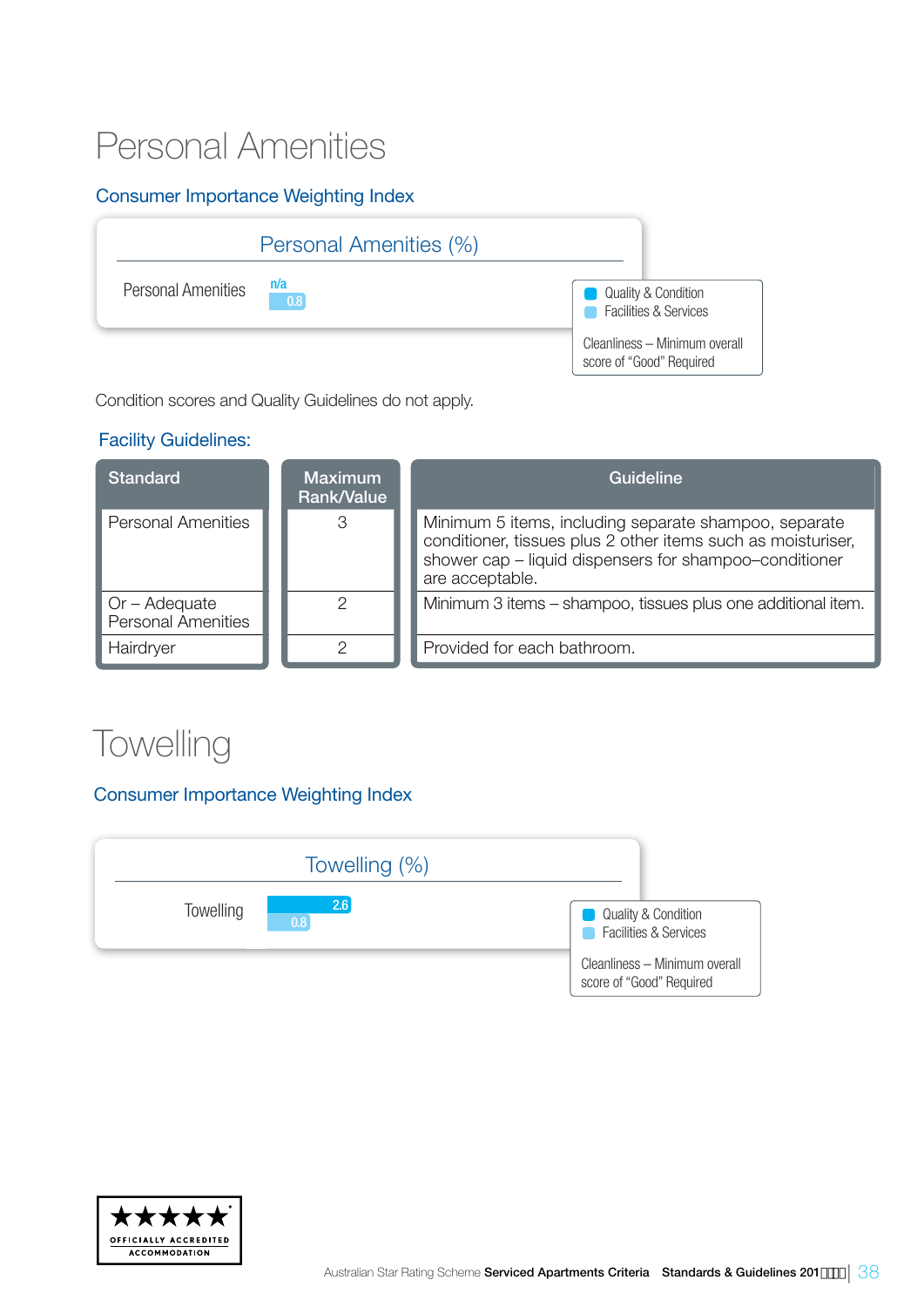### Towelling (continued)

#### Quality Guidelines:

Areas include towels, face towels, hand towels and bath mat. These Guidelines are typical indicators that may include, but are not limited to, the following:

| <b>Satisfactory</b>                                                                      | Moderate                                                    | Good                                                                                          | <b>Very Good</b>                                    | <b>Excellent</b>                                            |
|------------------------------------------------------------------------------------------|-------------------------------------------------------------|-----------------------------------------------------------------------------------------------|-----------------------------------------------------|-------------------------------------------------------------|
| <b>Towelling</b>                                                                         |                                                             |                                                                                               |                                                     |                                                             |
| • basic towel<br>(approx 600)<br>x1300mm<br>lightweight<br>cotton; cotton/<br>polyester, | • light weight<br>cotton, cotton/<br>polyester<br>towelling | • standard size<br>towel (approx<br>680 x 1320mm)<br>cotton; cotton rich<br>(86/14) towelling | • cotton towelling                                  | • large towel (approx<br>750 x 1500mm),<br>cotton towelling |
| • min. weight<br>400 gsm for all<br>towelling items                                      | • min. weight<br>425 gsm for all<br>towelling items         | • min. weight<br>475gsm for all<br>towelling items                                            | · min. weight<br>550 gsm for all<br>towelling items | • min. weight 620 gsm<br>for all towelling items            |

#### Facility Guidelines:

A tolerance may apply for all measurements (under) and will be confirmed upon assessment.

| <b>Standard</b>          | <b>Maximum</b><br>Rank/Value | Guideline                                                                      |
|--------------------------|------------------------------|--------------------------------------------------------------------------------|
| <b>Additional Towels</b> | ◠                            | An additional towel provided for each sleeping position.                       |
| <b>Bath Sheet</b>        | $\mathcal{P}$                | Bath sheet (minimum of 800mm x 1600mm) provided for<br>each sleeping position. |
| Face Cloth               | 2                            | Provided to each bathroom.                                                     |
| <b>Hand Towel</b>        | ◠                            | Provided to each bathroom.                                                     |
| <b>Bath Robe</b>         | ∩                            | Provided for each sleeping position.                                           |

### Window Coverings and Privacy

#### Consumer Importance Weighting Index



#### Facility Guidelines:

\*\*\*\*\* OFFICIALLY ACCREDITED **ACCOMMODATION** 

| <b>Standard</b>         | <b>Maximum</b><br>Rank/Value | Guideline                                          |
|-------------------------|------------------------------|----------------------------------------------------|
| <b>Bathroom Door</b>    |                              | Provided for privacy.                              |
| <b>Adequate Privacy</b> |                              | Opaque glass, blinds, curtain for bathroom window. |

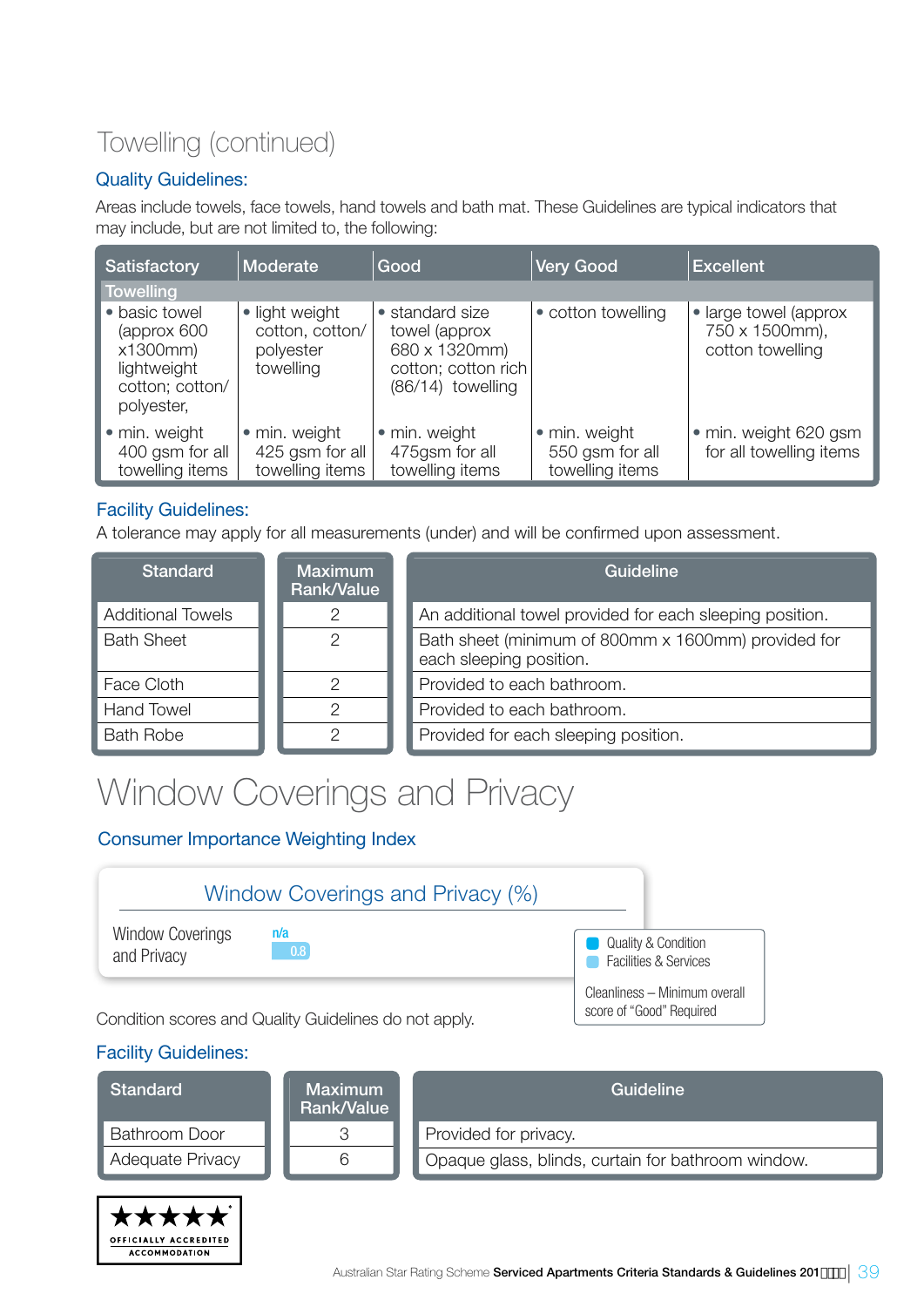### Free Floor Space

#### Consumer Importance Weighting Index



Condition scores and Quality Guidelines do not apply.

#### Facility Guidelines:

A tolerance may apply for all measurements (under) and will be confirmed upon assessment.

| <b>Standard</b>           | <b>Maximum</b><br>Rank/Value | Guideline                             |
|---------------------------|------------------------------|---------------------------------------|
| Spacious Area             |                              | Minimum 4sqm of free floor space.     |
| $\Box$ Or – Adequate Area | 3                            | Equal to or greater than 2sqm.        |
| $\Box$ Or – Small Area    |                              | Less than 2sqm but greater than 1sqm. |

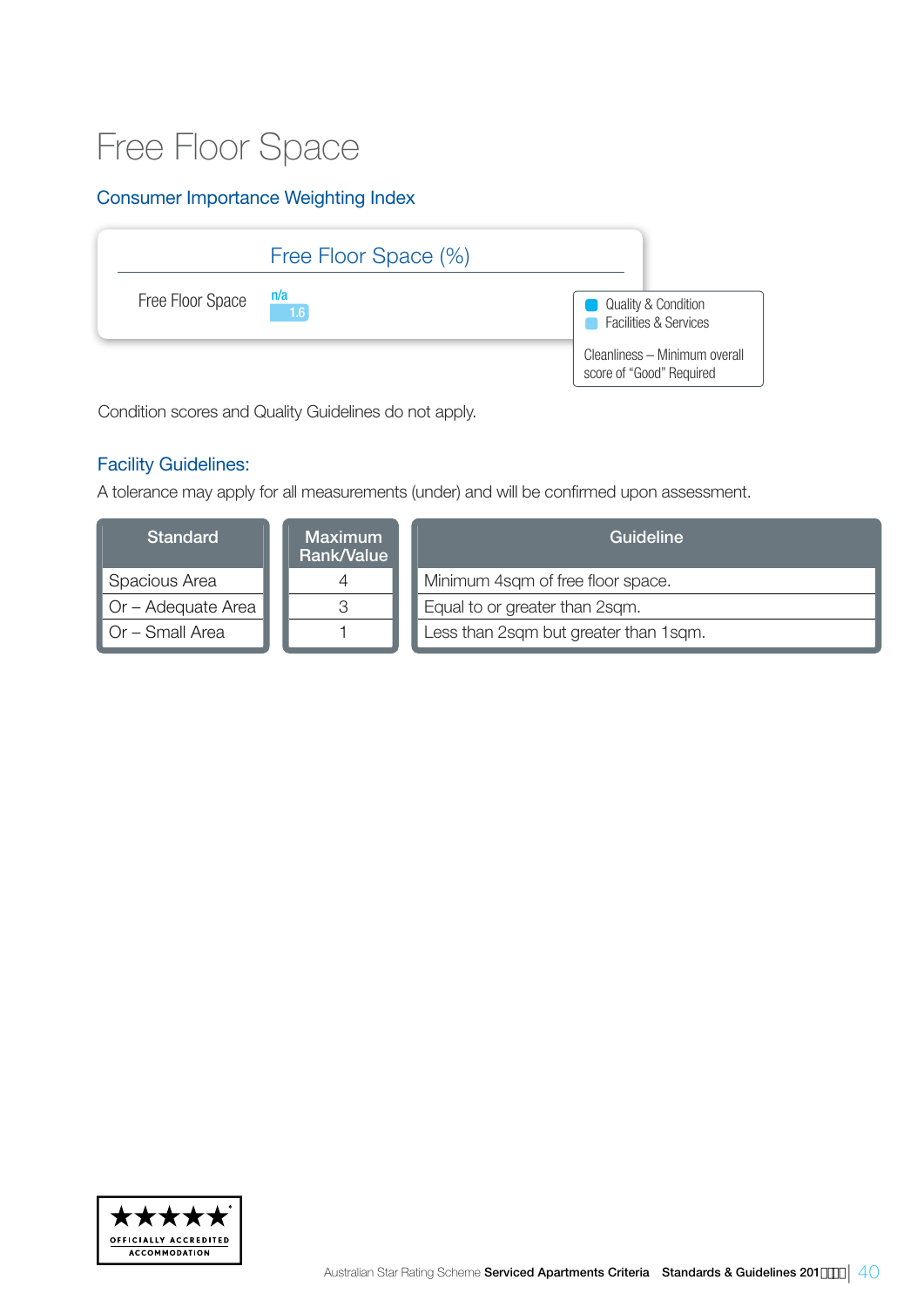### Walls and Ceilings

#### Consumer Importance Weighting Index

|                    | Walls and Ceilings (%) |                                                                    |
|--------------------|------------------------|--------------------------------------------------------------------|
| Walls and Ceilings | $-1.6$<br>n/a          | <b>Quality &amp; Condition</b><br><b>Facilities &amp; Services</b> |
|                    |                        | Cleanliness - Minimum overall<br>score of "Good" Required          |

#### Quality Guidelines:

These Guidelines are typical indicators that may include, but are not limited to, the following:

| <b>Satisfactory</b>                                                                | Moderate                                                                                      | Good                                                                                                   | <b>Very Good</b>                                                    | <b>Excellent</b>                                                             |
|------------------------------------------------------------------------------------|-----------------------------------------------------------------------------------------------|--------------------------------------------------------------------------------------------------------|---------------------------------------------------------------------|------------------------------------------------------------------------------|
| <b>Walls and Ceilings</b>                                                          |                                                                                               |                                                                                                        |                                                                     |                                                                              |
| · dated modular,<br>panelling with<br>visible joints                               | modular,<br>$\bullet$<br>panelling with<br>visible joints                                     | • panelling with no<br>visible joins                                                                   | • contemporary<br>wall tiles may<br>have full wall<br>coverage      | • designer wall tiles,<br>full wall coverage                                 |
| • combination of<br>dated tiles and/<br>or basic brick,<br>concrete block<br>walls | combination of<br>$\bullet$<br>basic tiles and<br>painted brick<br>or concrete<br>block walls | • combination of<br>standard tiles and<br>plaster/rendered<br>walls. Single tile<br>only skirting area | • reconstituted<br>stone, mirror,<br>glass                          | • natural stone tiles,<br>glass/mirrored walls                               |
| $\bullet$ ceiling $-$<br>panelling with<br>visible joins                           | $\bullet$ ceiling $-$<br>panelling with<br>visible joins,<br>plaster                          | • ceiling $-$ plaster,<br>sprayed concrete                                                             | $\bullet$ ceiling – plaster                                         | • ceiling eg plaster with<br>design feature                                  |
| • no use of<br>colour to<br>create theme/<br>harmony                               | • little use of<br>colour to<br>create theme/<br>harmony                                      | • colour has been<br>used to create a<br>theme/harmony                                                 | • colour has been<br>used to create<br>coordinated<br>theme/harmony | • coordinated with<br>obvious use of<br>elements and<br>principles of design |

Facility Guidelines do not apply.

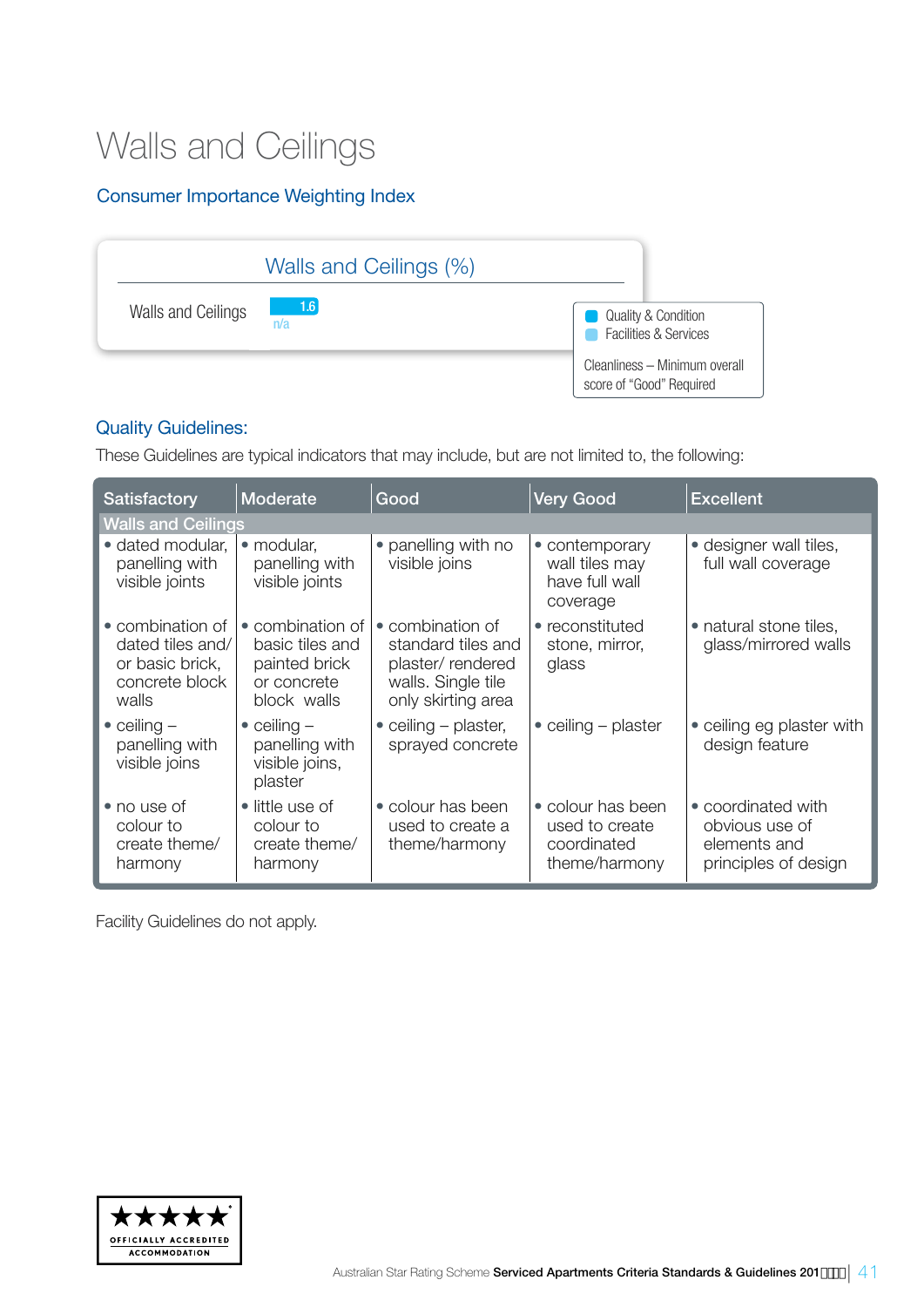### Floor Coverings

#### Consumer Importance Weighting Index



#### Quality Guidelines:

These Guidelines are typical indicators that may include, but are not limited to, the following:

| Satisfactory                               | <b>Moderate</b>                                 | Good                                    | <b>Very Good</b>                                                        | <b>Excellent</b>                                                             |
|--------------------------------------------|-------------------------------------------------|-----------------------------------------|-------------------------------------------------------------------------|------------------------------------------------------------------------------|
| <b>Floor Coverings</b>                     |                                                 |                                         |                                                                         |                                                                              |
| • dated vinyl<br>sheeting                  | • basic vinyl<br>sheeting                       | • standard vinyl                        | • contemporary<br>tiles                                                 | • natural stone                                                              |
| • dated tiles                              | • basic tiles                                   | • standard tiles                        | • reconstituted<br>stone                                                | • designer tiles                                                             |
| • 'aged' plastic<br>floor grate            | plastic/chrome<br>floor grate                   | • chrome floor grate                    | designer steel<br>floor grate; tile<br>insert floor grate               | • designer floor grate                                                       |
| • no coordination<br>of style or<br>design | • limited<br>coordination of<br>style or design | • coordinated style/<br>design elements | • custom design<br>and coordinated<br>with overall room<br>style/ theme | • coordinated with<br>obvious use of<br>elements and<br>principles of design |

Facility Guidelines do not apply.

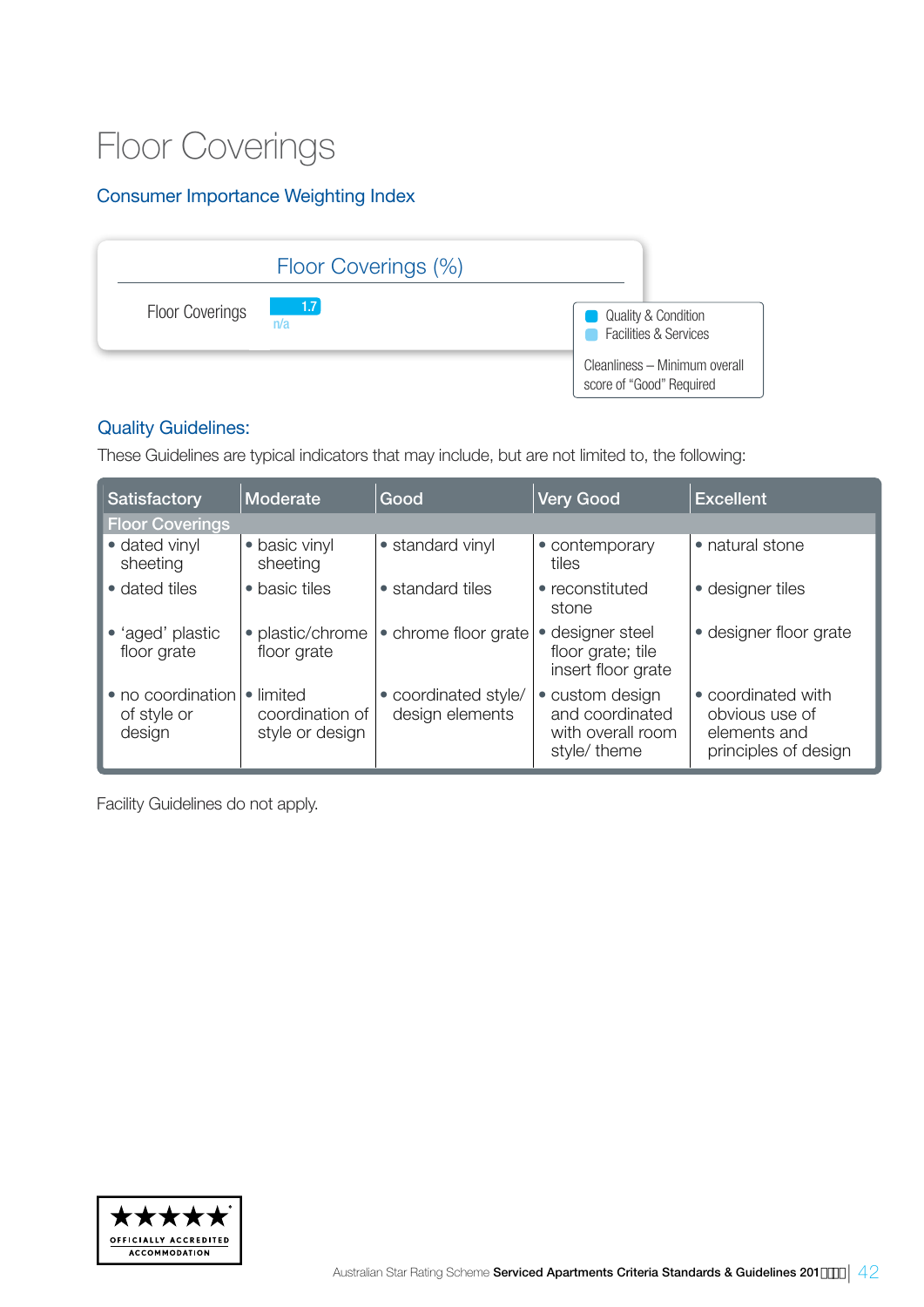### Bathroom Type

#### Consumer Importance Weighting Index



Condition scores and Quality Guidelines do not apply.

#### Facility Guidelines:

| <b>Standard</b>                    | <b>Maximum</b><br>Rank/Value | Guideline                                                                                                                     |
|------------------------------------|------------------------------|-------------------------------------------------------------------------------------------------------------------------------|
| Ensuite                            | 5                            | Bathroom has direct access from main bedroom.                                                                                 |
| Or – Individual<br><b>Bathroom</b> | З                            | Bathroom located within unit. These points are also<br>awarded for one bedroom/studio when more than 3<br>sleeping positions. |
| Additional<br>Bathroom             |                              | Additional full bathroom in unit. This Standard is not<br>included in One Bedroom Units.                                      |
| Additional Toilet/<br>Shower       | $\mathcal{P}$                | Additional toilet and/or shower in unit or separate toilet for<br>studio or one bedroom apartment                             |

### Ventilation

#### Consumer Importance Weighting Index



Condition scores and Quality Guidelines do not apply.

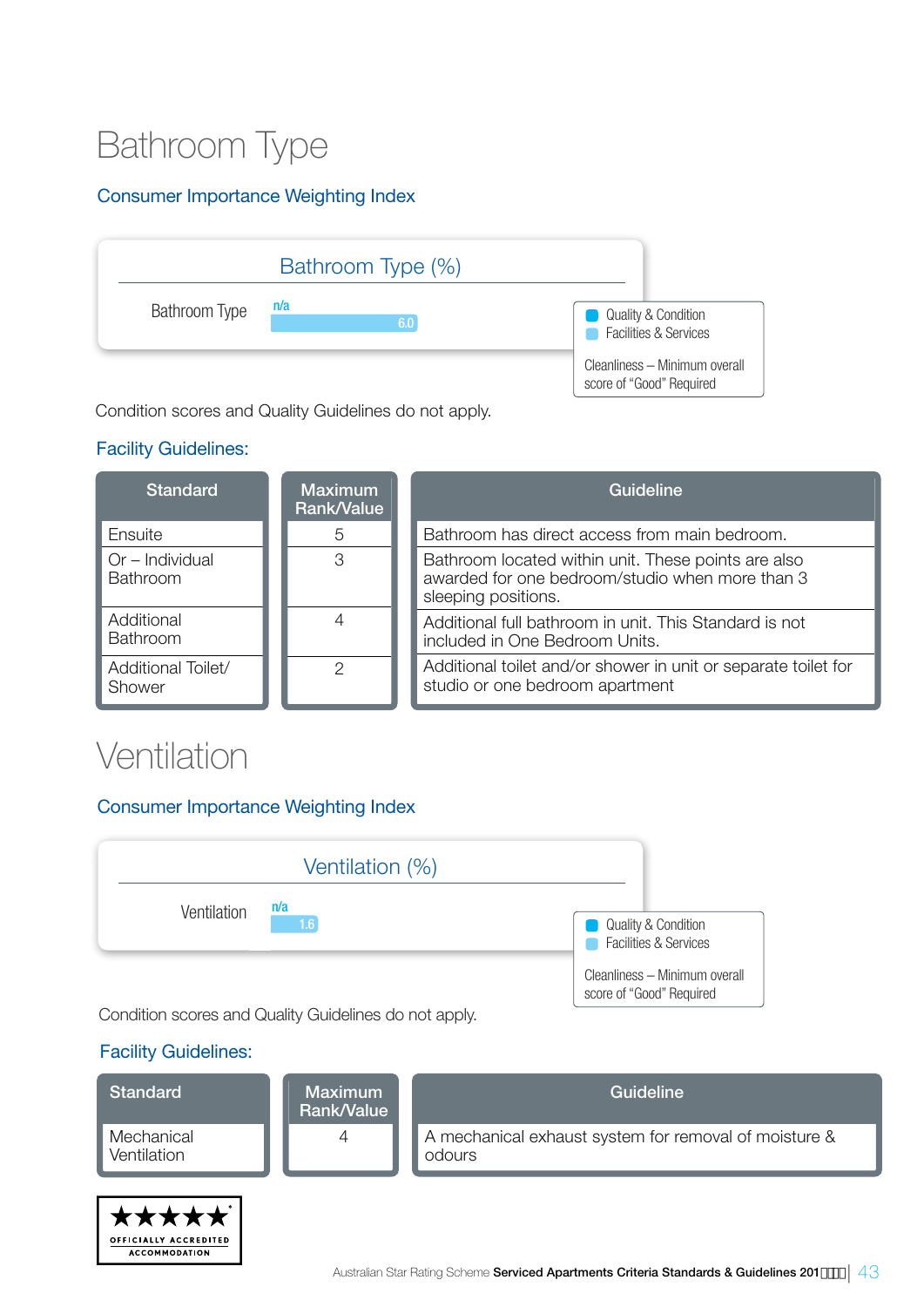## <span id="page-43-0"></span>Lounge and Dining Area

#### Consumer Importance Weighting Index



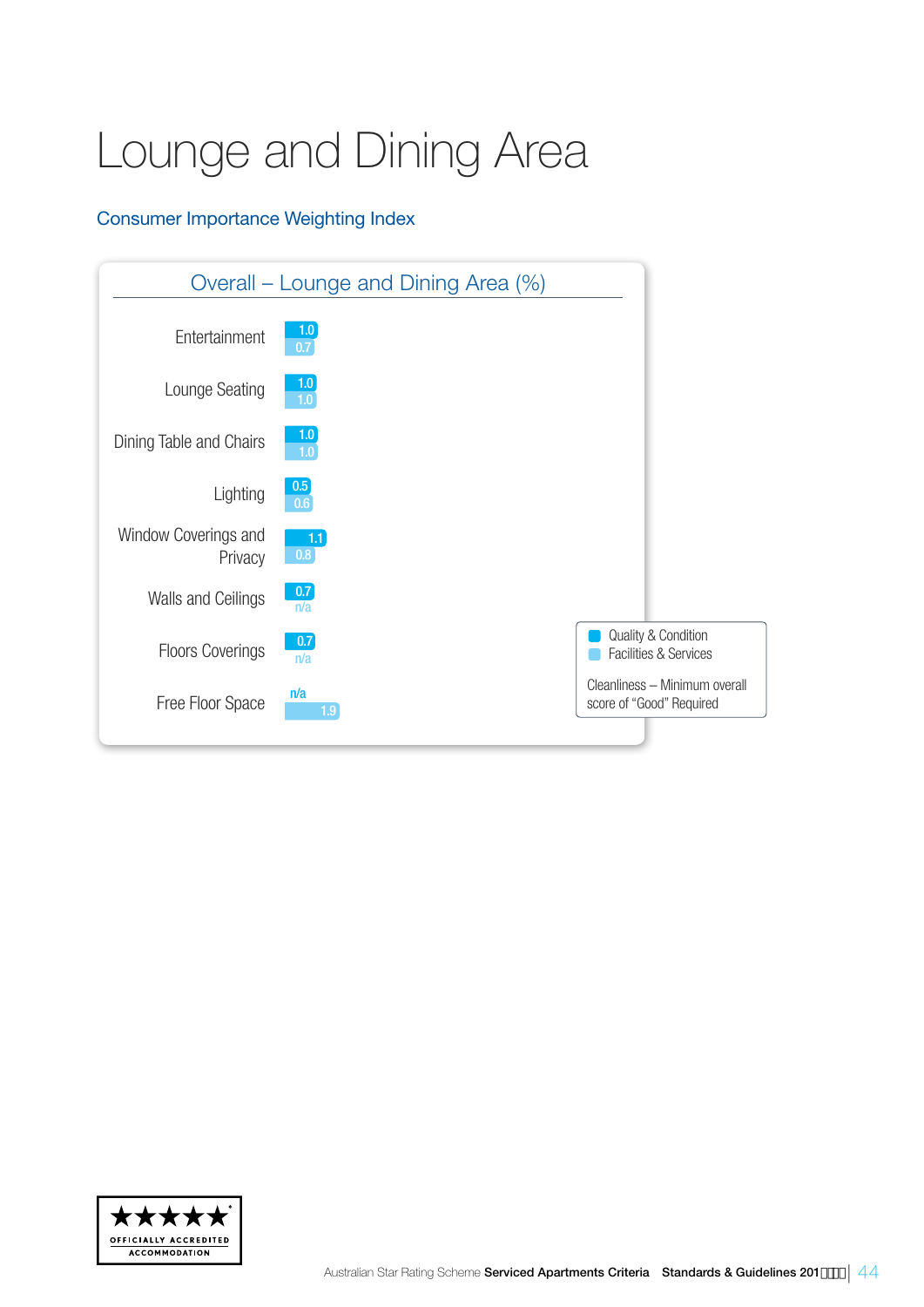### **Entertainment**

#### Consumer Importance Weighting Index



#### Quality Guidelines:

This area includes the television, the TV presentation (cabinet/stand/wall mounted), sound system, DVD. These Guidelines are typical indicators that may include, but are not limited to, the following:

| <b>Satisfactory</b>                                                                          | Moderate                                  | Good                                                                                                           | <b>Very Good</b>                                                                                           | <b>Excellent</b>                                                                                                                                 |
|----------------------------------------------------------------------------------------------|-------------------------------------------|----------------------------------------------------------------------------------------------------------------|------------------------------------------------------------------------------------------------------------|--------------------------------------------------------------------------------------------------------------------------------------------------|
| <b>Entertainment</b>                                                                         |                                           |                                                                                                                |                                                                                                            |                                                                                                                                                  |
| • small TV (min<br>$\bullet$ dated TV – on<br>wall or bench<br>$26"$ ) – on wall<br>or bench |                                           | $\bullet$ flat screen -<br>medium sized<br>eg 32"- may be<br>wall mounted,<br>swivel mount or<br>purpose built | · large plasma,<br>LCD, LED TV,<br>state-of-the-art<br>features such as<br>HD TV, surround<br>sound audio. | • large LED TV, state-of-<br>the-art features such<br>as HD TV, maybe have<br>3D available, surround<br>sound audio or wireless<br>sound system. |
|                                                                                              | entertainment<br>unit/stand/<br>turntable | • TV on wall<br>or cabinet,<br>coordinated with<br>overall theme of<br>room                                    | • TV is positioned<br>in a custom-built<br>entertainment unit/<br>stand, coordinated<br>with room style    |                                                                                                                                                  |
| • no CD or DVD<br>player                                                                     | • portable CD<br>player, DVD<br>player    | • basic stereo<br>sound system/<br>unit, DVD player                                                            | • sound system is<br>integrated into<br>TV or screened in<br>cabinet                                       | • sound system is<br>integrated into TV etc                                                                                                      |
| • no remote<br>control                                                                       | • remote control                          | • remote control                                                                                               | • remote control                                                                                           | • digital/touch pad<br>remote control                                                                                                            |
| • exposed<br>cords/cables                                                                    | • exposed<br>cords/cables                 | • attempt to<br>conceal cords/<br>cables                                                                       | • cables and cords<br>are concealed                                                                        | • cables and cords are<br>concealed.                                                                                                             |

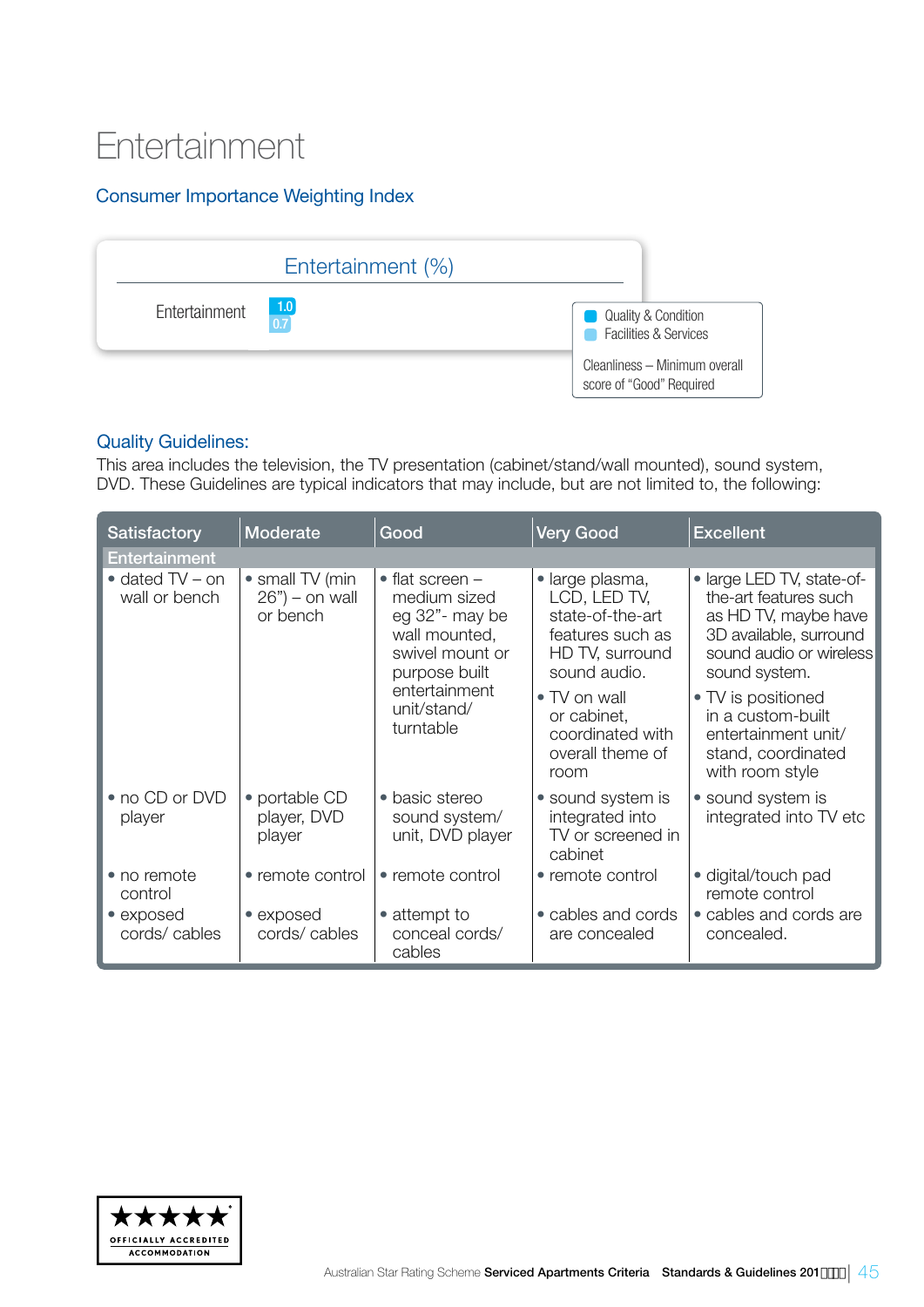### Entertainment (continued)

| <b>Standard</b>                                  | <b>Maximum</b><br>Rank/Value | Guideline                                                                                                    |
|--------------------------------------------------|------------------------------|--------------------------------------------------------------------------------------------------------------|
| <b>TV</b>                                        | 4                            | TV provided in unit.                                                                                         |
| <b>Additional TV</b>                             | $\overline{2}$               | Minimum of 1 additional TV provided in unit.                                                                 |
| Large TV Screen                                  | 5                            | TV screen is equal to or greater than 107cm/42 inch.<br>Diagonal measurement will apply.                     |
| Or - Medium TV<br>Screen                         | $\overline{4}$               | As above – TV screen is equal to or greater than 80cm/32<br>inch.                                            |
| $Or$ – Small TV<br>Screen                        | $\overline{2}$               | Or – TV screen is less than 80cm/32 inch and equal to or<br>greater than 66cm/26 inch.                       |
| Multichannel<br>Selection                        | $\overline{4}$               | Minimum 6 TV channels (excluding Free-To-Air channels).                                                      |
| Or - Limited<br>Multichannel<br>Selection        | 3                            | Less than 6 TV channels (excluding Free-To-Air channels).                                                    |
| In House Movies or<br>Pay Per View               | $\overline{2}$               | Movies provided in house or pay per view.                                                                    |
|                                                  |                              | Additional Entertainment Facilities (maximum 3 to apply)                                                     |
| <b>DVD Player</b>                                | $\overline{2}$               | DVD player in unit.                                                                                          |
| CD Player/Sound<br>System/MP3<br>Docking Station | $\overline{2}$               | CD player, sound system and/or MP3 docking station in<br>unit.                                               |
| Games System                                     | $\overline{2}$               | Provision of Nintendo, Playstation, X-Box type games<br>system.                                              |
| <b>Tourism Channel</b>                           | $\overline{2}$               | Dedicated channel to local and/or Australian tourism.                                                        |
| On Screen Property<br>Information                | $\overline{2}$               | Guests can access property information through the<br>television, may or may not replace in room compendium. |
| On Screen<br>Messaging and<br>Accounts           | $\overline{2}$               | Guests can access their accounts and messages through<br>the television.                                     |

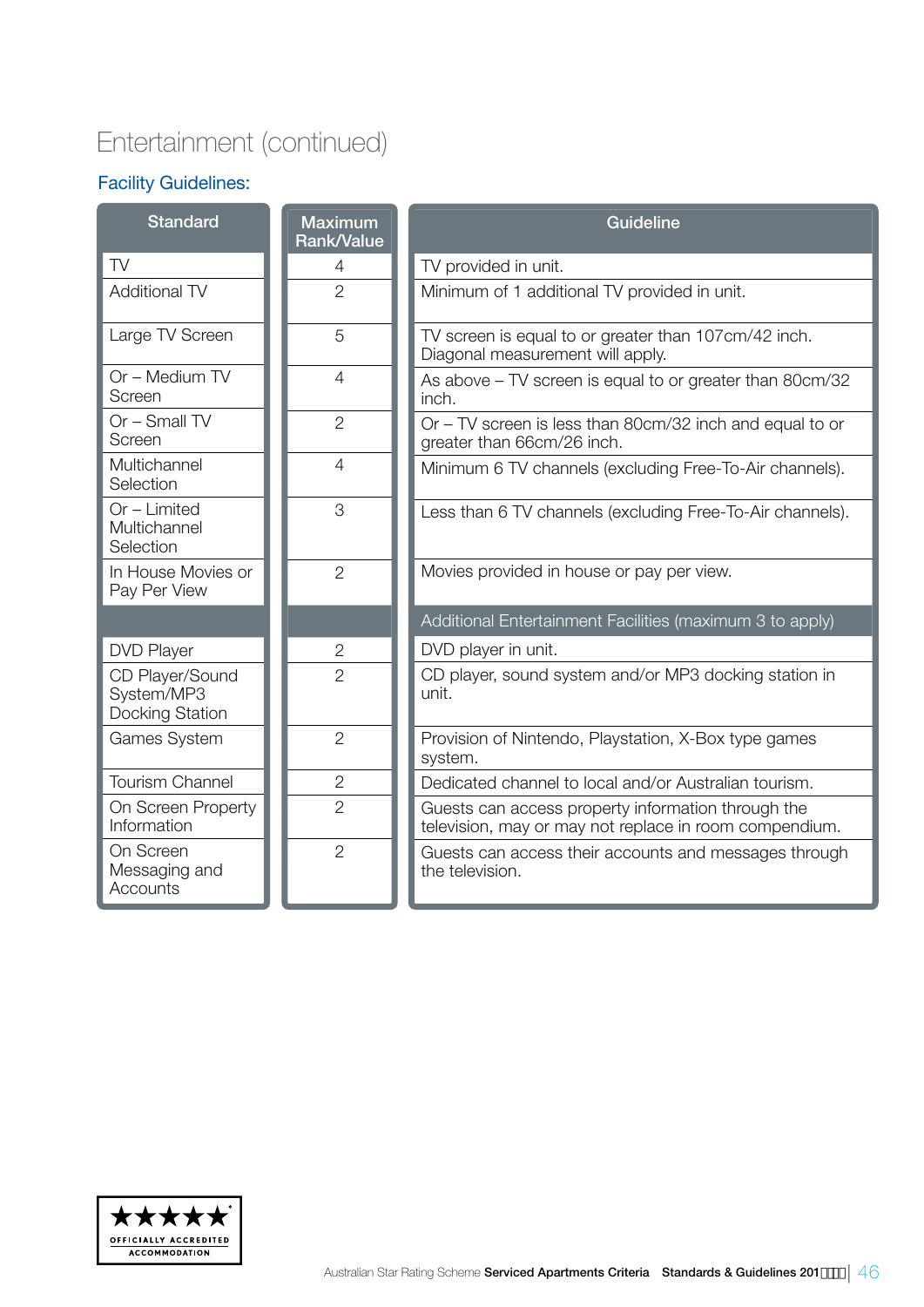### Lounge Seating

#### Consumer Importance Weighting Index



#### Quality Guidelines:

Areas considered in this assessment include lounge seating, occasional seating such as tub chairs and accessories such as cushions, throws etc. These Guidelines are typical indicators that may include, but are not limited to, the following:

| <b>Satisfactory</b>                                                                     | <b>Moderate</b>                                                                                 | Good                                                                                     | <b>Very Good</b>                                                                                                                          | <b>Excellent</b>                                                                                                                                           |
|-----------------------------------------------------------------------------------------|-------------------------------------------------------------------------------------------------|------------------------------------------------------------------------------------------|-------------------------------------------------------------------------------------------------------------------------------------------|------------------------------------------------------------------------------------------------------------------------------------------------------------|
| <b>Lounge Seating</b>                                                                   |                                                                                                 |                                                                                          |                                                                                                                                           |                                                                                                                                                            |
| • dated<br>construction,<br>$materials - low$<br>density foam,<br>loose weave<br>fabric | $\bullet$ basic<br>construction,<br>$materials - low$<br>density foam,<br>loose weave<br>fabric | • mid-range<br>furniture, materials<br>- medium density<br>foams, close<br>weave fabrics | • solid construction,<br>thickly padded<br>with high density<br>foam, tightly<br>woven commercial<br>grade fabric, tightly<br>upholstered | • solid construction,<br>thick padding/high<br>density foam, cushions<br>may have down<br>filling, quality tightly<br>woven fabric, tightly<br>upholstered |
| • solid base                                                                            | • slat or solid<br>base                                                                         | • web or slat base                                                                       | • sprung or web<br>base                                                                                                                   | • well-padded sprung<br>base                                                                                                                               |
| • dated cane<br>lounge/chairs                                                           | • basic cane<br>lounge/chairs                                                                   | • mid range cane<br>lounge/chairs                                                        | • contemporary<br>rattan/cane<br>lounge/chairs                                                                                            | • designer rattan<br>lounge/chairs                                                                                                                         |
| $\bullet$ lack of<br>coordination of<br>style or design                                 | • limited<br>coordination of<br>style or design                                                 | • coordinated style/<br>design elements                                                  | • custom design<br>and coordinated<br>with overall room<br>style/ theme                                                                   | • coordinated with<br>obvious use of<br>elements and<br>principles of design                                                                               |

| <b>Standard</b>                                    | <b>Maximum</b><br><b>Rank/Value</b> | Guideline                                                                                                                                  |
|----------------------------------------------------|-------------------------------------|--------------------------------------------------------------------------------------------------------------------------------------------|
| Lounge Seating                                     |                                     | Purpose designed lounge seating may have arms and is<br>fully upholstered. Maybe cane/wicker lounge seating with<br>fully padded cushions. |
| Or – Occasional<br>Seating                         | 3                                   | Purpose designed occasional seating includes tub chairs,<br>occasional chairs, foam lounges.                                               |
| <b>Sufficient Seating</b>                          | 3                                   | Lounge type seating provided for the maximum number of<br>permanent sleeping positions.                                                    |
| Lounge Seating in<br>Addition to Dining<br>Seating | 2                                   | Room provided with lounge type seating plus dining chairs.                                                                                 |

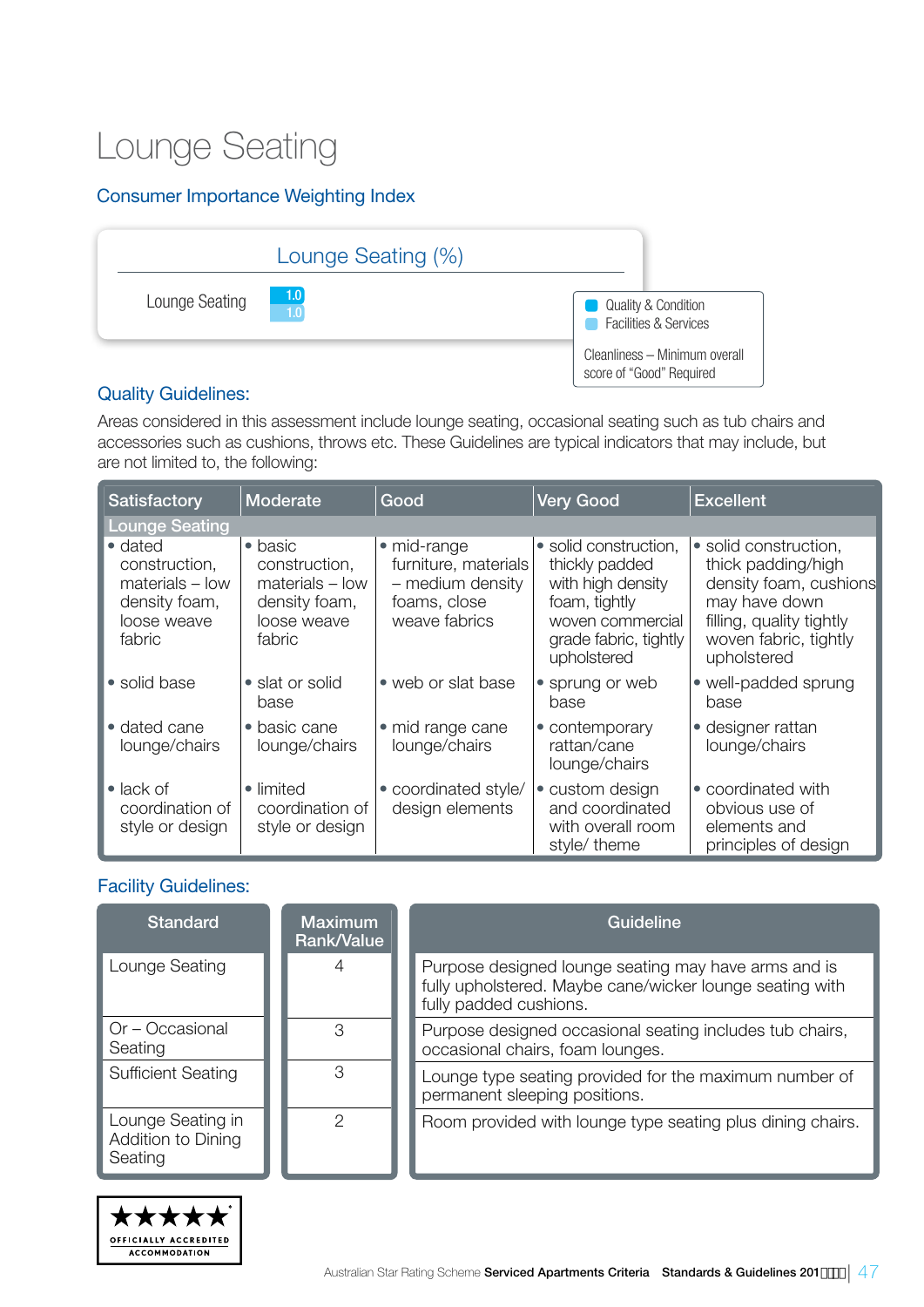### Dining Table and Chairs

#### Consumer Importance Weighting Index



#### Quality Guidelines:

Areas considered in this assessment include dining table & dining seating include stools & bench seating. These Guidelines are typical indicators that may include, but are not limited to, the following:

| Satisfactory                                                                               | Moderate                                                              | Good                                                                                                                                                                                 | <b>Very Good</b>                                                                                                                                                        | <b>Excellent</b>                                                                                                                 |
|--------------------------------------------------------------------------------------------|-----------------------------------------------------------------------|--------------------------------------------------------------------------------------------------------------------------------------------------------------------------------------|-------------------------------------------------------------------------------------------------------------------------------------------------------------------------|----------------------------------------------------------------------------------------------------------------------------------|
| <b>Dining Table and Chairs</b>                                                             |                                                                       |                                                                                                                                                                                      |                                                                                                                                                                         |                                                                                                                                  |
| · materials eg<br>dated plastic,<br>MDF, dated<br>laminates,<br>basic steel<br>tube frames | • materials eg<br>plastic, MDF,<br>laminates,<br>steel tube<br>frames | • materials eg<br>laminate,<br>melamine,<br>standard timber<br>(eg pine), timber<br>veneers, glass,<br>chrome or<br>brushed steel<br>frames, plywood,<br>pine, high grade<br>plastic | • materials eg solid<br>timber (eg oak)<br>designer laminate,<br>melamine,<br>timber veneers,<br>reconstituted<br>stone, glass,<br>chrome or<br>brushed steel<br>frames | • materials eg solid<br>quality timber (eg<br>cedar), designer<br>timber veneers,<br>marble and stone,<br>stainless steel frames |
| • upholstery<br>materials eg<br>dated vinyl                                                | • upholstery<br>materials eg<br>vinyl                                 | • upholstery<br>$materials - eg$<br>commercial grade<br>fabric                                                                                                                       | • upholstery<br>$materials - eg$<br>commercial grade<br>fabric                                                                                                          | • upholstery materials<br>eg high grade fabrics                                                                                  |
| • stools,<br>benches or<br>fixed seating                                                   | · stools,<br>benches or<br>fixed seating                              | • standard cane/<br>rattan                                                                                                                                                           | • contemporary<br>cane/rattan                                                                                                                                           | · designer cane/ rattan                                                                                                          |
| $\bullet$ lack of<br>coordination of<br>style or design                                    | · basic design,<br>limited<br>coordination<br>and style               | • coordinated style/<br>design elements                                                                                                                                              | • custom design<br>and coordinated<br>with overall room<br>style/ theme                                                                                                 | • coordinated with<br>obvious use of<br>elements and<br>principles of design                                                     |

| <b>Standard</b>           | <b>Maximum</b><br>Rank/Value | Guideline                                                                              |
|---------------------------|------------------------------|----------------------------------------------------------------------------------------|
| <b>Sufficient Seating</b> | 3                            | Dining seating must accommodate the maximum number<br>of permanent sleeping positions. |
| Sufficient Table<br>Space |                              | Dining Table/Bench space provided for all permanent<br>sleeping positions.             |

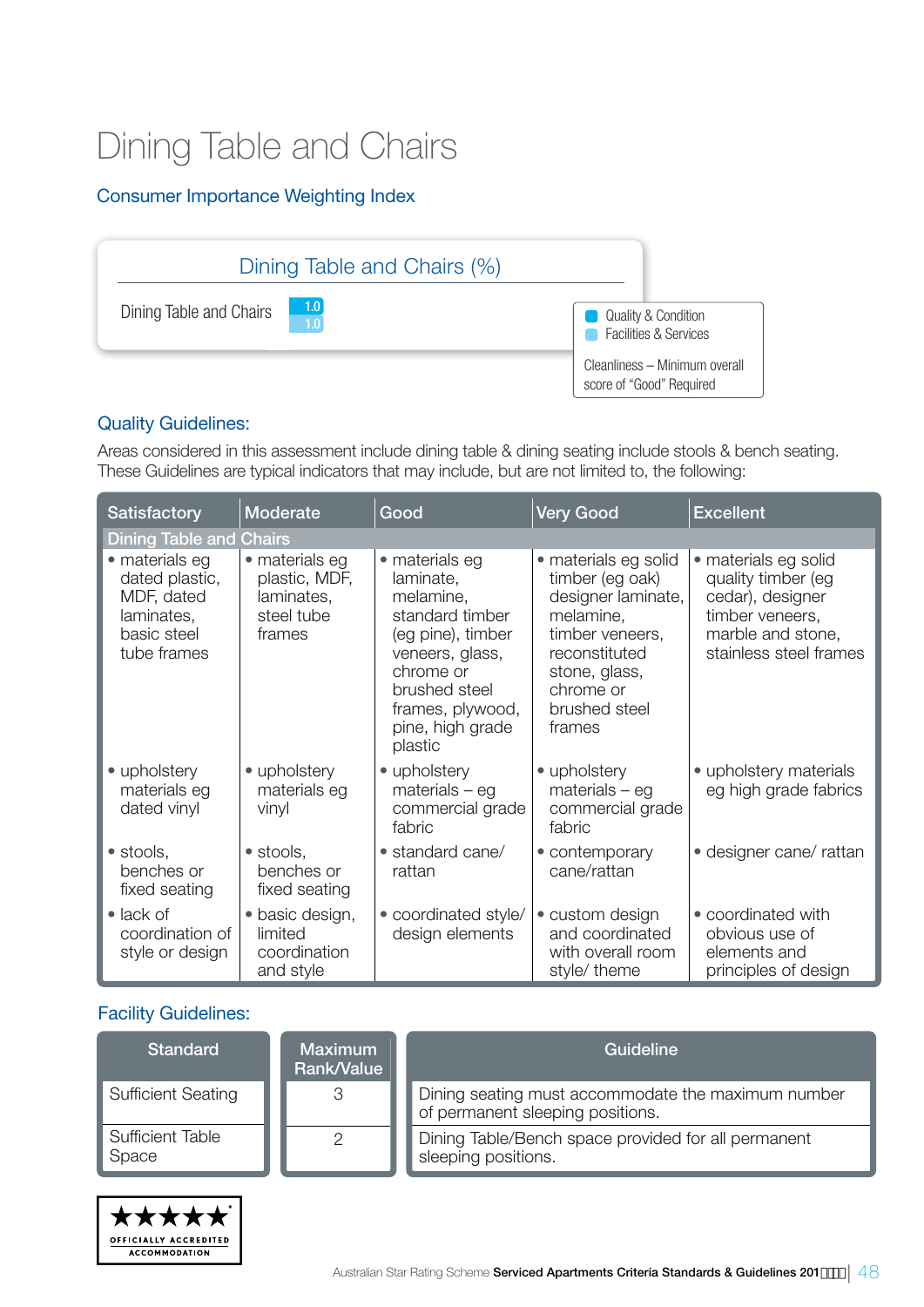### Room Lighting

#### Consumer Importance Weighting Index



#### Quality Guidelines:

Areas considered in this assessment include room lights, light shades and diffusers. These Guidelines are typical indicators that may include, but are not limited to, the following:

| <b>Satisfactory</b>                                     | <b>Moderate</b>                                 | Good                                                 | <b>Very Good</b>                                                                                                                      | <b>Excellent</b>                                                                                                                                                                       |
|---------------------------------------------------------|-------------------------------------------------|------------------------------------------------------|---------------------------------------------------------------------------------------------------------------------------------------|----------------------------------------------------------------------------------------------------------------------------------------------------------------------------------------|
| <b>Room Lighting</b>                                    |                                                 |                                                      |                                                                                                                                       |                                                                                                                                                                                        |
| • exposed<br>globes or<br>fluorescent<br>tubes          | • fluorescent<br>lighting diffuser<br>panels    | • standard down<br>lights - painted<br>white fitting | • custom design<br>down lights $-$ one<br>piece recessed<br>downlight, round<br>chrome fitting                                        | • architectural design<br>down lights – one<br>piece unit down light<br>specifically designed<br>and manufactured<br>for the purpose or<br>application                                 |
| • dated light<br>fixtures and<br>fittings               | • basic oyster<br>lighting                      | • oyster fittings                                    | • optional lighting<br>illumination                                                                                                   | • optional lighting<br>illumination                                                                                                                                                    |
| $\bullet$ lack of<br>coordination of<br>style or design | • limited<br>coordination of<br>style or design | • coordinated style/<br>design elements              | • custom light<br>shades may be<br>sensor lighting<br>with manual over-<br>ride<br>• coordinated with<br>overall room style/<br>theme | designer light fittings,<br>may have electronic<br>control management<br>system, digital touch<br>pads<br>• coordinated with<br>obvious use of<br>elements and<br>principles of design |

| <b>Standard</b>                     | <b>Maximum</b><br>Rank/Value | Guideline                                                                                                                            |
|-------------------------------------|------------------------------|--------------------------------------------------------------------------------------------------------------------------------------|
| Sufficient Lighting                 |                              | Effective lighting to all functional areas of bedroom.                                                                               |
| Spare Power<br>$\parallel$ Point(s) |                              | Spare power point/s provided in each room - double<br>adaptors and power boards (without individual switches)<br>are not acceptable. |

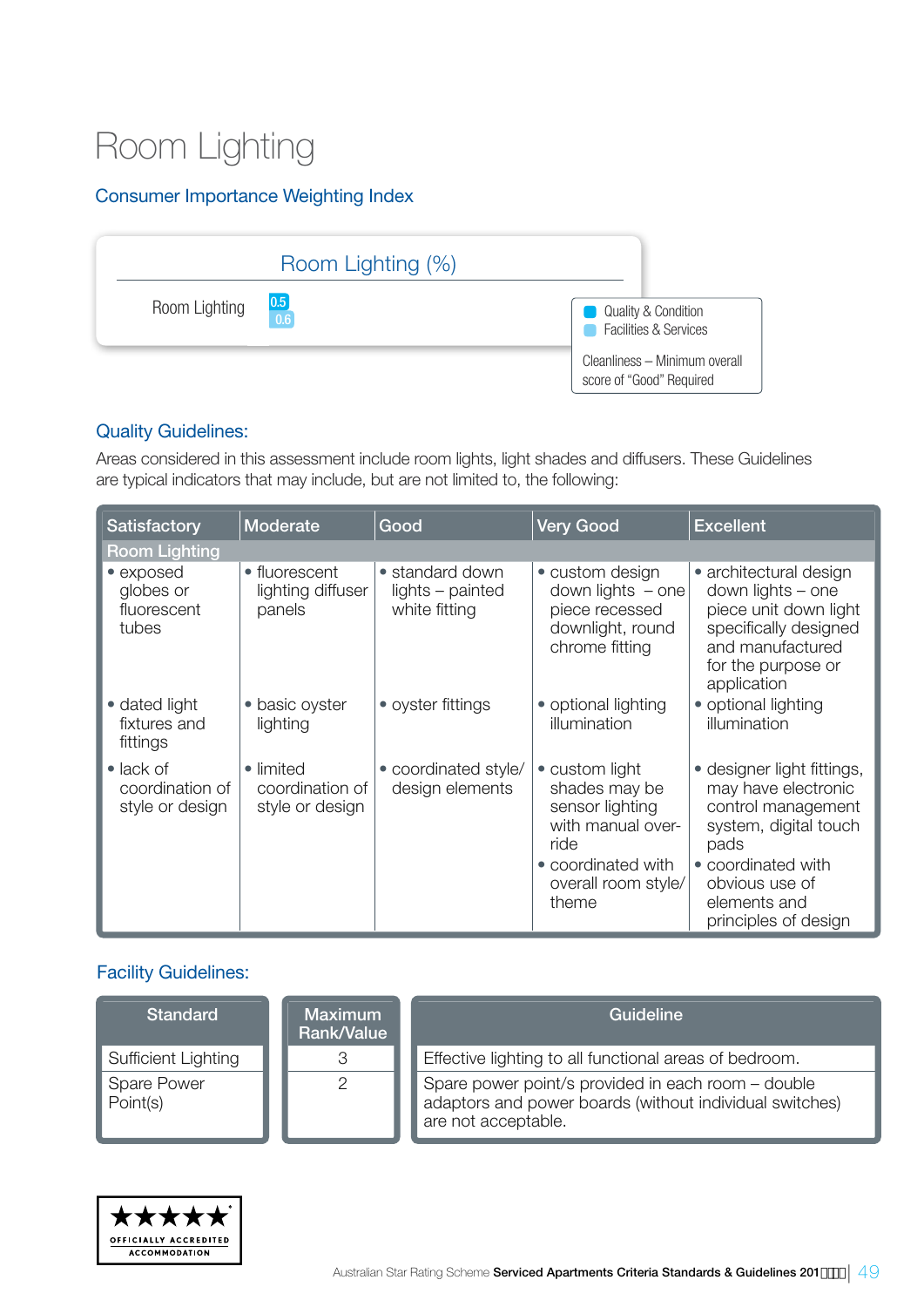### Window Coverings and Privacy

#### Consumer Importance Weighting Index



#### Quality Guidelines:

Areas considered in this assessment include blinds/curtains, drapes. These Guidelines are typical indicators that may include, but are not limited to, the following:

| Satisfactory                                                   | Moderate                                            | Good                                                     | <b>Very Good</b>                                                       | <b>Excellent</b>                                                                                                                  |
|----------------------------------------------------------------|-----------------------------------------------------|----------------------------------------------------------|------------------------------------------------------------------------|-----------------------------------------------------------------------------------------------------------------------------------|
| <b>Window Coverings</b>                                        |                                                     |                                                          |                                                                        |                                                                                                                                   |
| • curtain fabric<br>unlined or<br>without<br>bonded<br>backing | • curtain fabric<br>with bonded<br>backing          | $\bullet$ curtain fabric $-$<br>coated or bonded<br>back | • thick quality<br>drapes with<br>separate insulated<br>lining         | • thick quality drapes<br>with generous<br>fullness with separate<br>lining and separate<br>insulated backing,<br>maybe motorised |
| • no sheers                                                    | • sheer curtains<br>with little or no<br>'fullness' | • standard sheer<br>curtains                             | • sheers with<br>generous<br>'fullness'                                | • quality sheers with<br>generous 'fullness',<br>may be motorised                                                                 |
| • exposed<br>tracking/<br>conduit rod                          | • exposed<br>tracking                               | • tracking exposed,<br>designer rods                     | · bulkheads,<br>pelmets<br>concealed<br>tracking                       | · bulkheads, pelmets<br>and/or other design<br>elements concealing<br>tracking/hardware                                           |
| • plastic<br>venetians                                         | • aged venetians                                    | • imitation timber<br>venetians/shutters                 | • woven fibreglass,<br>channelled roller<br>blinds                     | • quality timber<br>venetians/shutters                                                                                            |
| · plastic roller<br>blinds, vertical<br>blinds                 | • aged roller<br>blinds                             | • 'woven' plastic<br>roller blinds                       | • contemporary<br>timber venetians/<br>shutters                        | • custom made<br>motorised/channelled<br>blinds                                                                                   |
| · no coordination<br>of style or<br>design                     | • limited<br>coordination of<br>style or design     | • coordinated style/<br>design elements                  | • custom design<br>and coordinated<br>with overall room<br>style/theme | • coordinated with<br>obvious use of<br>elements and<br>principles of design                                                      |

| <b>Standard</b>         | <b>Maximum</b><br>Rank/Value | Guideline                                                                  |
|-------------------------|------------------------------|----------------------------------------------------------------------------|
| Night Privacy           | 6                            | All windows/sliding glass doors fitted with covering for total<br>privacy. |
| <b>Insect Screening</b> |                              | Fine mesh screening on all opening windows/doors.                          |

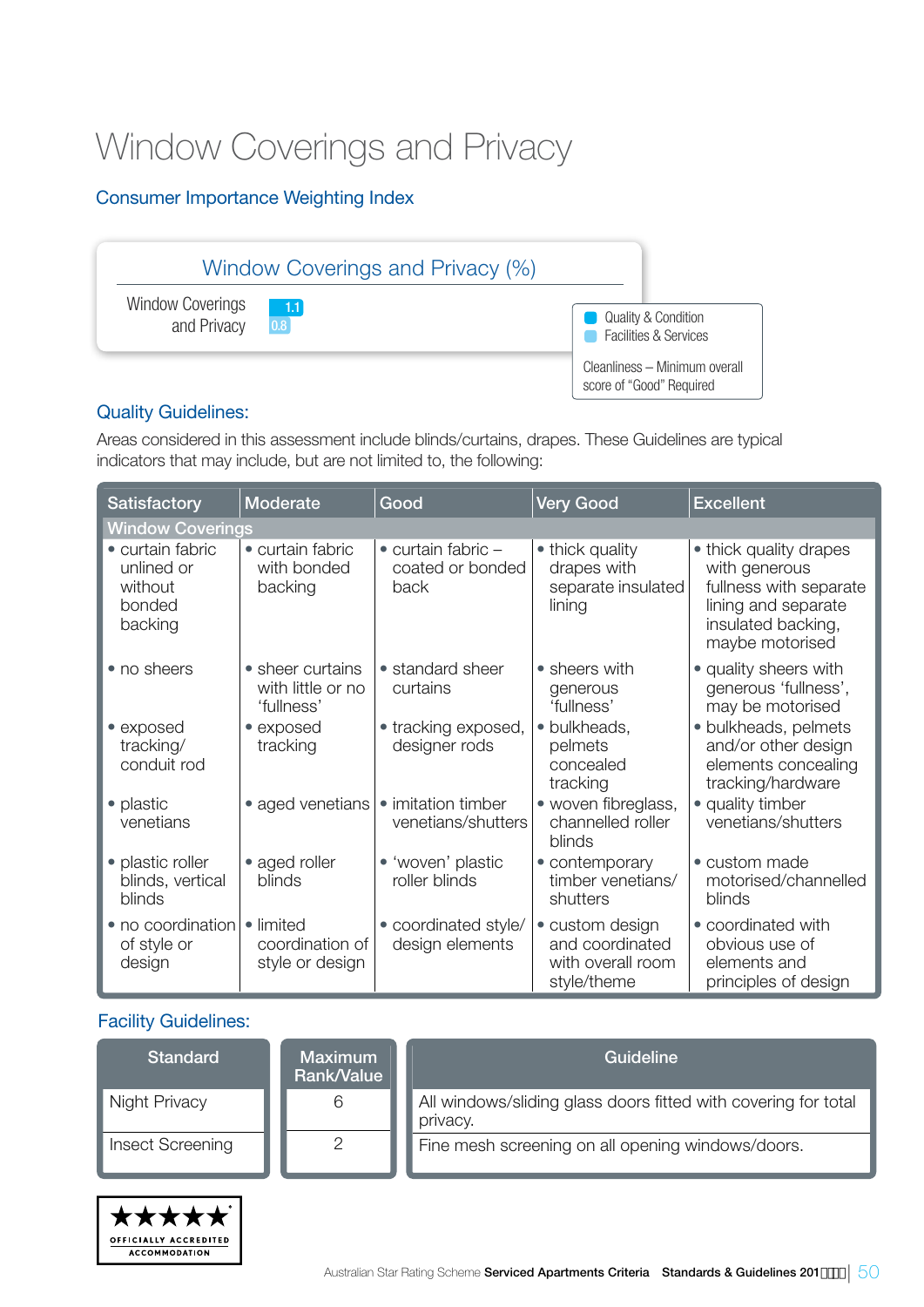### Walls and Ceilings

#### Consumer Importance Weighting Index

|                    | Walls and Ceilings (%)   |                                                                                         |
|--------------------|--------------------------|-----------------------------------------------------------------------------------------|
| Walls and Ceilings | $\vert 0.7 \vert$<br>n/a | <b>Quality &amp; Condition</b><br><b>Facilities &amp; Services</b><br><b>CONTRACTOR</b> |
|                    |                          | Cleanliness - Minimum overall<br>score of "Good" Required                               |

#### Quality Guidelines:

Areas considered in this assessment include wall/ceiling finish, skirting, doors, architraves and door handles. These Guidelines are typical indicators that may include, but are not limited to, the following:

| Satisfactory                                         | Moderate                                                 | Good                                                              | <b>Very Good</b>                                                    | <b>Excellent</b>                                                                  |  |
|------------------------------------------------------|----------------------------------------------------------|-------------------------------------------------------------------|---------------------------------------------------------------------|-----------------------------------------------------------------------------------|--|
| <b>Walls and Ceilings</b>                            |                                                          |                                                                   |                                                                     |                                                                                   |  |
| • dated plain<br>brick or<br>concrete block<br>walls | • exposed<br>plain brick or<br>concrete block<br>walls   | • painted brick<br>walls                                          | • feature brick walls                                               | plaster walls/ceilings,<br>$\bullet$<br>architecturally<br>designed               |  |
| • panelled walls/<br>ceilings with<br>visible joins  | • panelled walls/<br>ceilings with<br>visible joins      | · plaster walls/<br>ceilings                                      | • plaster walls/<br>ceilings                                        | • polished plaster walls                                                          |  |
| • quad trim<br>used for<br>skirtings/<br>cornice     | • basic narrow<br>skirting/<br>cornice                   | · plain skirting/<br>cornice with<br>no decorative<br>enhancement | • decorative<br>skirting/cornice,<br>square set<br>corners          | • decorative skirting/<br>cornice of generous<br>proportions                      |  |
| • no use of<br>colour to<br>create theme/<br>harmony | • little use of<br>colour to<br>create theme/<br>harmony | • colour has been<br>used to create a<br>theme/harmony            | • colour has been<br>used to create<br>coordinated<br>theme/harmony | • fully coordinated<br>and/or customised<br>design to match<br>overall room style |  |
| $\bullet$ lack of<br>decorative<br>enhancements      | $\bullet$ basic<br>decorative<br>enhancements            | • use of decorative<br>enhancements                               | • use of decorative<br>enhancements                                 | • decorative<br>enhancements such<br>as commissioned<br>artwork                   |  |

Facility Guidelines do not apply.

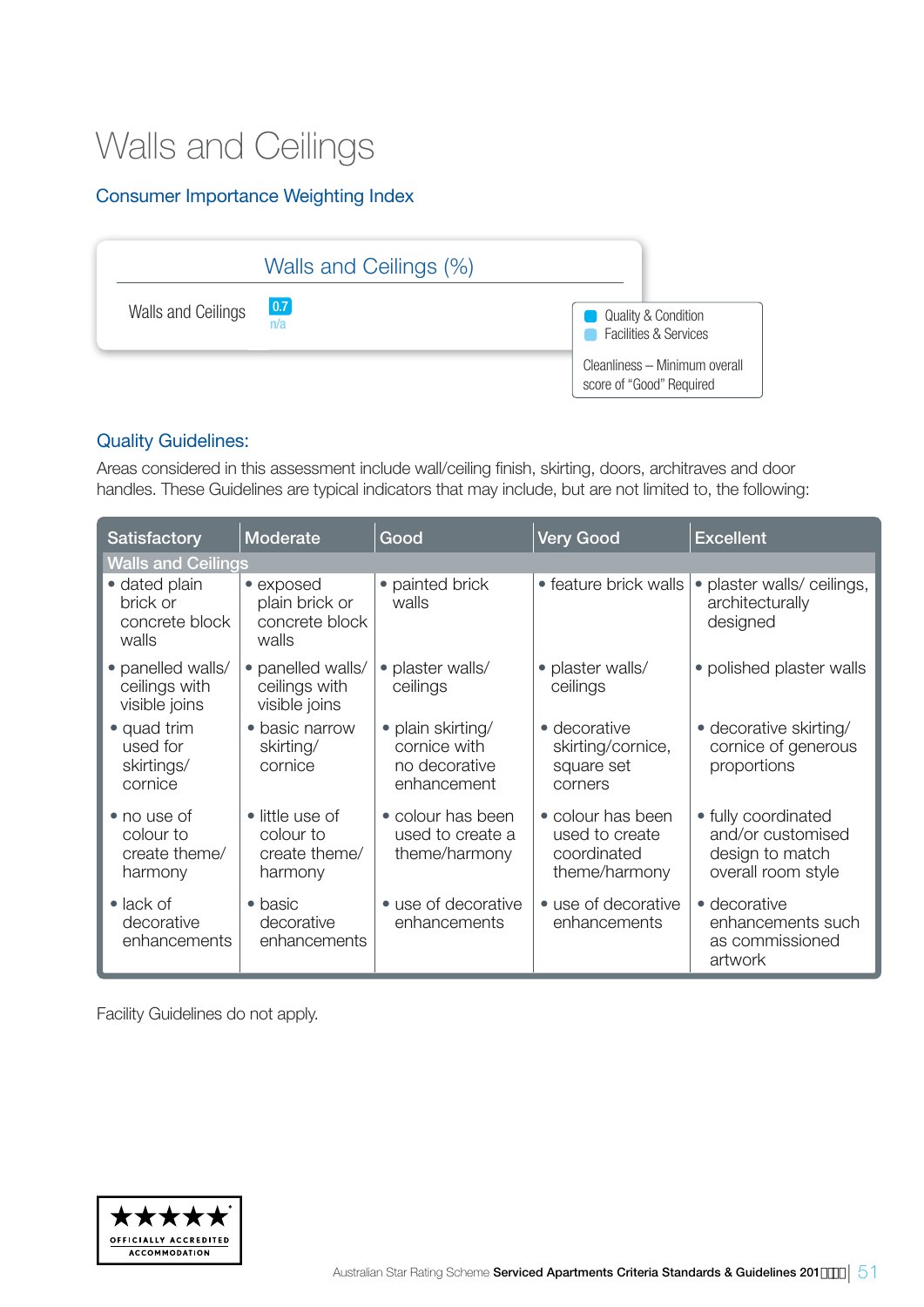### Floor Coverings

#### Consumer Importance Weighting Index



#### Quality Guidelines:

These Guidelines are typical indicators that may include, but are not limited to, the following:

| <b>Satisfactory</b>                                     | Moderate                                        | Good                                                                                                              | <b>Very Good</b>                                                                | <b>Excellent</b>                                                        |  |
|---------------------------------------------------------|-------------------------------------------------|-------------------------------------------------------------------------------------------------------------------|---------------------------------------------------------------------------------|-------------------------------------------------------------------------|--|
| <b>Floor Coverings</b>                                  |                                                 |                                                                                                                   |                                                                                 |                                                                         |  |
| • poly propylene<br>carpet, low<br>density              | • nylon carpet,<br>low density                  | • medium density<br>synthetic/mix<br>carpet                                                                       | • high density wool<br>mix carpet eg<br>80/20                                   | • high density pure<br>wool carpet,<br>thickness of pile                |  |
| • dated vinyl<br>sheeting                               | • basic vinyl                                   | • standard solution<br>dyed nylon carpet                                                                          | • high density<br>solution dyed<br>nylon carpet                                 | • polished solid<br>hardwood quality<br>timber floors eg jarrah         |  |
| • dated tiles, low<br>grade carpet<br>tiles             | • basic tiles                                   | • laminated timber<br>floor/plank vinyl,<br>carpet tiles,<br>polished timber<br>floors eg cypress<br>pine, bamboo | • polished solid<br>hardwood<br>timber floors eg<br>brushbox                    | • tiles eg natural stone,<br>marble, limestone,<br>reconstituted stone  |  |
|                                                         |                                                 | • standard vinyls                                                                                                 | • designer vinyl                                                                |                                                                         |  |
|                                                         |                                                 | • standard tiles                                                                                                  | • contemporary tiles                                                            |                                                                         |  |
| $\bullet$ lack of<br>coordination of<br>style or design | • limited<br>coordination of<br>style or design | • coordinated style/<br>design elements                                                                           | • coordinated with<br>obvious use of<br>elements and<br>principles of<br>design | • custom design and<br>coordinated with<br>overall room style/<br>theme |  |

Facility Guidelines do not apply.

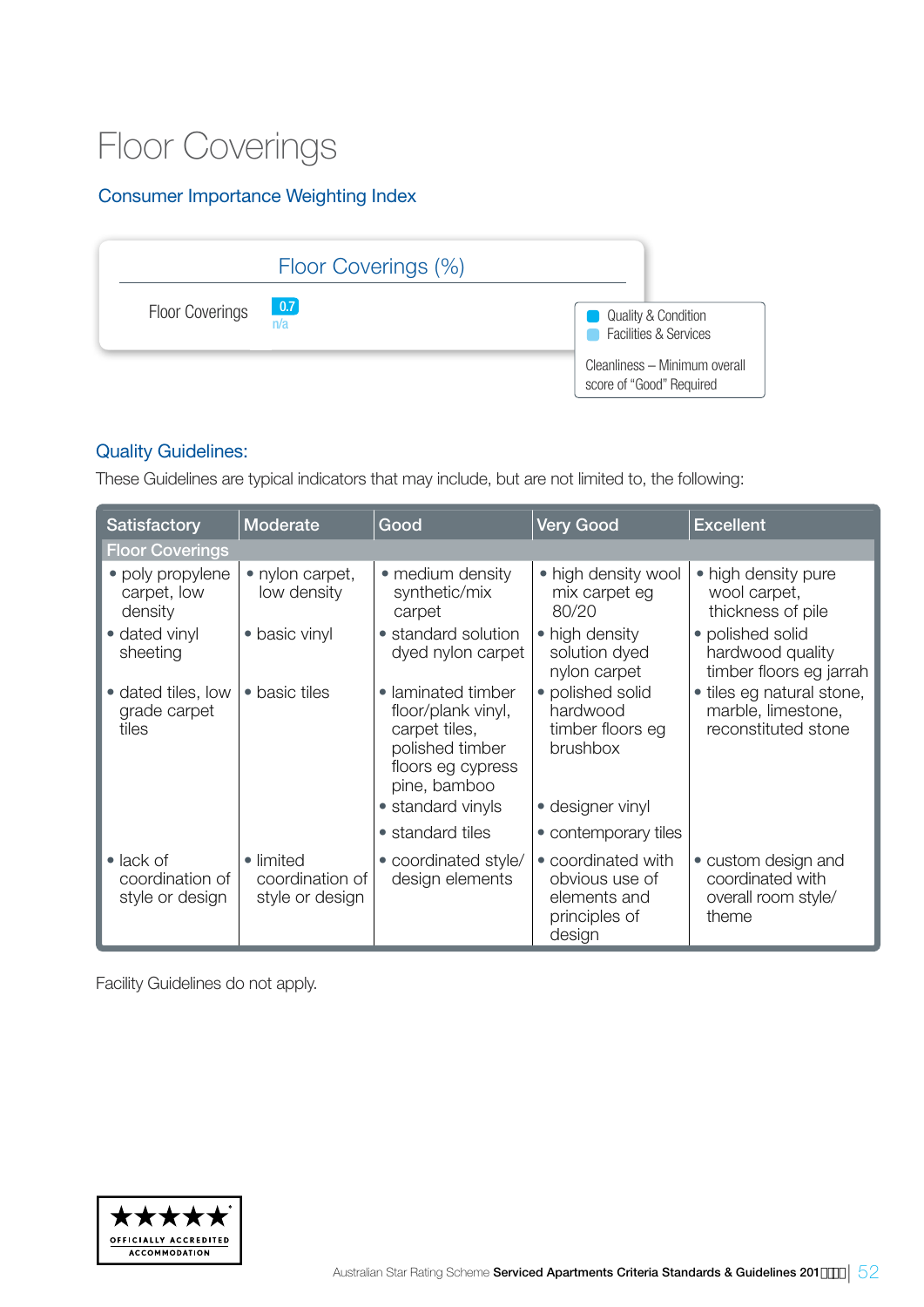### Free Floor Space

#### Consumer Importance Weighting Index

|                  | Free Floor Space (%) |                                                                    |
|------------------|----------------------|--------------------------------------------------------------------|
| Free Floor Space | n/a                  | <b>Quality &amp; Condition</b><br><b>Facilities &amp; Services</b> |
|                  |                      | Cleanliness - Minimum overall<br>score of "Good" Required          |

Condition scores and Quality Guidelines do not apply for these Standards.

#### Facility Guidelines:

A tolerance may apply for all measurements (under) and will be confirmed upon assessment.

| <b>Standard</b>                 | <b>Maximum</b><br>Rank/Value | Guideline                                                                                            |
|---------------------------------|------------------------------|------------------------------------------------------------------------------------------------------|
| <b>Spacious Area</b>            | 5                            | Minimum 20sqm of free floor space for lounge, dining,<br>kitchen, halls. Minimum dimensions - 500mm. |
| $\blacksquare$ Or – Medium Area |                              | 12sqm or greater- as above.                                                                          |
| $\Box$ Or – Small Area          |                              | 9sqm or greater.                                                                                     |

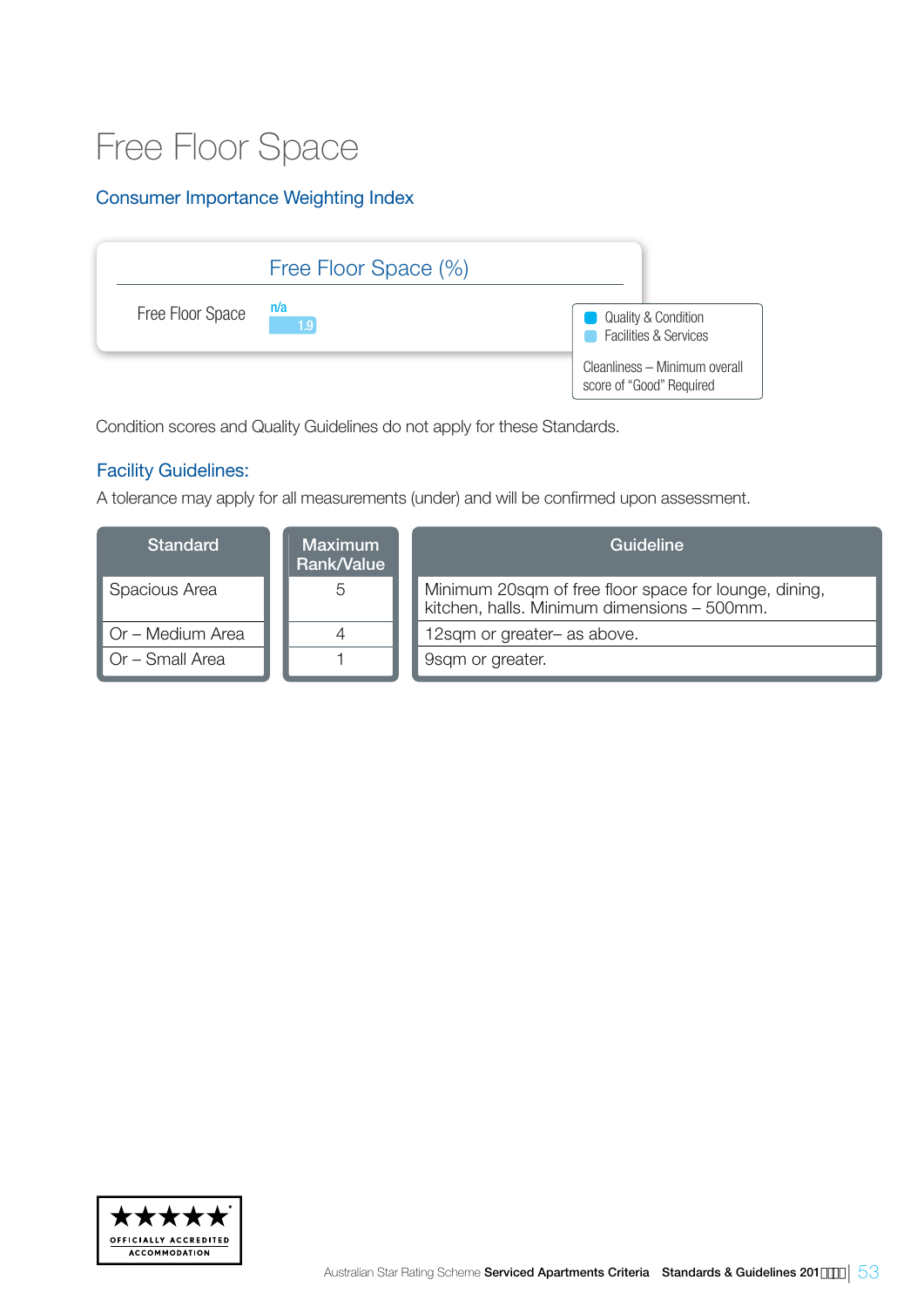## <span id="page-53-0"></span>General Facilities

#### Consumer Importance Weighting Index



### Laundry

#### Consumer Importance Weighting Index



#### Quality Guidelines:

Areas include washing machine, dryer, laundry tub, bench, plumbing. These Guidelines are typical indicators that may include, but are not limited to, the following:

| <b>Satisfactory</b>                                  | Moderate                                    | Good                                                            | <b>Very Good</b>                                                                            | <b>Excellent</b>                                                             |
|------------------------------------------------------|---------------------------------------------|-----------------------------------------------------------------|---------------------------------------------------------------------------------------------|------------------------------------------------------------------------------|
| Laundry                                              |                                             |                                                                 |                                                                                             |                                                                              |
| • dated top<br>loader/twin<br>tub washing<br>machine | • top loader,<br>basic dials/<br>controls   | • top loader<br>washing machine,<br>digital display<br>controls | • front loaders,<br>matching<br>appliances,<br>eco features -<br>computerised top<br>loader | • front loaders, digital<br>display, matching<br>appliances, eco<br>features |
| • dated dryer                                        | • basic dryer,<br>no additional<br>features | • standard dryer,<br>painted enamel<br>drum                     | $\bullet$ dryer – stainless<br>steel drum/<br>automatic anti<br>crease                      | $\bullet$ dryer – condenser,<br>moisture sensor/<br>automatic stop           |

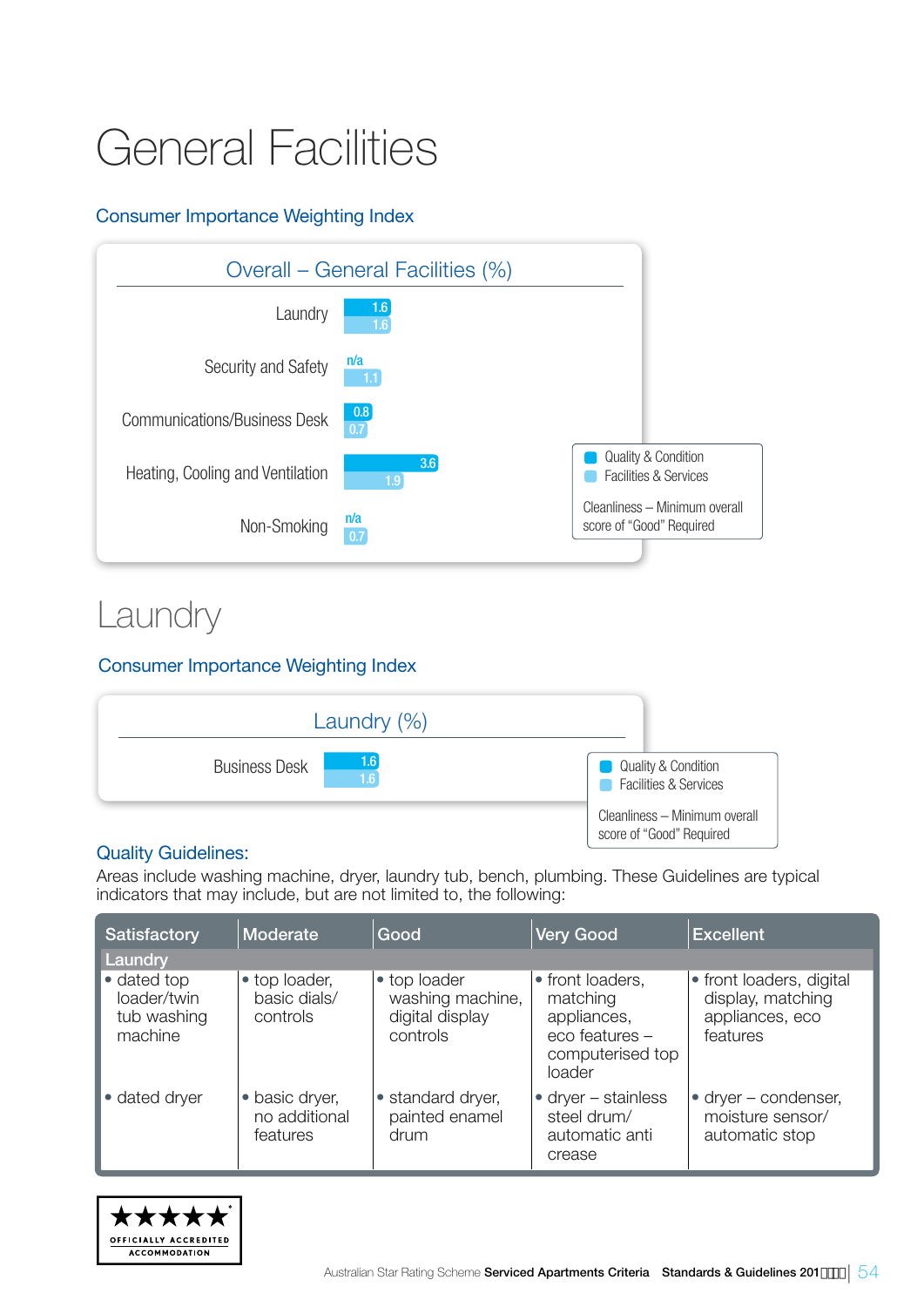### Laundry (continued)

| <b>Satisfactory</b>                              | <b>Moderate</b>                               | Good                                          | <b>Very Good</b>                                                          | <b>Excellent</b>                                                                                 |
|--------------------------------------------------|-----------------------------------------------|-----------------------------------------------|---------------------------------------------------------------------------|--------------------------------------------------------------------------------------------------|
| • dated laundry<br>tub/cabinet                   | • basic laundry<br>tub/cabinet                | • standard laundry<br>tub/cabinet             | $\bullet$ sink - stainless<br>steel incorporated<br>into bench<br>mounted | $\bullet$ sink – porcelain,<br>stainless steel - under<br>bench mountedall<br>plumbing concealed |
| • plumbing<br>exposed                            | • plumbing<br>exposed                         | • attempts to<br>conceal plumbing             | • all plumbing<br>concealed                                               | • bench tops – natural<br>stone                                                                  |
| $\bullet$ benchtop -<br>dated laminate/<br>tiles | bench tops -<br>٠<br>basic laminate/<br>tiles | $\bullet$ bench tops $-$<br>standard laminate | $\bullet$ bench tops $-$<br>reconstituted<br>stone designer<br>laminate   |                                                                                                  |

#### Facility Guidelines:

A tolerance may apply for all measurements (under) and will be confirmed upon assessment.

| <b>Standard</b>                                       | <b>Maximum</b><br><b>Rank/Value</b> | Guideline                                                                          |
|-------------------------------------------------------|-------------------------------------|------------------------------------------------------------------------------------|
| Laundry in Unit                                       | 5                                   | Washing machine and dryer in each unit.                                            |
| Or – Laundry                                          | $\mathcal{P}$                       | Laundry facilities on all floors.                                                  |
| Or – Communal<br>Laundry                              |                                     | Communal laundry on property.                                                      |
| Iron & Full Size<br>Ironing Board                     | 3                                   | Full size ironing board – approx 1150mm(L) x 340mm(W)<br>and iron located in-unit. |
| Or $-$ Iron & 3/4 Size<br>Ironing Board               | $\mathcal{P}$                       | 3/4 size ironing board and iron located in-unit.                                   |
| $Or - Iron$ & Ironing<br><b>Board Upon</b><br>Request |                                     | Ironing board and iron available from reception or located in<br>communal laundry. |
| <b>Full Laundry</b><br>Service                        | 3                                   | Laundry & dry cleaning available 7 days.                                           |
| Or - Full Laundry<br>Service                          | $\overline{2}$                      | As above $-5$ days.                                                                |
| <b>Express Laundry</b>                                | 4                                   | Laundry & dry cleaning, 7 days – 3 hours or less.                                  |

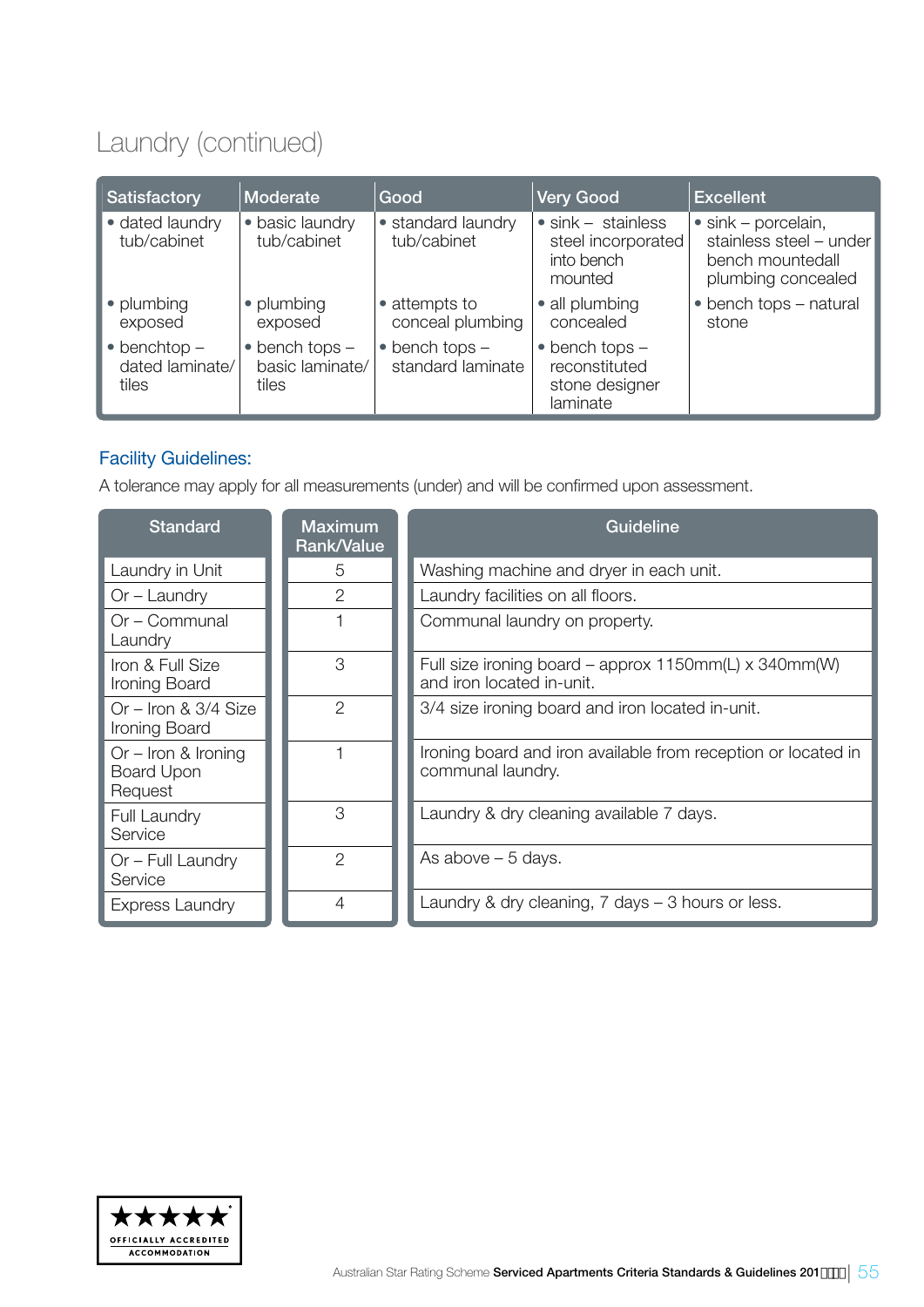### Security and Safety

#### Consumer Importance Weighting Index



Condition scores and Quality Guidelines do not apply.

| <b>Standard</b>                                            | <b>Maximum</b><br>Rank/Value | <b>Guideline</b>                                                       |
|------------------------------------------------------------|------------------------------|------------------------------------------------------------------------|
| Electronic Entry                                           | 5                            | Electronic unit entry.                                                 |
| Or - Automated<br>Locking                                  | $\overline{4}$               | Entrance door automatically locks to external entry.                   |
| $Or - Internal$<br>Locking                                 | 3                            | Entrance door lockable internally by guest.                            |
| <b>External Locks</b>                                      | 3                            | Locks on all external doors.                                           |
| Video Intercom                                             | $\overline{4}$               | Video intercom in unit.                                                |
| $Or - Intercom$                                            | 3                            | Intercom in unit.                                                      |
| <b>Security Foor</b><br>Access                             | 3                            | Access to unit floor only available via room 'key'.                    |
| <b>Added Security</b><br>Features                          | 3                            | Viewing hole in front door, security screen door or security<br>chain. |
| In-Unit Safe                                               | $\overline{2}$               | Purpose built safe provided in unit, with operating<br>instructions.   |
| Safety Deposit at<br>Reception                             |                              | Safety deposit box/services at reception desk.                         |
| Internal Video<br>Surveillance<br>Reception &<br>Corridors | 3                            | Video surveillance of reception and internal common areas.             |

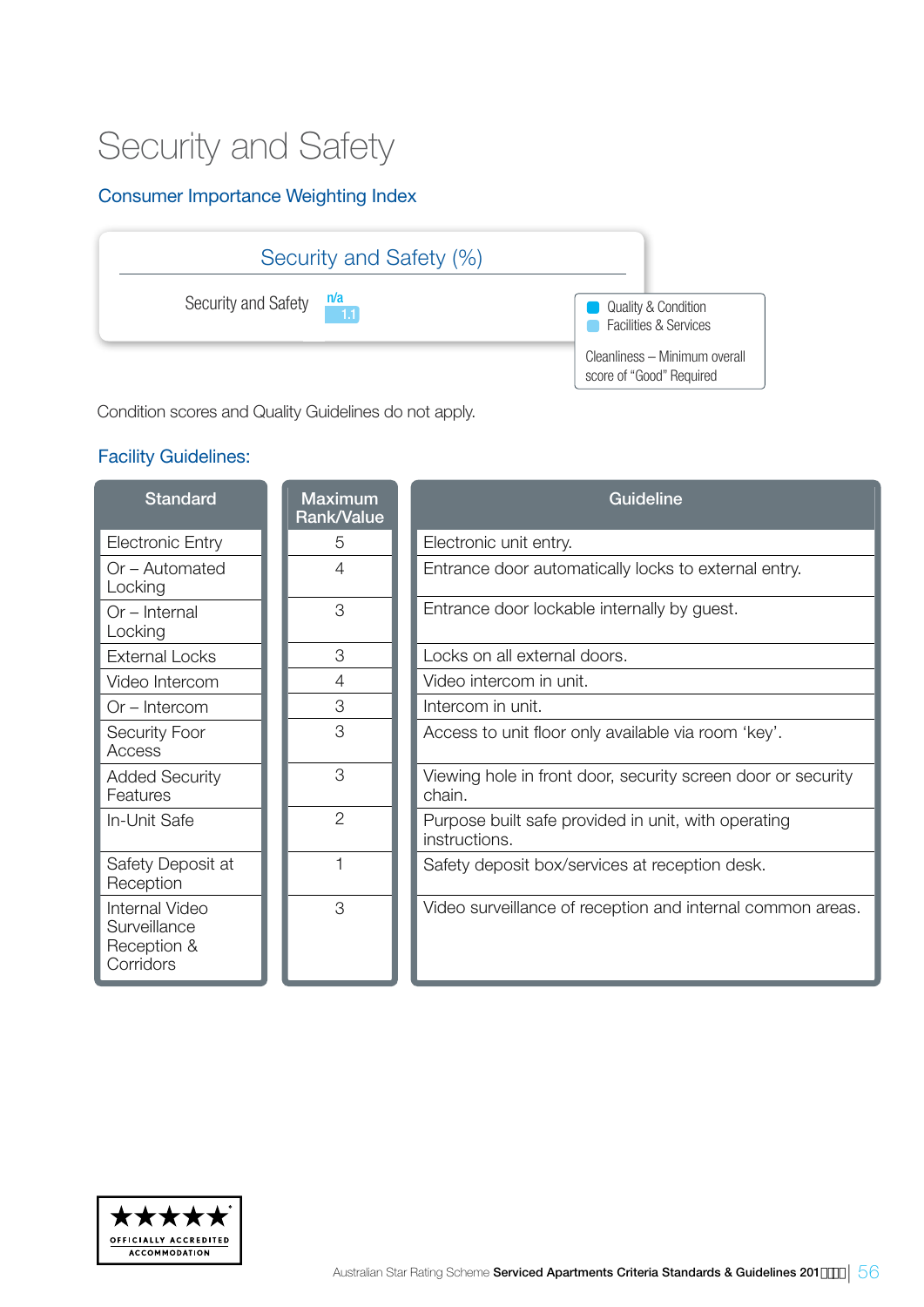### Business Desk

#### Consumer Importance Weighting Index



Condition scores apply in lieu of Quality Guidelines.

#### Facility Guidelines:

| <b>Standard</b>                 | <b>Maximum</b><br>Rank/Value | Guideline                                                                                                                        |
|---------------------------------|------------------------------|----------------------------------------------------------------------------------------------------------------------------------|
| Phone                           |                              | Minimum of one telephone in room accessible 24 hours.                                                                            |
| <b>Additional Phone</b>         | ∩                            | As above in unit.                                                                                                                |
| Local Phone Book                |                              | In unit.                                                                                                                         |
| <b>Internet Access</b>          | З                            | Broadband and/or Wi Fi access in room.                                                                                           |
| Compendium                      | 2                            | Extensive range of property and local visitor information,<br>including local phone numbers - digital and/or print alternatives. |
| <b>Business Desk</b><br>In-Room | 2                            | Separate table/bench in addition to dining, including<br>lighting, internet access and power point/s                             |

### Heating, Cooling and Ventilation

Consumer Importance Weighting Index



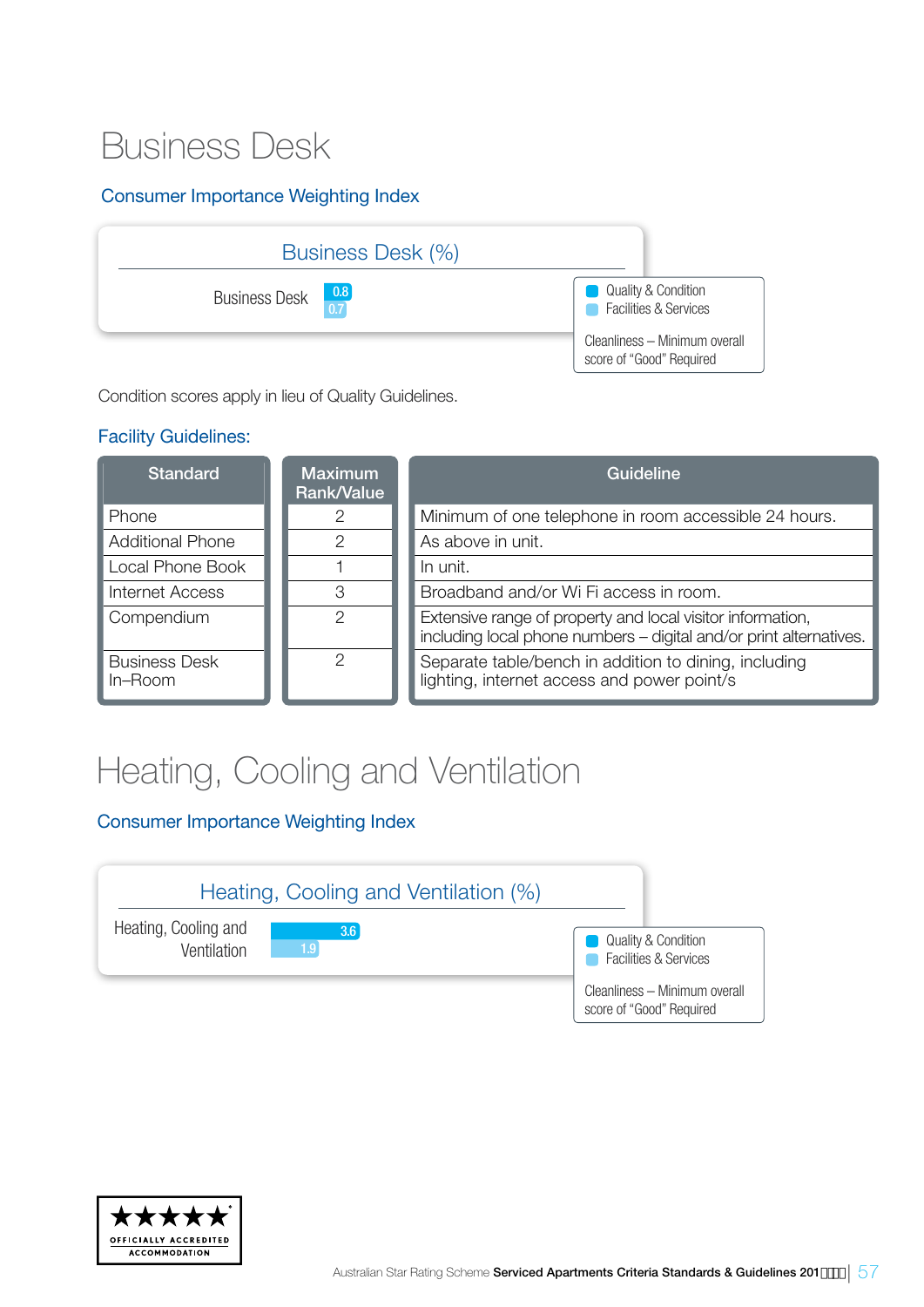### Heating, Cooling and Ventilation (continued)

#### Quality Guidelines:

These Guidelines are typical indicators that may include, but are not limited to, the following:

| Satisfactory                                                        | Moderate                                                                                                | Good                                                                                                                 | <b>Very Good</b>                                               | <b>Excellent</b>                                                                    |
|---------------------------------------------------------------------|---------------------------------------------------------------------------------------------------------|----------------------------------------------------------------------------------------------------------------------|----------------------------------------------------------------|-------------------------------------------------------------------------------------|
| Heating, Cooling and Ventilation                                    |                                                                                                         |                                                                                                                      |                                                                |                                                                                     |
| • box style<br>reverse air<br>conditioners                          | • window/wall<br>reverse cycle<br>air conditioner<br>units with<br>individual<br>temperature<br>control | • split system<br>reverse cycle<br>air conditioners<br>with individual<br>temperature<br>control (remote<br>control) | · ducted air<br>conditioning; or<br>integrated split<br>system | • ducted air<br>conditioning with<br>individual temperature<br>control to each unit |
| • wall hung strip<br>heaters, free<br>standing fans,<br>fan heaters | $\bullet$ column<br>heaters, basic<br>ceiling fans                                                      | • standard ceiling<br>fans                                                                                           | • contemporary<br>ceiling fan                                  | $\bullet$ designer ceiling fan $-$<br>electronic control                            |

#### Facility Guidelines:

A tolerance may apply for all measurements (under) and will be confirmed upon assessment.

| <b>Standard</b>            | <b>Maximum</b><br>Rank/Value | Guideline                                                                                                        |
|----------------------------|------------------------------|------------------------------------------------------------------------------------------------------------------|
| <b>Sufficient Heating</b>  | 5                            | Air conditioners – split (invertors) or ducted systems; steam/<br>water heaters, gas ducted, convection heating. |
| Or – Moderate<br>Heating   | 2                            | Oil columns, fan heaters.                                                                                        |
| <b>Sufficient Cooling</b>  | 5                            | Refrigerated air-conditioners – split or ducted systems;<br>ducted evaporative coolers.                          |
| Or - Moderate<br>Cooling   | 4                            | Ceiling fans, portable fans, portable evaporative cooling<br>system.                                             |
| Heating/Cooling -<br>All   | 4                            | Heating/cooling provided in all rooms (bathroom excluded)<br>within unit.                                        |
| Individual Temp<br>Control | ク                            | Controls/indicator settings are in degrees.                                                                      |

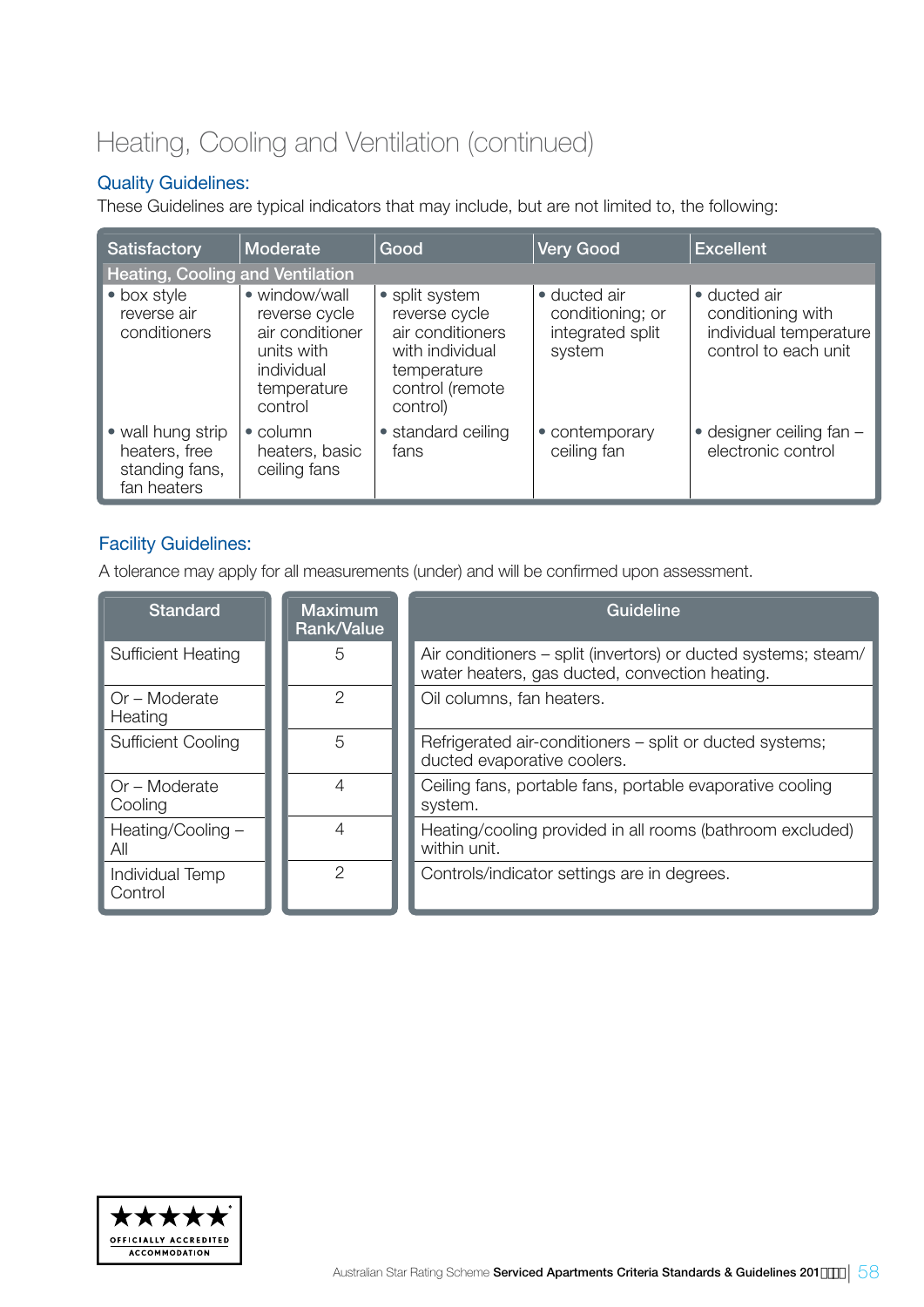### Non-Smoking

#### Consumer Importance Weighting Index



Condition scores and Quality Guidelines do not apply for this Standard.

| <b>Facility Guidelines:</b> |                              |                                                                                                              |
|-----------------------------|------------------------------|--------------------------------------------------------------------------------------------------------------|
| Standard                    | <b>Maximum</b><br>Rank/Value | Guideline                                                                                                    |
| Non Smoking<br>Rooms        | 4                            | 100% of guest's rooms to be non smoking, and must be<br>accompanied by signage at the property and in-rooms. |

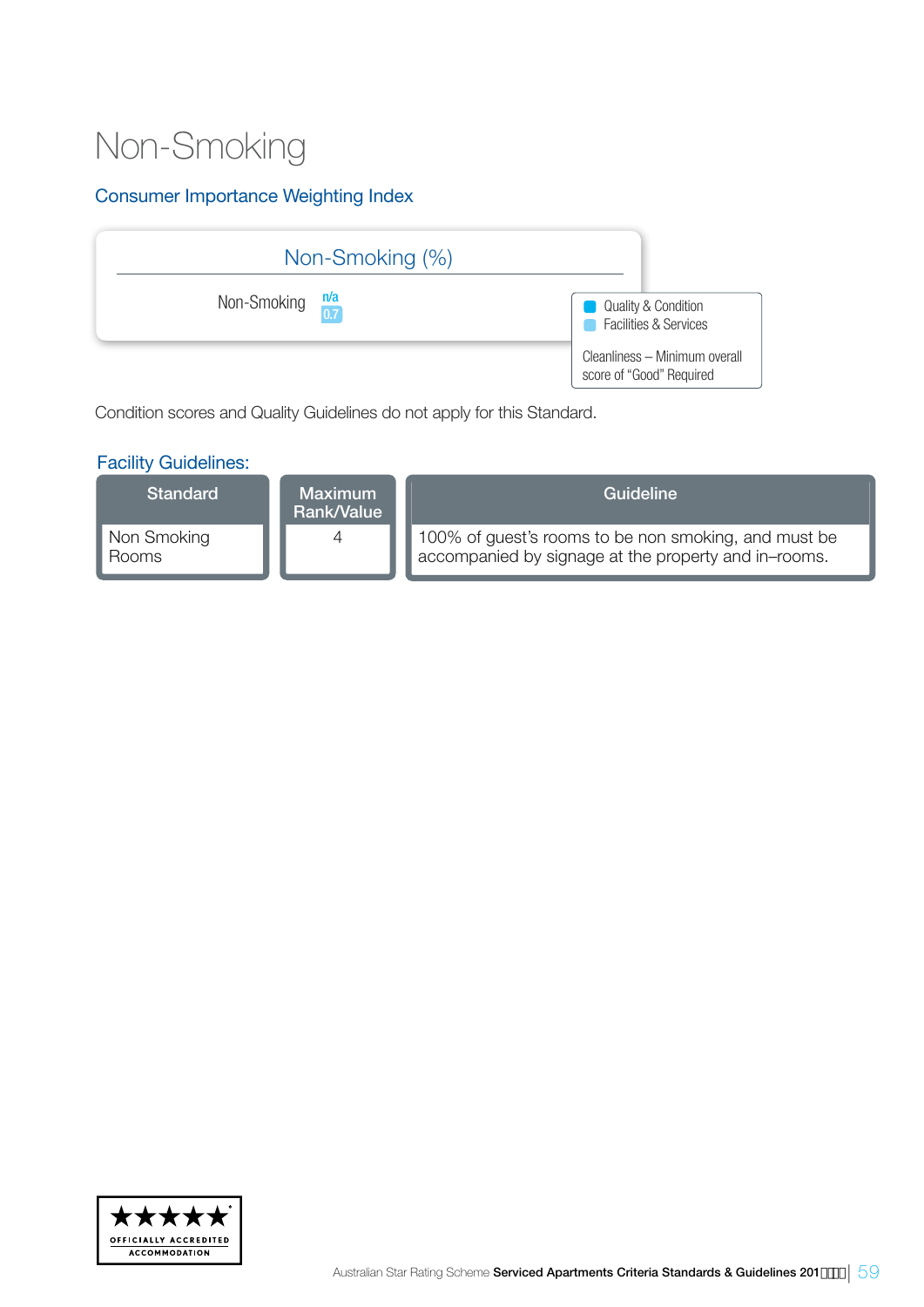## <span id="page-59-0"></span>Kitchen

#### Consumer Importance Weighting Index



### Tea, Coffee, Cutlery, Crockery, Glassware

#### Consumer Importance Weighting Index



Condition scores apply in lieu of Quality Guidelines.

| <b>Standard</b>                                     | <b>Maximum</b><br><b>Rank/Value</b> | Guideline                                                                                                                                         |
|-----------------------------------------------------|-------------------------------------|---------------------------------------------------------------------------------------------------------------------------------------------------|
| Tea/Coffee<br>Provisions                            | 4                                   | Sufficient (2 per person) complimentary packaged ingredients<br>(instant tea, coffee and sugar satchels) and either fresh or<br><b>I JHT milk</b> |
|                                                     |                                     | Mugs and/or cups, saucers and spoons must be provided<br>for each permanent sleeping position - a kettle must also<br>be provided.                |
| Tea/Coffee<br>Replenished                           | 3                                   | Tea/Coffee provisions replenished daily or upon request.                                                                                          |
| <b>Sufficient Quantities/</b><br>Range of Glassware | З                                   | Glassware provided for each permanent sleeping position -<br>standard drinking glass and wine/champagne.                                          |

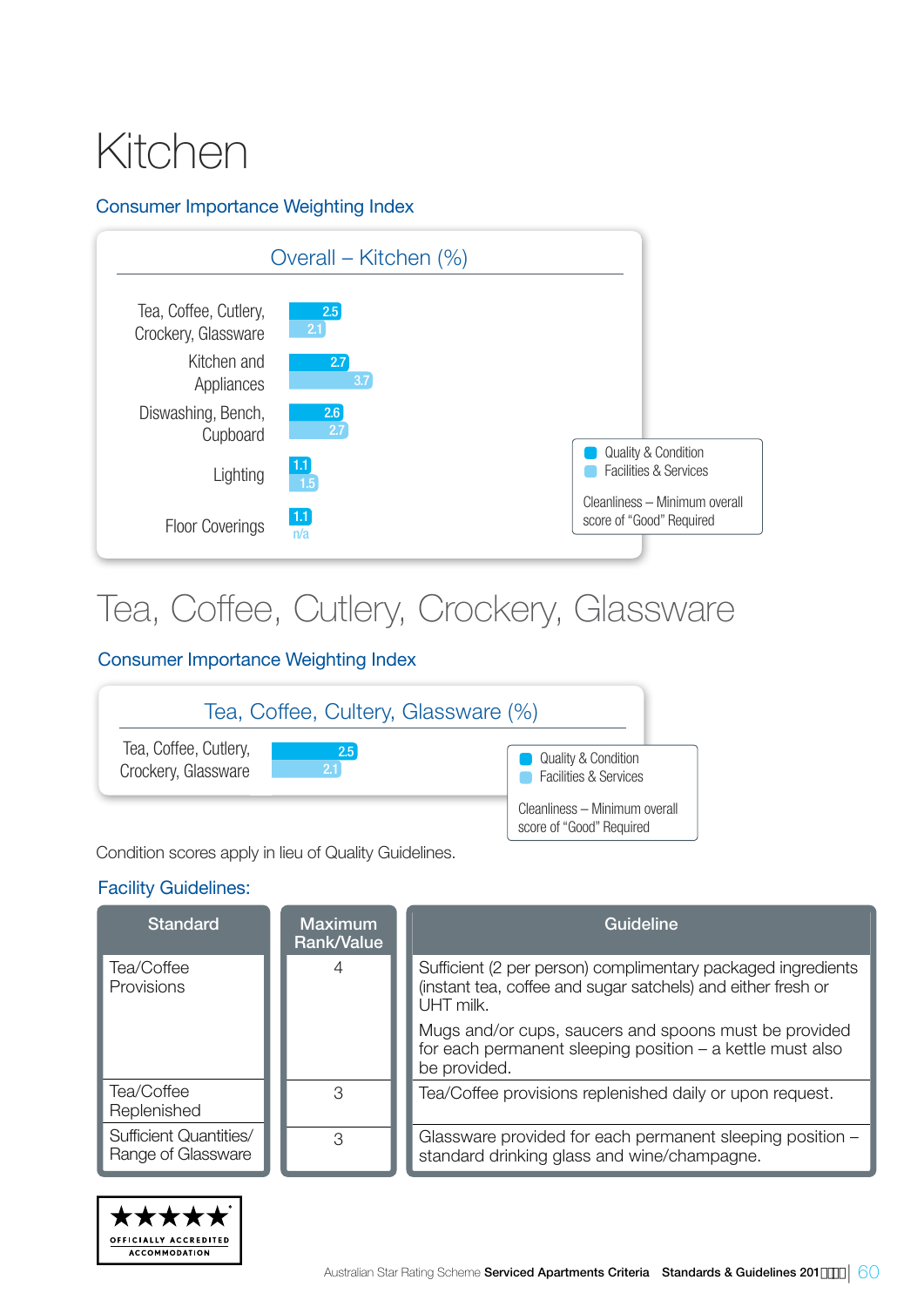### Kitchen and Appliances

#### Consumer Importance Weighting Index



#### Quality Guidelines:

These Guidelines are typical indicators that may include, but are not limited to, the following:

| <b>Satisfactory</b>                                           | Moderate                                                                                                            | Good                                                                             | <b>Very Good</b>                                                                                             | <b>Excellent</b>                                                                                                                                                    |  |  |  |
|---------------------------------------------------------------|---------------------------------------------------------------------------------------------------------------------|----------------------------------------------------------------------------------|--------------------------------------------------------------------------------------------------------------|---------------------------------------------------------------------------------------------------------------------------------------------------------------------|--|--|--|
|                                                               | <b>Kitchen Appliances</b>                                                                                           |                                                                                  |                                                                                                              |                                                                                                                                                                     |  |  |  |
| • aged/dated<br>basic range<br>appliances eg<br>stovette      | • basic range<br>appliances<br>eg coil/solid<br>hobs; basic<br>free standing<br>upright gas<br>stove, enamel<br>top | • mid range<br>appliances eg<br>ceramic cook top/<br>gas with rotary<br>controls | • high range<br>appliances eg<br>ceramic cook<br>top with touch<br>controls; gas with<br>electronic ignition | • top range appliances<br>eg induction cook top<br>with touch controls;<br>gas, stainless steel<br>cooktop with electronic<br>ignition, variety of<br>cooking zones |  |  |  |
| • appliances<br>'exposed' eg<br>refrigerator free<br>standing | • majority of<br>appliances<br>free standing<br>exposed eg<br>microwave on<br>bench top                             | • appliances<br>incorporated into<br>kitchen design                              | • appliances fully<br>incorporated into<br>cabinets                                                          | • appliances integrated<br>into kitchen design                                                                                                                      |  |  |  |
| • ceiling exhaust<br>fan                                      | • 'exposed'<br>range hood                                                                                           | • standard range<br>hood incorporated<br>into overhead<br>cupboards              | • integrated or<br>designer range<br>hood                                                                    | • integrated or designer<br>range-hood                                                                                                                              |  |  |  |

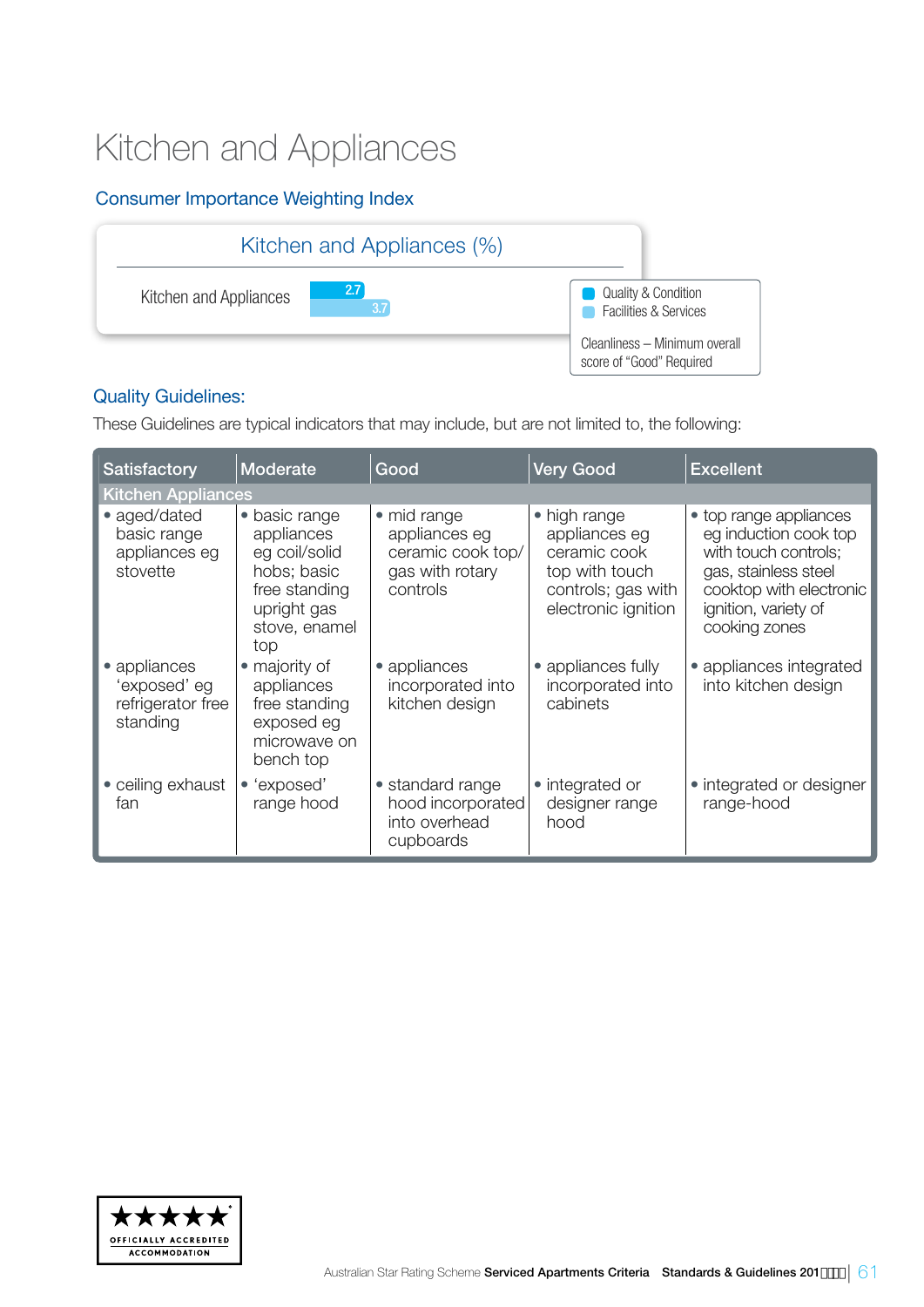### Kitchen and Appliances (continued)

#### Facility Guidelines:

A tolerance may apply for all measurements (under) and will be confirmed upon assessment.

| <b>Standard</b>                       | <b>Maximum</b><br><b>Rank/Value</b> | Guideline                                                                                                             |
|---------------------------------------|-------------------------------------|-----------------------------------------------------------------------------------------------------------------------|
| Large Fridge                          | $\overline{4}$                      | Minimum 200 litres.                                                                                                   |
| $Or - Adequate$<br>Fridge             | 3                                   | Minimum 140 litres.                                                                                                   |
| Or - Small Fridge                     | $\overline{2}$                      | Less than 140 litres.                                                                                                 |
| Toaster                               | 3                                   | Toaster in unit.                                                                                                      |
| Domestic Oven                         | 5                                   | Domestic oven.                                                                                                        |
| Or - Convection<br>Oven/Microwave     | 3                                   | Combined convection and microwave oven.                                                                               |
| Microwave                             | $\overline{2}$                      | Microwave.                                                                                                            |
| Grill                                 | $\overline{2}$                      | Slide tray grill or separate grill.                                                                                   |
| 3 Hot Plates                          | 3                                   | Minimum 3 hot plates.                                                                                                 |
| Or - Less Than 3<br><b>Hot Plates</b> | $\overline{2}$                      | Minimum 1 hotplate.                                                                                                   |
| Mechanical<br>Ventilation             | $\overline{2}$                      | Extraction fan/range.                                                                                                 |
| Cooking Equipment                     | 3                                   | Minimum two saucepans with lids, fry pan, 2 bowls (salad/<br>mixing), and chopping board.                             |
| <b>Cooking Utensils</b>               | 3                                   | Minimum egg lifter, peeler, 2 utility knives (1 large), serving<br>spoon, mixer spoon, can opener, cork screw, tongs. |
| Additional<br>Appliance               | $\overline{2}$                      | Additional appliances such as an electric frypan, coffee<br>machine, sandwich maker etc.                              |

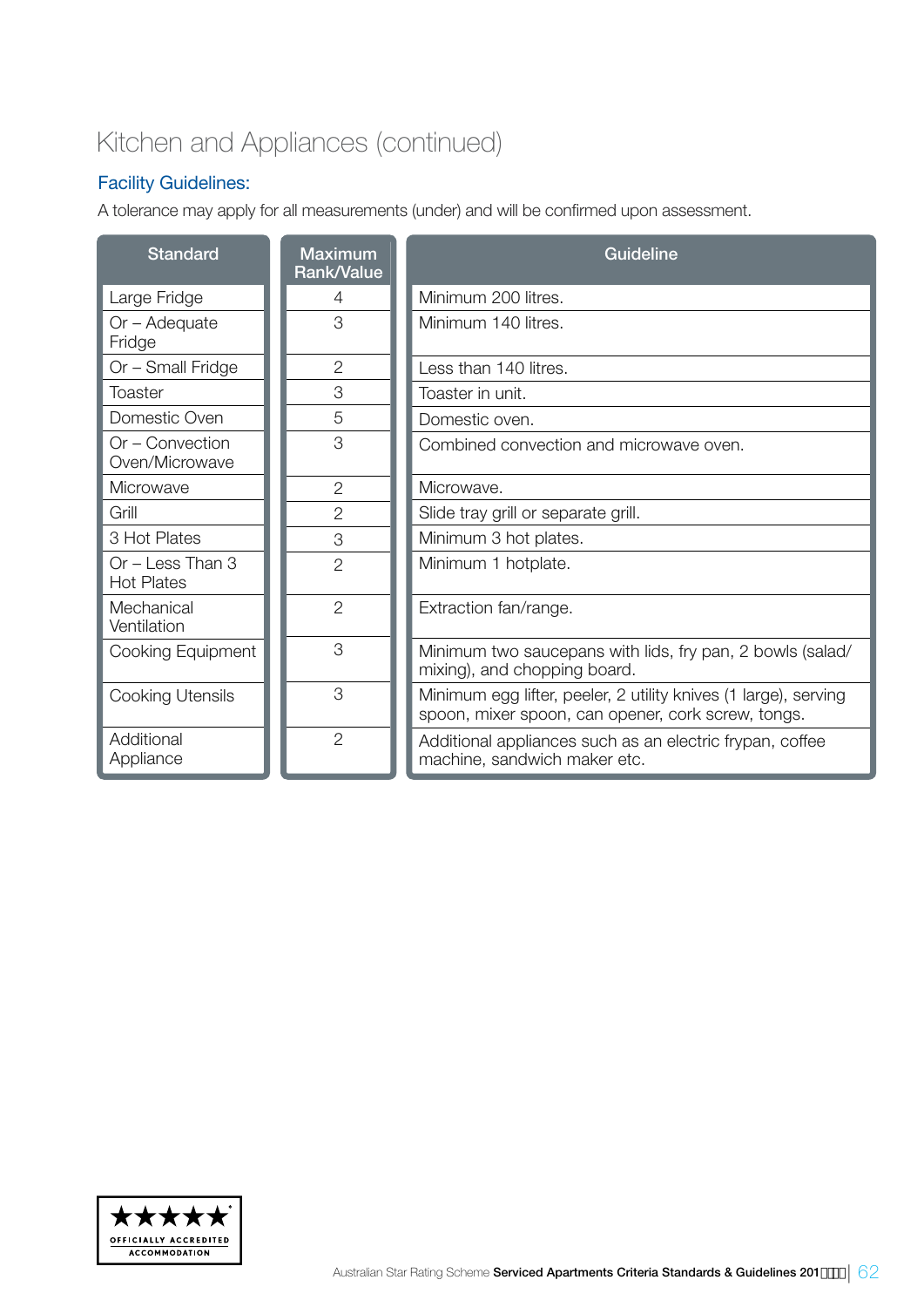### Dishwashing, Bench, Cupboard

#### Consumer Importance Weighting Index



#### Quality Guidelines:

These Guidelines are typical indicators that include, but are not limited to, the following:

| <b>Satisfactory</b>                                     | Moderate                                             | Good                                                              | <b>Very Good</b>                                                                              | <b>Excellent</b>                                                                                     |
|---------------------------------------------------------|------------------------------------------------------|-------------------------------------------------------------------|-----------------------------------------------------------------------------------------------|------------------------------------------------------------------------------------------------------|
| Dishwashing, Bench, Cupboard                            |                                                      |                                                                   |                                                                                               |                                                                                                      |
| • no splashback                                         | • splashbacks<br>limited area,<br>basic tiles        | $\bullet$ splashbacks $-$<br>standard tiles,<br>standard laminate | · splashback<br>- glass,<br>stainless steel,<br>reconstituted<br>stone,<br>contemporary tiles | $\bullet$ splashback – glass,<br>stainless steel, stone,<br>glass tiles                              |
| $\bullet$ bench tops $-$<br>dated laminate/<br>tiles    | $\bullet$ bench tops $-$<br>basic laminate/<br>tiles | $\bullet$ bench tops $-$<br>standard laminate                     | $\bullet$ bench tops $-$<br>reconstituted<br>stone designer<br>laminate                       | • bench tops - natural<br>stone                                                                      |
| $\bullet$ doors/<br>drawers-                            | • doors/drawers<br>- painted,                        | · doors/drawers -<br>standard design,                             | • doors/drawers<br>- timber veneer,                                                           | • handles - designer/<br>stainless steel                                                             |
| painted dated<br>melamine/<br>laminate                  | melamine/<br>laminate                                | melamine,<br>laminate, vinyl<br>wrap                              | designer<br>laminate/<br>melamine.                                                            | • handles - designer<br>stainless steel, handle-<br>less/recessed grooves,<br>'soft' closing drawers |
| • handles - basic<br>plastic/timber                     | $\bullet$ handles $-$<br>basic plastic/<br>timber    | $\bullet$ handles – eg<br>standard chrome                         | $\bullet$ handles $-$<br>designer/<br>stainless steel                                         | · doors/drawers - solid<br>timber, 2 pack epoxy                                                      |
| $\bullet$ internal $-$<br>unsealed                      | $\bullet$ internal $-$<br>unsealed                   | $\bullet$ internal $-$<br>melamine                                | $\bullet$ internal $-$<br>melamine/<br>laminate                                               | • internal – melamine/<br>laminate                                                                   |
| $\bullet$ sink $-dated$<br>stainless steel              | $\bullet$ sink – basic<br>stainless steel            | $\bullet$ sink – stainless<br>steel                               | $\bullet$ sink - stainless<br>steel - under<br>bench mounted                                  | $\bullet$ sink – porcelain,<br>stone, stainless steel -<br>under bench mounted                       |
| • tap ware<br>$-basic/$<br>mismatched                   | $\bullet$ tap ware $-$<br>basic                      | $\bullet$ tap ware $-$<br>standard chrome                         | $\bullet$ tap ware $-$<br>stainless steel                                                     | $\bullet$ tap ware $-$ designer<br>stainless steel                                                   |
| $\bullet$ lack of<br>coordination of<br>style or design | • limited<br>coordination of<br>style or design      | • coordinated style/<br>design elements                           | • custom design<br>and coordinated<br>with overall room<br>style/ theme                       | • coordinated with<br>obvious use of<br>elements and<br>principles of design                         |

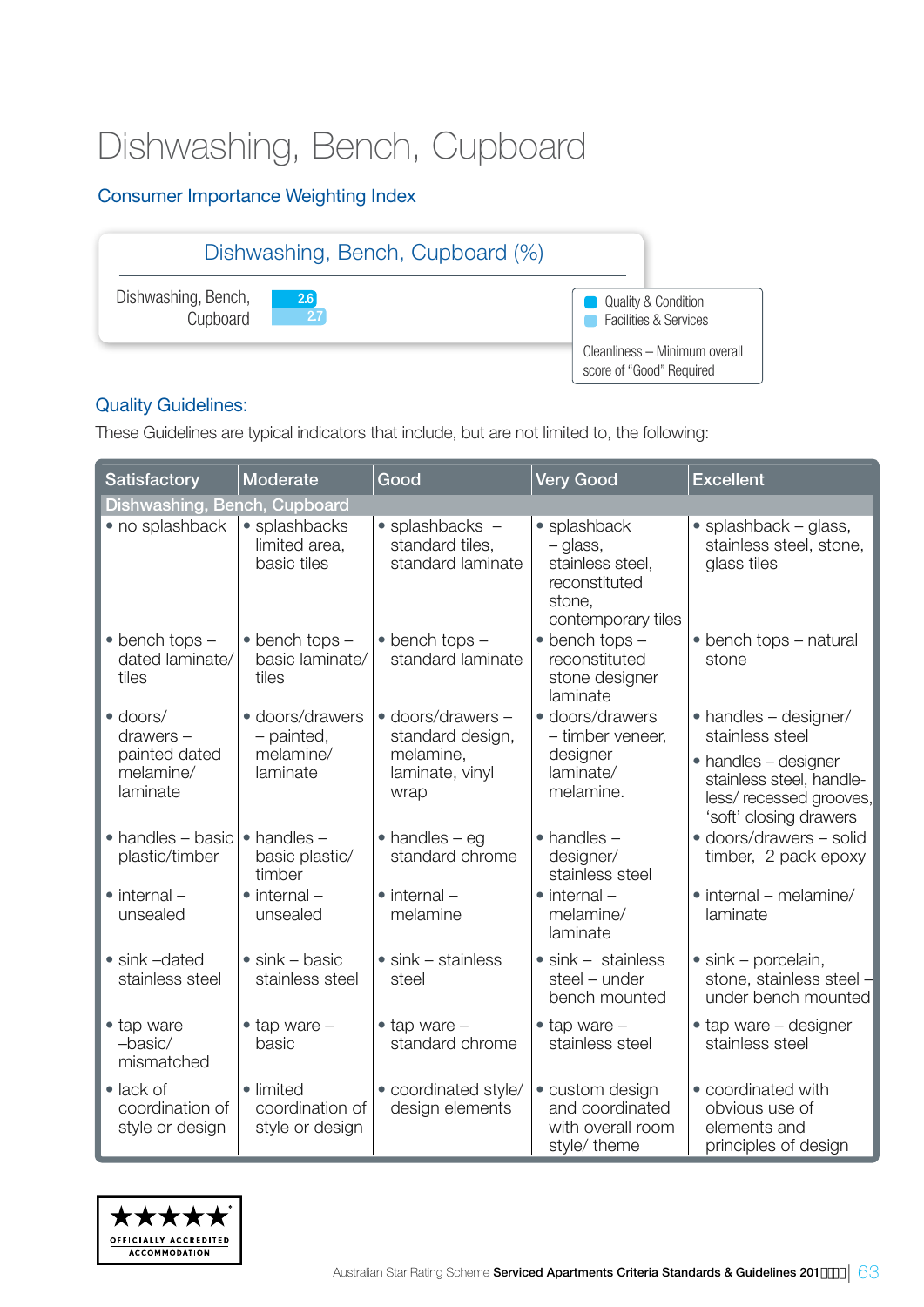#### Facility Guidelines:

A tolerance may apply for all measurements (under) and will be confirmed upon assessment.

| <b>Standard</b>                       | <b>Maximum</b><br><b>Rank/Value</b> | Guideline                                                                          |
|---------------------------------------|-------------------------------------|------------------------------------------------------------------------------------|
| Double Sink                           | 4                                   | Double sink with plugs.                                                            |
| Or - Standard Sink                    | 2                                   | Kitchen sink with plug.                                                            |
| <b>Mixer Taps</b>                     | $\overline{2}$                      | Flick mixer or separate taps with common spout.                                    |
| <b>Sufficient Bench</b><br>Space      | 3                                   | 1000mm x 600mm, measurements may be accumulative.<br>Minimum measurement of 150mm. |
| Sufficient<br>Cupboard/Shelf<br>Space | $\mathcal{P}$                       | Minimum 500mm x 600mm - as above.                                                  |
| <b>Spare Power Points</b>             | $\overline{2}$                      | Additional power point/s.                                                          |
| Dishwasher                            | 5                                   | Dishwasher provided.                                                               |
| Rubbish Bin                           |                                     | Minimum 8 litre.                                                                   |
| Lined Rubbish Bin                     |                                     | Kitchen bin, lined and lidded, or in cupboard.                                     |
| Washing Liquids &<br>Aids             |                                     | Detergents, dishcloth, tea towel, scour, dish-rack.                                |

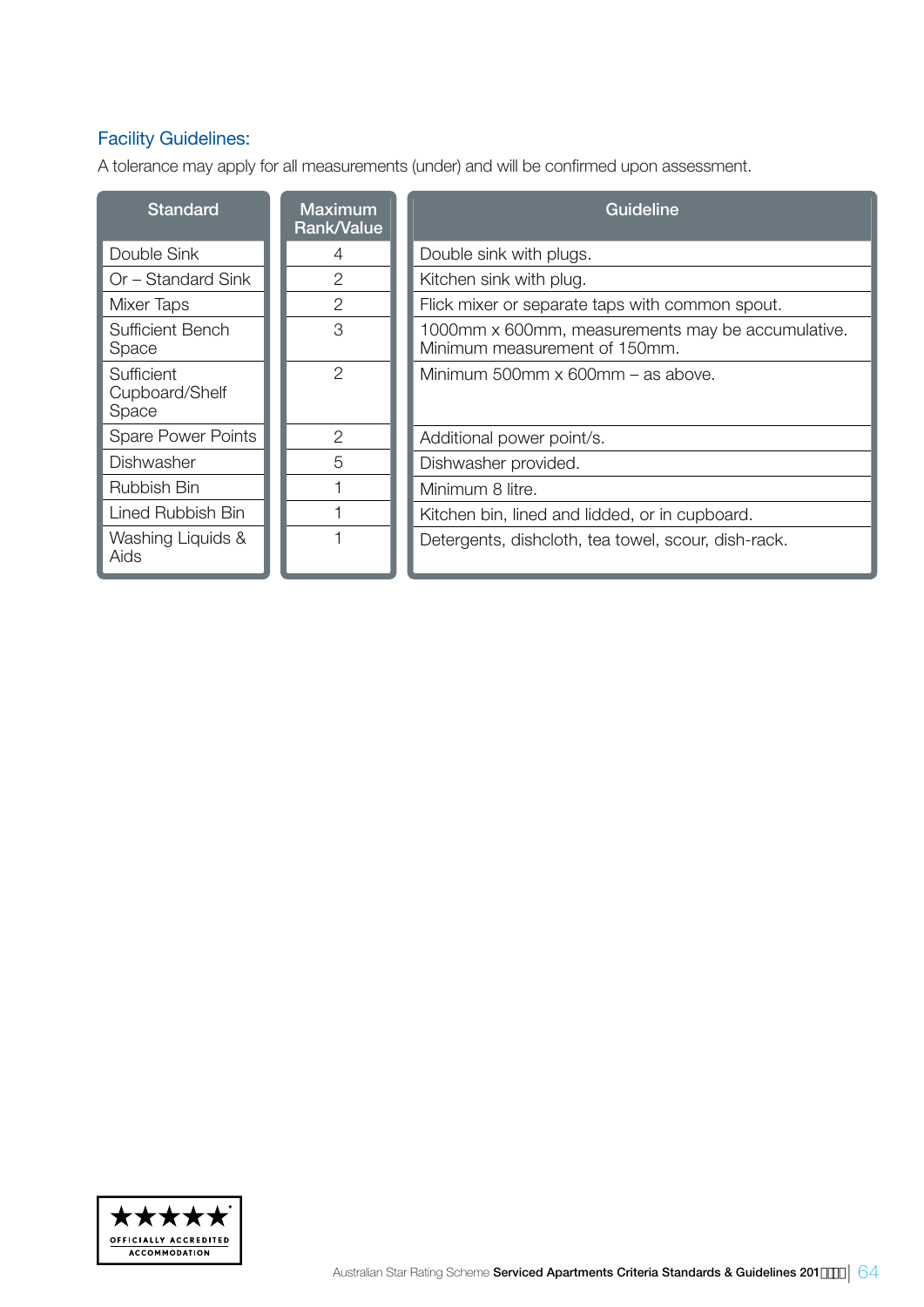### Lighting

#### Consumer Importance Weighting Index



#### Quality Guidelines:

These Guidelines are typical indicators that may include, but are not limited to, the following:

| <b>Satisfactory</b>                            | Moderate                                        | Good                                                                                   | <b>Very Good</b>                                                                                                       | <b>Excellent</b>                                                                                                                                                                   |
|------------------------------------------------|-------------------------------------------------|----------------------------------------------------------------------------------------|------------------------------------------------------------------------------------------------------------------------|------------------------------------------------------------------------------------------------------------------------------------------------------------------------------------|
| Lighting                                       |                                                 |                                                                                        |                                                                                                                        |                                                                                                                                                                                    |
| • exposed<br>globes or<br>fluorescent<br>tubes | • fluorescent<br>lighting diffuser<br>panels    | · panel fluorescent<br>lighting; standard<br>down lights -<br>painted white<br>fitting | • custom design<br>down lights<br>- one piece<br>recessed down<br>light, round<br>chrome fitting                       | • architectural design<br>down lights $-$ one<br>piece unit down light<br>specifically designed<br>and manufactured<br>for the purpose or<br>application                           |
| • dated light<br>fixtures and<br>fittings      | basic oyster<br>lighting                        | • oyster fittings                                                                      | • optional lighting<br>illumination<br>• custom light<br>shades may be<br>sensor lighting<br>with manual over-<br>ride | • optional lighting<br>illumination                                                                                                                                                |
| $\bullet$ lack of<br>coordination              | • limited<br>coordination of<br>style or design | • coordinated style/<br>design elements                                                | • coordinated with<br>overall room style/<br>theme                                                                     | · designer light fittings,<br>may have electronic<br>control management<br>system, digital touch<br>padscoordinated<br>with obvious use<br>of elements and<br>principles of design |

| Standard            | <b>Maximum</b><br>Rank/Value | Guideline                                              |
|---------------------|------------------------------|--------------------------------------------------------|
| Sufficient lighting |                              | Effective lighting to all functional areas of kitchen. |

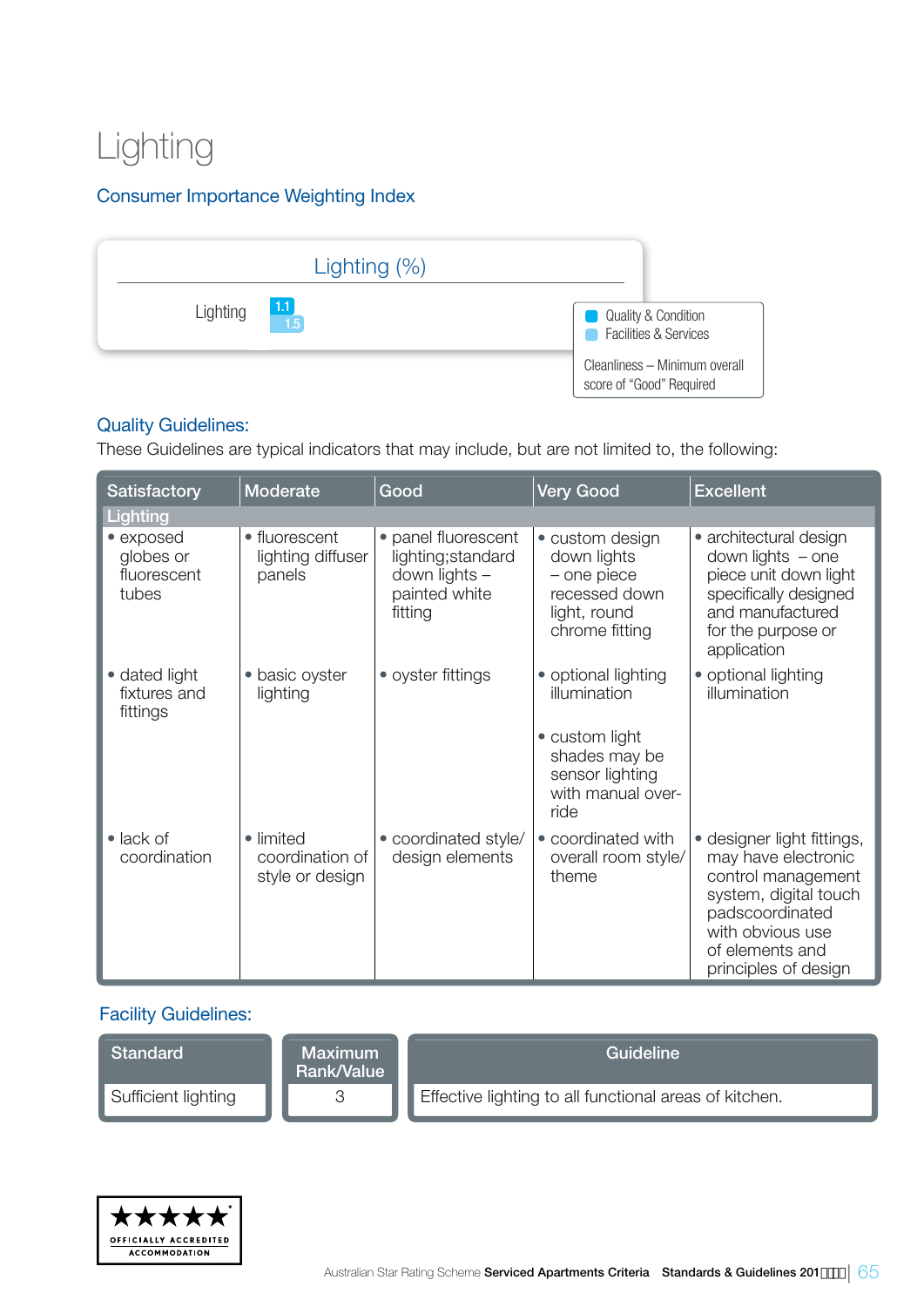### Floor Coverings

#### Consumer Importance Weighting Index

|                        | Floor Coverings (%) |                                                                    |
|------------------------|---------------------|--------------------------------------------------------------------|
| <b>Floor Coverings</b> | $\vert$ 1.1<br>n/a  | <b>Quality &amp; Condition</b><br><b>Facilities &amp; Services</b> |
|                        |                     | Cleanliness - Minimum overall<br>score of "Good" Required          |

#### Quality Guidelines:

These Guidelines are typical indicators that may include, but are not limited to, the following:

| <b>Satisfactory</b>                        | Moderate                                        | Good                                                                     | <b>Very Good</b>                                                                             | <b>Excellent</b>                                                             |
|--------------------------------------------|-------------------------------------------------|--------------------------------------------------------------------------|----------------------------------------------------------------------------------------------|------------------------------------------------------------------------------|
| <b>Floor Coverings</b>                     |                                                 |                                                                          |                                                                                              |                                                                              |
| • dated vinyl<br>sheeting/tiles            | • basic thin vinyl<br>sheeting                  | • standard tiles/<br>vinyl/laminate                                      | • contemporary<br>tiles, reconstituted<br>stone.<br>contemporary vinyl<br>(cushion underlay) | • high quality tiles eg<br>stone, natural rubber<br>flooring                 |
| • dated tiles                              | • basic tiles                                   | • standard polished<br>concrete – no<br>added agate or<br>design; timber | • timber, polished<br>concrete                                                               | • designer polished<br>concrete/timber                                       |
| • no coordination<br>of style or<br>design | • limited<br>coordination of<br>style or design | • coordinated style/<br>design elements                                  | • custom design<br>and coordinated<br>with overall room<br>style/ theme                      | • coordinated with<br>obvious use of<br>elements and<br>principles of design |

Facility Guidelines do not apply.

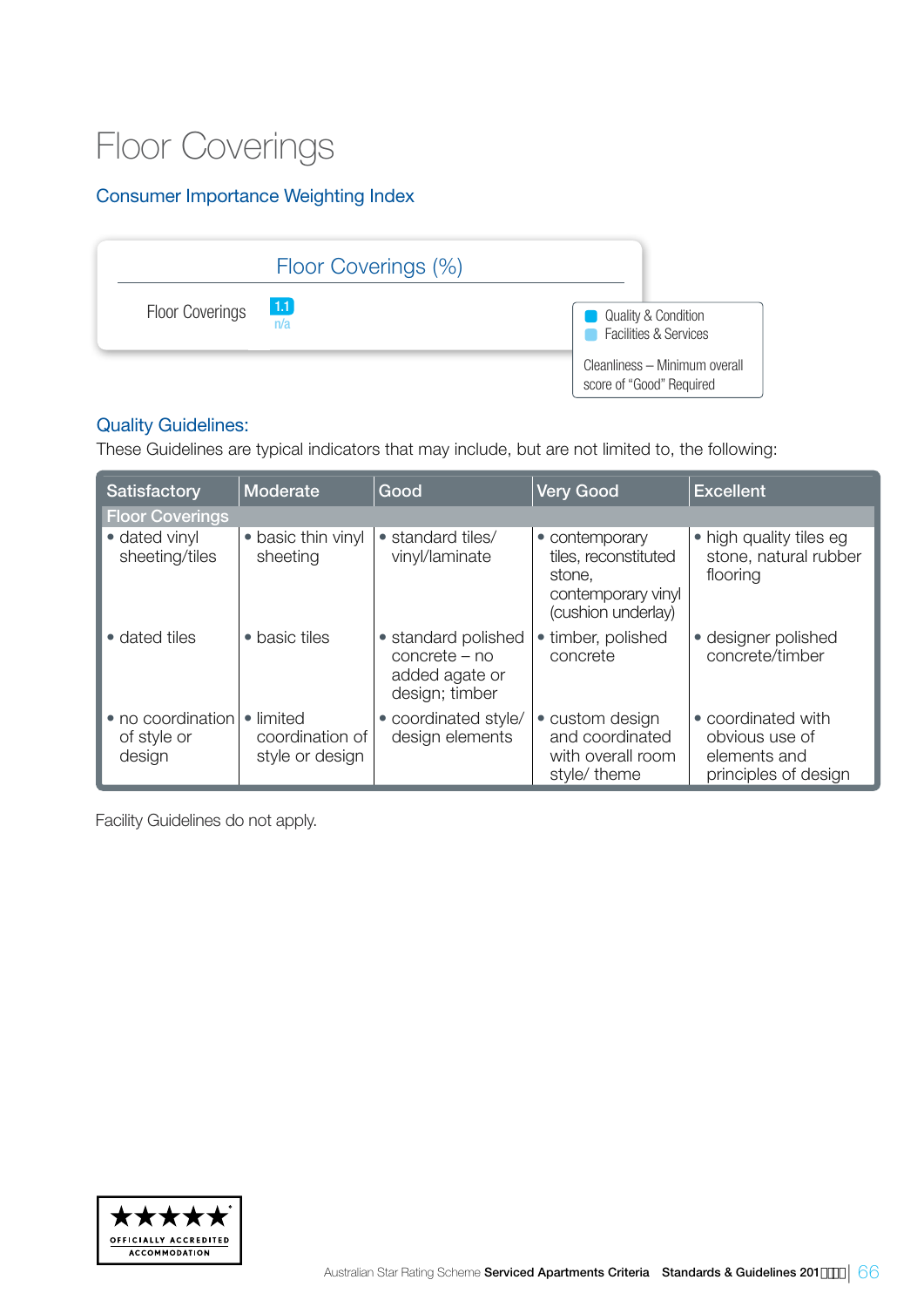## <span id="page-66-0"></span>Glossary of Terms

When we developed our guidelines for Quality and Condition we consulted widely with design professionals and commercial operators across the Australian accommodation sector.

An assessment of quality incorporates experiential and functional design elements, material, construction techniques and sustainability. Consumer research also showed that 'modernity' (e.g. the stylishness, freshness, innovativeness, or avant-garde of facilities and design) had a significant influence on their perception of quality.

The assessment of condition is the most important and influential factor in determining a Star Rating. Effective maintenance practices and a commitment to ongoing refurbishments have proven to be highly valuable in managing defective facilities, stress and wear of guest facilities.

| <b>Term</b>                                  | Area of<br><b>Assessment</b> | <b>Description</b>                                                                                                                                                                                                                                                                                                                                                                                                      |
|----------------------------------------------|------------------------------|-------------------------------------------------------------------------------------------------------------------------------------------------------------------------------------------------------------------------------------------------------------------------------------------------------------------------------------------------------------------------------------------------------------------------|
| Aged                                         | Condition                    | Determined by the effects of time or 'wear and tear' on fittings, fixtures<br>and/or furnishings. Ongoing maintenance may address some effects,<br>but the overall impact of sustained guest use has led to the deterioration<br>of quality standards; for example, faded, chipped, worn, and saggy.                                                                                                                    |
|                                              |                              | Please note: antique or collectible furnishings will not be defined as<br>'aged' in the absence of condition issues.                                                                                                                                                                                                                                                                                                    |
| <b>Basic</b>                                 | Quality                      | Determined by the practicality and purpose of use as opposed to<br>incorporating or complementing a distinct design element or theme -<br>of plain appearance and functional application. For example, a framed<br>mirror with no additional design element or feature such as bevelled<br>edges or recessed into surrounding tiles.                                                                                    |
| Coordination                                 | Quality                      | Determined by the integration of design and decor elements to produce<br>a complementary theme. For example, the coordination of bedding such<br>as throws, cushions/pillows, sheets, valance, sheets and bedcovers that<br>demonstrates an obvious attempt to coordinate each element.                                                                                                                                 |
| Contemporary                                 | Quality                      | Determined by the functional and modern design elements that are<br>engaged by commercial designers, retailers and hospitality professionals.<br>For example, a 'contemporary' modular lounge suite when compared to<br>a 'dated' cane lounge suit.                                                                                                                                                                     |
| Custom<br>Designed and/<br>or Custom<br>Made | Quality                      | Determined by the functional design elements specific to the overall<br>decor or theme of a property and guest experience. This may include<br>products that have been tailored to satisfy specific requirements. For<br>example, the use of a bed-head that complements an overall decor and<br>theme for the bedroom, or a dining table and chairs that complement<br>the overall decor and theme of the living area. |
| Comfort Layer<br>(Mattress)                  | Quality                      | Determined by the types of foams and fibres used in the uppermost<br>layers of a mattress, as well as their overall thickness or density. For<br>example, a standard mattress may have 2 comfort layers while the<br>benchmark for high technology mattresses is a minimum of 5 deep<br>comfort layers.                                                                                                                 |